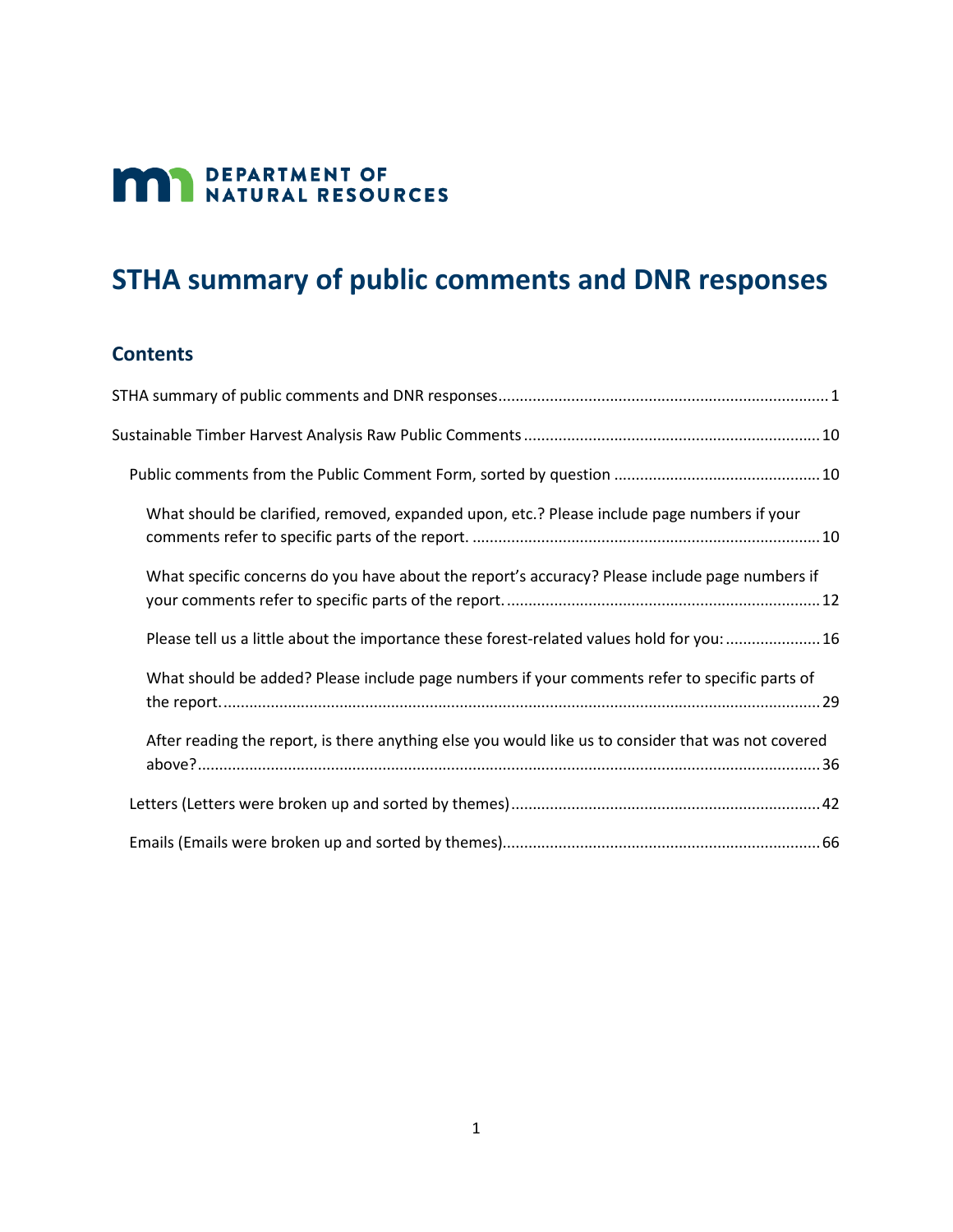## **Overview**

On November 2, 2016, Governor Dayton directed DNR to conduct a new sustainable timber harvest analysis. In his directive, Governor Dayton called on DNR to:

- determine whether harvesting 1 million cords of timber annually off of state lands is sustainable;
- identify an alternative sustainable harvest level if 1 million cords is not sustainable

DNR contracted with the forest management consulting firm Mason, Bruce & Girard to perform an independent, third-party analysis of the DNR's timber harvest level. In addition, the DNR engaged a diverse advisory group representing timber, conservation, environmental, and public landowner interests to work with staff and provide input throughout the process.

From December 1, 2017 to January 8, 2018, the draft Sustainable Timber Harvest Analysis (SHTA) report was made available for public review and comment. A public comment link was available on the STHA website. During that time we also received email to the general "stha.dnr@state.mn.us" email address as well as letters to our St. Paul office. Over 140 individuals and organizations responded to the analysis through the public comment form, email, or by letter. Organizations that provided comments included university, forest industry, and conservation or environmental organizations. The DNR appreciates the time spent by respondents and all views expressed through this process. Comments about the analysis have been considered and incorporated as best as possible in the following ways:

- Incorporated directly or indirectly into the final report
- Recognized as an important consideration, but was not incorporated into the final report due to time constraints, model limitations, or uncertain data sources

Comments expressing opinions and rationale about DNR's sustainable timber harvest level were communicated directly to DNR leadership for consideration in the decision.

# **Summary of public comments about the analysis and DNR responses.**

The following table summarizes the comments we received about the analysis. We also received many comments on a preferred DNR harvest level, which are not summarized in the table below. As noted above, these were communicated directly to DNR leadership for consideration in making the decision and are included in the "All Public Comments" section of this document.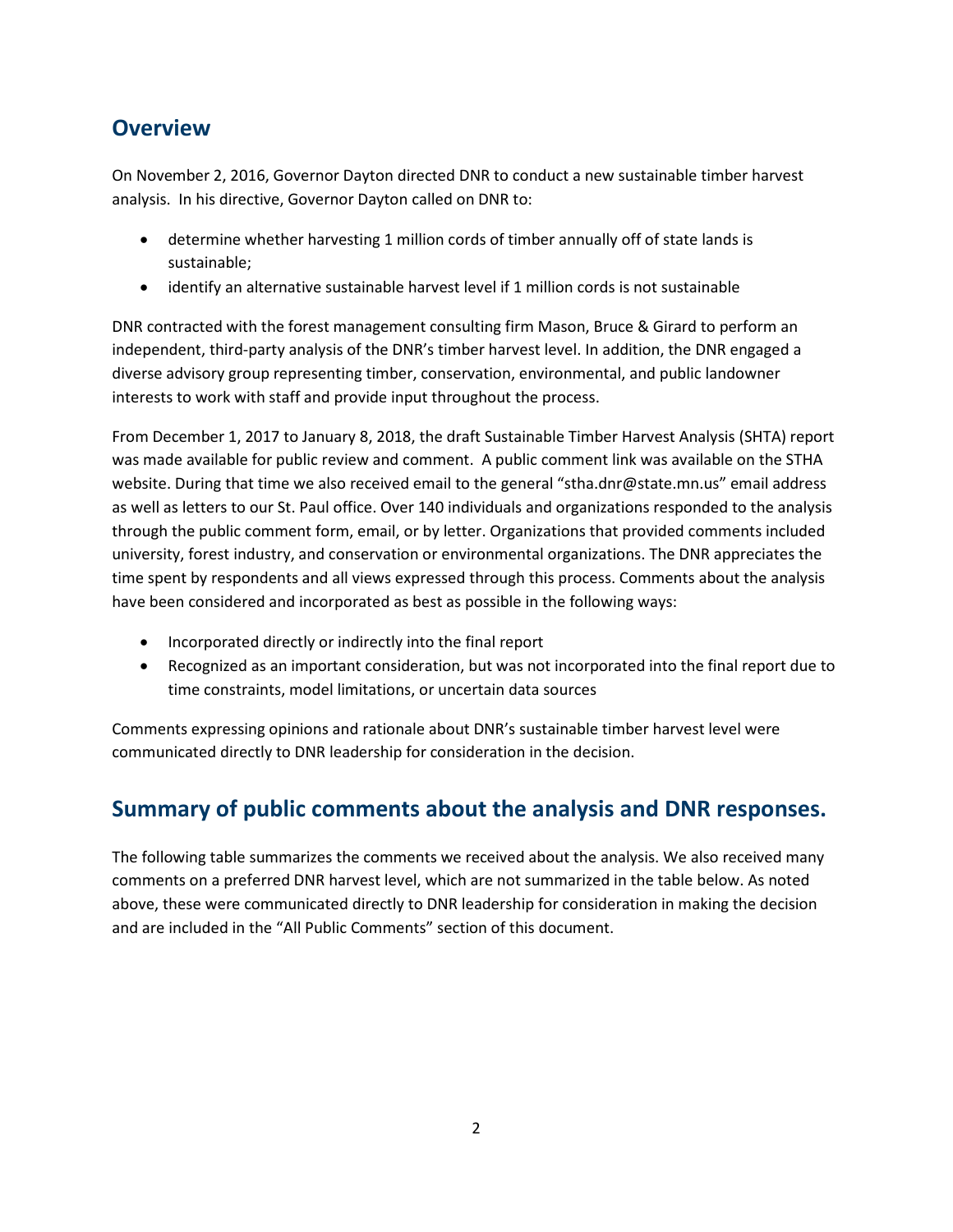| <b>Comment theme</b>                                                                                                                                                                                                                                                                                                                                 | <b>DNR response</b>                                                                                                                                                                                                                                                                                                                                                                                                                                                                                                                                                                                                                                                                                                                                                                                                       |
|------------------------------------------------------------------------------------------------------------------------------------------------------------------------------------------------------------------------------------------------------------------------------------------------------------------------------------------------------|---------------------------------------------------------------------------------------------------------------------------------------------------------------------------------------------------------------------------------------------------------------------------------------------------------------------------------------------------------------------------------------------------------------------------------------------------------------------------------------------------------------------------------------------------------------------------------------------------------------------------------------------------------------------------------------------------------------------------------------------------------------------------------------------------------------------------|
| <b>Public participation</b><br>Not all interests were represented on the Stakeholder<br>Advisory Group, and the public comment period for the<br>draft report was too short.                                                                                                                                                                         | DNR strived for diversity and a breadth of<br>perspectives on the Stakeholder Advisory Group<br>(SAG). While it was not possible to include all<br>stakeholder groups or interests directly on the SAG,<br>many other perspectives were shared during the<br>public comment period. Also, the public comment<br>period was a month long and was extended for an<br>additional week because it occurred during the<br>holiday season. It was necessary to keep the<br>extension minimal in order to keep on track to<br>meet the March 1, 2018 deadline given to the DNR.                                                                                                                                                                                                                                                  |
| <b>Presentation of information</b><br>Several reviewers noted places to clarify wording, to<br>describe analytical approaches better, and to improve<br>the presentation of information in the report.<br>Some wanted more concise synthesis of the results,<br>including summarizing impacts of different harvest<br>level on the different values. | These comments were conveyed to the<br>contractors, who attempted to address as many as<br>possible in the final version of the report. In<br>addition to the contractor's report, the DNR project<br>team produced other analyses and summaries of<br>the modeling results to address the needs of<br>decision makers. A difficult part of an analysis like<br>this is presenting the results so that they can be<br>understood by most. We always seek to improve<br>clear communication and presentation of data.                                                                                                                                                                                                                                                                                                      |
| <b>Strategic vs. Operational Planning</b><br>The report did not address what the modeling<br>scenarios would mean for on-the-ground management<br>and how the sustainable timber harvest decision will be<br>incorporated into the DNR's Section Forest Resources<br>Management Planning (SFRMP) processes.                                          | The contractors conducted a high-level, strategic<br>assessment, which was not intended to account for<br>all operational considerations. The analysis<br>examined a number of factors that represented<br>operational considerations in DNR forest<br>management. These analysis results helped inform<br>the DNR decision and will be considered as DNR<br>begins the transition to implement the statewide<br>analysis in SFRMP.<br>The DNR project team summarized other<br>operational-level issues, such as the marketability<br>of different tree species, limitations of the<br>inventory data, and the spatial arrangement of<br>forest features, that were also considered by<br>decision makers.<br>DNR is planning a deliberate and focused transition<br>to incorporate what was learned from this strategic |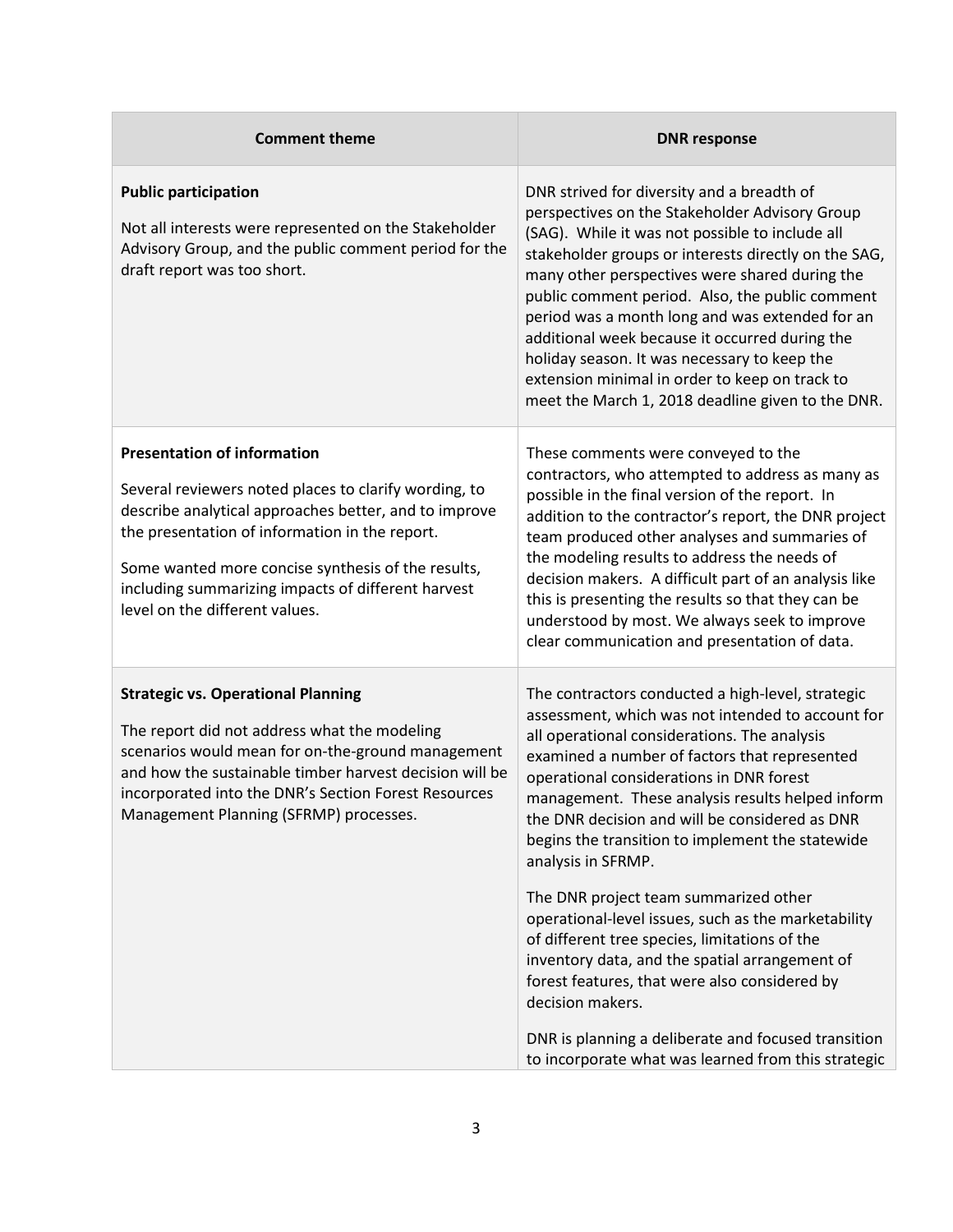| <b>Comment theme</b>                                                                                                                                                                                                                                                                                                                                                                                                                                                                                                                                                                                       | <b>DNR response</b>                                                                                                                                                                                                                                                                                                                                                                                                                                                                                                                                                                                                                                                                                                                                                                                                                                                                                                                                                                                                                                                                                                                                                                  |
|------------------------------------------------------------------------------------------------------------------------------------------------------------------------------------------------------------------------------------------------------------------------------------------------------------------------------------------------------------------------------------------------------------------------------------------------------------------------------------------------------------------------------------------------------------------------------------------------------------|--------------------------------------------------------------------------------------------------------------------------------------------------------------------------------------------------------------------------------------------------------------------------------------------------------------------------------------------------------------------------------------------------------------------------------------------------------------------------------------------------------------------------------------------------------------------------------------------------------------------------------------------------------------------------------------------------------------------------------------------------------------------------------------------------------------------------------------------------------------------------------------------------------------------------------------------------------------------------------------------------------------------------------------------------------------------------------------------------------------------------------------------------------------------------------------|
|                                                                                                                                                                                                                                                                                                                                                                                                                                                                                                                                                                                                            | analysis and the sustainable timber harvest<br>decision into the DNR SFRMP process.                                                                                                                                                                                                                                                                                                                                                                                                                                                                                                                                                                                                                                                                                                                                                                                                                                                                                                                                                                                                                                                                                                  |
| <b>Model elements</b><br>Many assumptions inherent in the modeling were not<br>identified, and their implications for the analysis and<br>interpretation of results were not addressed. Examples<br>included assumptions about the inventory data, yield<br>tables, natural disturbances and invasive species,<br>conversion of cover types, adequacy of habitat metrics,<br>and the wildlife management regimes. Also, some<br>requested additional scenarios, particularly to show<br>'intermediate' levels of harvest.                                                                                  | The contractors conducted a "benchmarking"<br>exercise for the yield tables and ran scenarios to<br>investigate the impact of potential bias in the yield<br>tables. The same was not done for all possible<br>factors, though many factors identified by the SAG<br>as critical where tested as part of this modeling<br>effort<br>The DNR project team developed a list of modeling<br>assumptions identified in the report. The<br>contractor discussed model inputs and outcomes<br>with the project team throughout the process. They<br>also advise readers on how to interpret the model<br>results and understand how to apply the analysis<br>(see section 5.1 Qualifications of the analysis<br>report). Assumptions, uncertainty, and risk were all<br>considered by decision makers.<br>The analysis explored a range of harvest levels in<br>this modeling effort which ranged from limited<br>harvesting to the biological timber potential (i.e.,<br>including intermediate levels of harvest). The<br>project team also developed additional scenarios to<br>insure we explored the full range of harvest<br>scenarios and metrics of various habitat<br>components. |
| <b>Biodiversity</b><br>All age classes are vital to sustaining viable and<br>diverse forest ecosystems; the analysis did not give<br>enough consideration to maintaining a diversity of<br>age classes.<br>The analysis did not adequately address old-growth<br>forest.<br>The model should not assume that northern white<br>cedar stands can be successfully regenerated.<br>The analysis should include monetary valuation of<br>ecosystem services in addition to timber.<br>Biodiversity, wildlife habitat and water quality is<br>$\qquad \qquad -$<br>the foundation upon which local and regional | The contractor created several harvest scenarios in<br>the final report to explore resource tradeoffs<br>associated with different age class distribution<br>goals. Some of these scenarios included large<br>amounts of older forest.<br>The analysis provides a strategic look at the<br>biological potential for timber harvest across a<br>spectrum of modeling scenarios. As identified in<br>the analysis report, DNR considered a number of<br>operational realities (including silvicultural,<br>inventory and market limitations) at the conclusion<br>of the strategic analysis in making a decision about<br>near-term sustainable harvest levels. A full                                                                                                                                                                                                                                                                                                                                                                                                                                                                                                                 |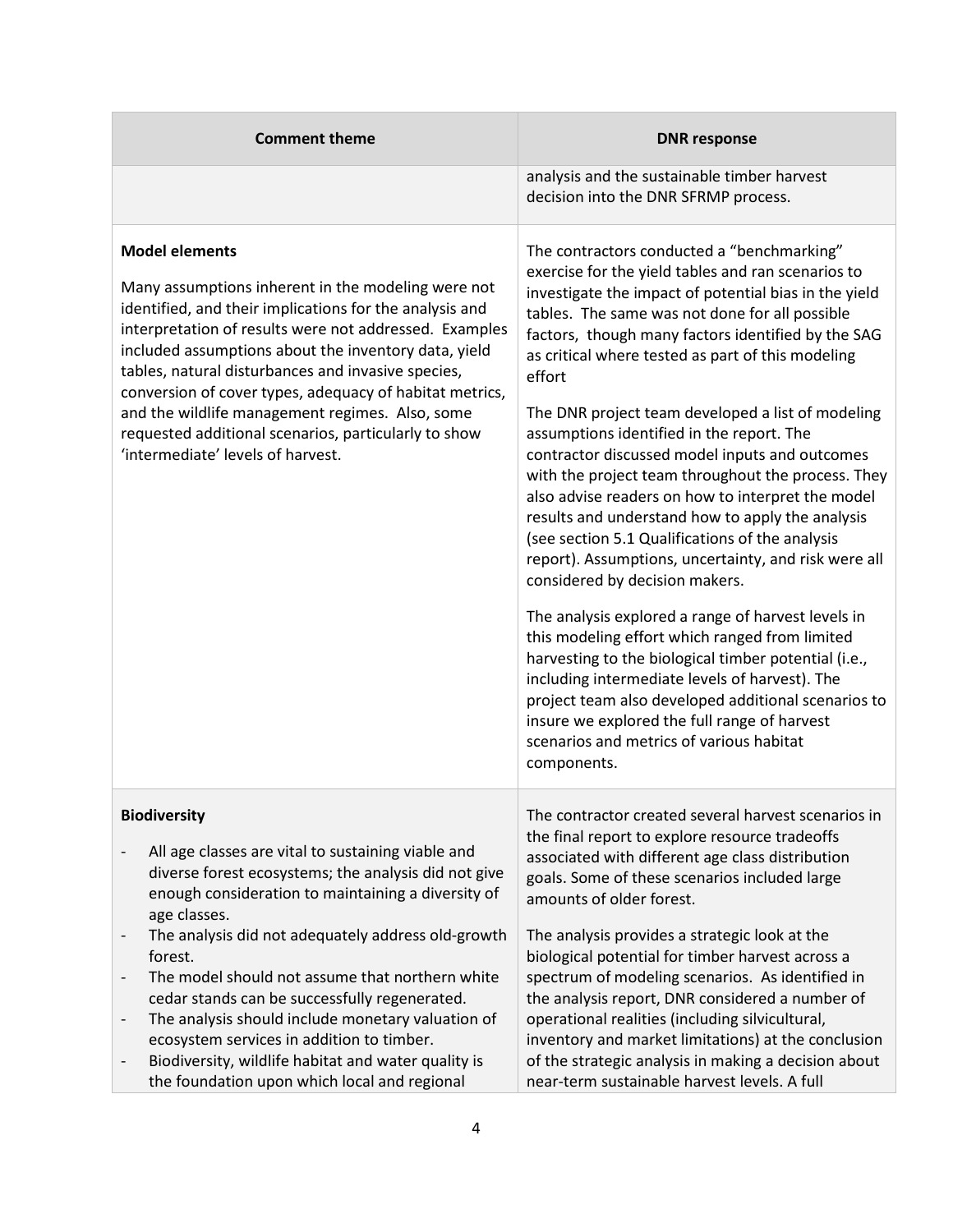| <b>Comment theme</b>                                                                                                                                                                                                                                                                                                                                                                                                                                                                                                                                                                                                                                                                                                                                                                                                                                                                                                                                              | <b>DNR response</b>                                                                                                                                                                                                                                                                                                                                                                                                                                                                                                                                                                                                                                                                                                                                                                                                                                                                                                        |
|-------------------------------------------------------------------------------------------------------------------------------------------------------------------------------------------------------------------------------------------------------------------------------------------------------------------------------------------------------------------------------------------------------------------------------------------------------------------------------------------------------------------------------------------------------------------------------------------------------------------------------------------------------------------------------------------------------------------------------------------------------------------------------------------------------------------------------------------------------------------------------------------------------------------------------------------------------------------|----------------------------------------------------------------------------------------------------------------------------------------------------------------------------------------------------------------------------------------------------------------------------------------------------------------------------------------------------------------------------------------------------------------------------------------------------------------------------------------------------------------------------------------------------------------------------------------------------------------------------------------------------------------------------------------------------------------------------------------------------------------------------------------------------------------------------------------------------------------------------------------------------------------------------|
| economies depend, they must receive paramount<br>consideration.                                                                                                                                                                                                                                                                                                                                                                                                                                                                                                                                                                                                                                                                                                                                                                                                                                                                                                   | economic assessment was beyond the scope of this<br>project.                                                                                                                                                                                                                                                                                                                                                                                                                                                                                                                                                                                                                                                                                                                                                                                                                                                               |
| Climate change and natural disturbances<br>Wildfires, blowdowns, and insects affect forests and<br>timber harvests but were not included in the modeling<br>analysis. Also, climate change was not adequately<br>incorporated, yet it could reduce forest area, change<br>growth rates, affect disturbance factors (e.g., insects<br>and disease, blowdowns, fires, drought), limit seasons<br>of accessibility to wet areas, cause conversion of cover<br>types, and require adaptation strategies that could<br>reduce timber harvest (e.g., creating habitat corridors,<br>promote more diversity in cover types and age classes).                                                                                                                                                                                                                                                                                                                             | In general the analysis avoided factors that have an<br>element of randomness, such as natural<br>disturbance and climate change, because they are<br>difficult to incorporate into the type of model DNR<br>uses for forests harvest planning.<br>The contractors used cover type conversion to<br>modify the composition of the forest over the long<br>term to address changing climate in a small way.<br>Also, winter access was treated as an operational<br>consideration and was deemed out of scope for the<br>analysis.<br>When a large scale disturbance does occur, the<br>DNR may adjust the harvest volume target and<br>management plans to account for substantially<br>altered forest conditions.                                                                                                                                                                                                         |
| <b>Minnesota forestland context</b><br>To make the analysis more useful to stakeholders,<br>$\qquad \qquad -$<br>put changes in age class structure on DNR-managed<br>lands in context with the rest of Minnesota's<br>forested landscape. Across all ownerships in MN,<br>the amount of old forest has increased since 1977.<br>Federal and private lands in MN aren't producing<br>enough timber in comparison to state and county<br>lands. Rather than compensate for this shortfall by<br>shifting the burden to state lands, efforts should be<br>made to encourage federal and private landowners<br>to increase harvest.<br>There's enough private land to support the forest<br>industry; use public lands to prioritize biodiversity,<br>wildlife habitat, and water quality.<br>Allow timber harvest on School Trust Lands only<br>$\overline{\phantom{a}}$<br>when it does not negatively impact biodiversity,<br>wildlife habitat and water quality. | The scope of this analysis and decision was limited<br>to DNR-administered forest lands.<br>The DNR used age class structure across all MN<br>forestlands (based on FIA data) as important<br>context for making the sustainable harvest level<br>decision for DNR-managed forest lands.<br>The DNR has an active forest stewardship program<br>which helps private land owners manage their land,<br>and encourage management for a variety of forest<br>objectives including harvest, and wildlife habitat.<br>DNR has also entered into a Good Neighbor<br>Authority agreement in 2016 with the USDA Forest<br>Service with the intent of assisting the Forest<br>Service in meeting their planned harvest goals.<br>One of the primary purposes of the MN Forest<br>Resources Council (MFRC) Landscape Program is to<br>identify and address forest management objectives<br>best accomplished through cross-ownership |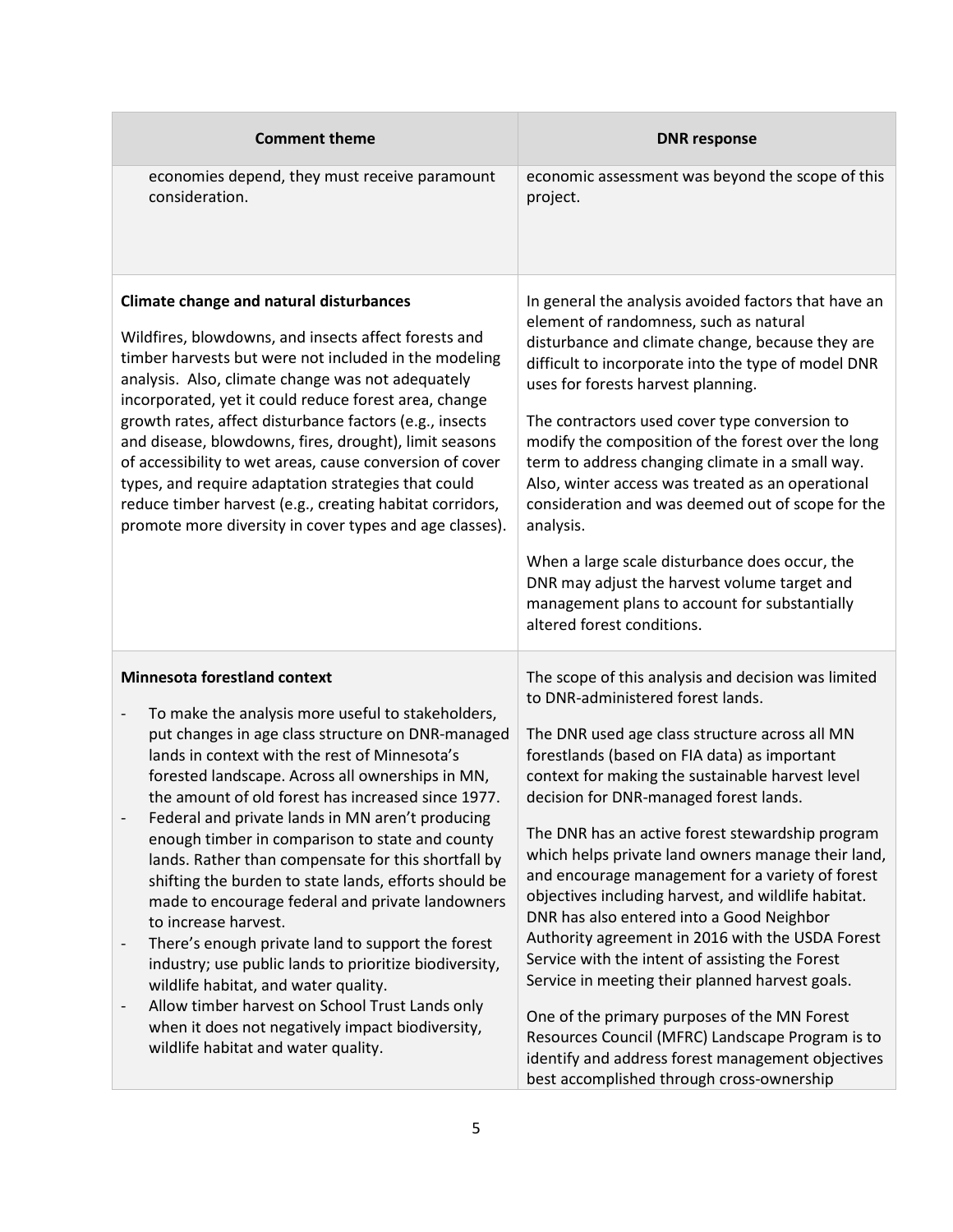| <b>Comment theme</b>                                                                                                                                                                                                                                                                                                                                                                                                                                                                                                                                                                                                                                                                                                                                                                          | <b>DNR response</b>                                                                                                                                                                                                                                                                                                                                                                                                                                                                                                                                                                                                                                                                                                                                                                                                                                                                                                                                                                                                                                                                                                                                                                                                                                                                                                                                                                                                                                                      |
|-----------------------------------------------------------------------------------------------------------------------------------------------------------------------------------------------------------------------------------------------------------------------------------------------------------------------------------------------------------------------------------------------------------------------------------------------------------------------------------------------------------------------------------------------------------------------------------------------------------------------------------------------------------------------------------------------------------------------------------------------------------------------------------------------|--------------------------------------------------------------------------------------------------------------------------------------------------------------------------------------------------------------------------------------------------------------------------------------------------------------------------------------------------------------------------------------------------------------------------------------------------------------------------------------------------------------------------------------------------------------------------------------------------------------------------------------------------------------------------------------------------------------------------------------------------------------------------------------------------------------------------------------------------------------------------------------------------------------------------------------------------------------------------------------------------------------------------------------------------------------------------------------------------------------------------------------------------------------------------------------------------------------------------------------------------------------------------------------------------------------------------------------------------------------------------------------------------------------------------------------------------------------------------|
| Management of floodplain forests should occur at<br>$\overline{\phantom{0}}$<br>the landscape scale, which requires partnerships<br>and careful planning across ownerships.<br>Many wildlife species have large home ranges<br>$\overline{\phantom{0}}$<br>across ownerships; habitat needs must be met<br>repeatedly across landscapes to sustain<br>populations.                                                                                                                                                                                                                                                                                                                                                                                                                            | coordination. DNR participates on MFRC landscape<br>committees.                                                                                                                                                                                                                                                                                                                                                                                                                                                                                                                                                                                                                                                                                                                                                                                                                                                                                                                                                                                                                                                                                                                                                                                                                                                                                                                                                                                                          |
| <b>Forest health</b><br>The analysis does not account for impacts from<br>$\overline{a}$<br>forest insects and disease such as emerald ash<br>borer, gypsy moth, and oak wilt.<br>The analysis does not account for non-native<br>$\qquad \qquad -$<br>invasive plants. Increased timber harvest leads to<br>more road and trail construction and more<br>opportunities for invasive plants to establish and<br>spread.<br>Salvage harvests occur annually and include lands<br>$\qquad \qquad -$<br>beyond the 2.75 million acre harvest pool (e.g.,<br>state parks).<br>Forests over rotation age increase the risk of<br>$\qquad \qquad -$<br>wildfire and insect and disease issues.<br>The study does not address effects of increased<br>$\qquad \qquad -$<br>harvest on fragmentation. | In all harvest scenarios, the contractor included<br>several species conversions to partly address insect<br>and disease concerns. Ash, tamarack, and balsam<br>fir all had species conversions included to other<br>native plant community appropriate tree species.<br>The same approach was taken to account for<br>climate change.<br>DNR also took into consideration limitations of our<br>inventory due to insect and disease issues (e.g., not<br>reflecting the extent of damage to tamarack from<br>eastern larch beetle).<br>Invasive species are a major concern, and while we<br>did not model them explicitly, maintaining a diverse<br>and healthy forest is seen as mitigating their<br>impact. DNR also implements several operational<br>mitigations to control the spread of invasive<br>species.<br>While DNR has harvested timber from state parks,<br>it occurs infrequently and in small amounts. DNR<br>forest lands within State Parks are generally not<br>available for commercial timber harvest.<br>DNR explored a range of options in terms of<br>rotation ages, the impacts of which are addressed<br>in the uncertainty and risks outlined by the<br>contractor. These were considered in making the<br>sustainable harvest level decision.<br>Forest fragmentation is typically addressed at the<br>operational level where stand and landscape-level<br>decisions are made as part of the DNR forest<br>management planning processes. |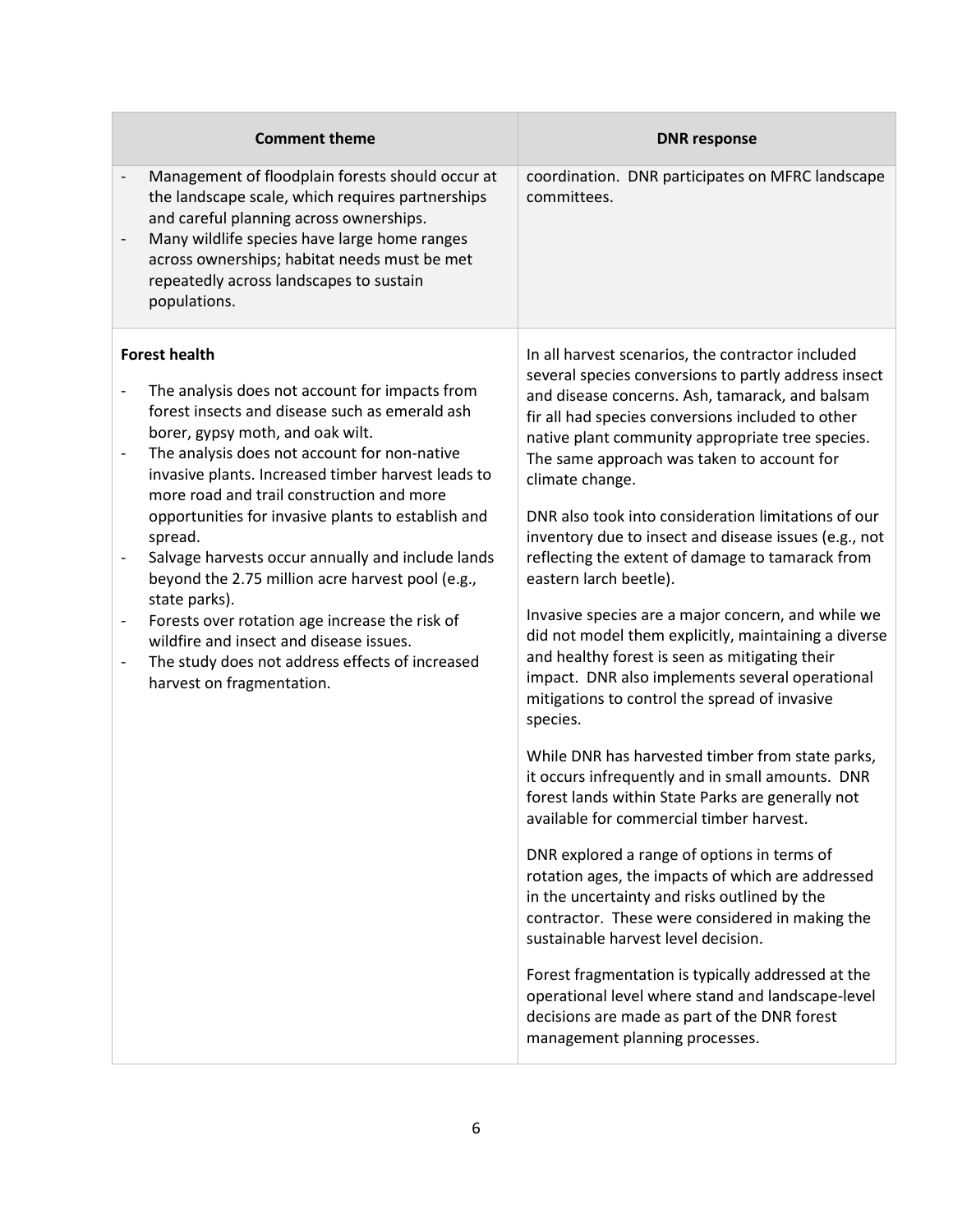| <b>Comment theme</b>                                                                                                                                                                                                                                                                                                                                                                                                                                                                                                                                                                                                                                                                                                                                                                                                                                                                                                                                                                                                                                                                                                                                                                                                                                                                                                                                                                                                                                                                                                                                                                                                                                                                                                                                                                                                           | <b>DNR response</b>                                                                                                                                                                                                                                                                                                                                                                                                                                                                                                                                                                                                                                                                                                                                                                                                                                                                                                                                                                                                                                                                                                                                                                                                                                                                                                                                                                                                                                                                                                                                                                                                                                                                          |
|--------------------------------------------------------------------------------------------------------------------------------------------------------------------------------------------------------------------------------------------------------------------------------------------------------------------------------------------------------------------------------------------------------------------------------------------------------------------------------------------------------------------------------------------------------------------------------------------------------------------------------------------------------------------------------------------------------------------------------------------------------------------------------------------------------------------------------------------------------------------------------------------------------------------------------------------------------------------------------------------------------------------------------------------------------------------------------------------------------------------------------------------------------------------------------------------------------------------------------------------------------------------------------------------------------------------------------------------------------------------------------------------------------------------------------------------------------------------------------------------------------------------------------------------------------------------------------------------------------------------------------------------------------------------------------------------------------------------------------------------------------------------------------------------------------------------------------|----------------------------------------------------------------------------------------------------------------------------------------------------------------------------------------------------------------------------------------------------------------------------------------------------------------------------------------------------------------------------------------------------------------------------------------------------------------------------------------------------------------------------------------------------------------------------------------------------------------------------------------------------------------------------------------------------------------------------------------------------------------------------------------------------------------------------------------------------------------------------------------------------------------------------------------------------------------------------------------------------------------------------------------------------------------------------------------------------------------------------------------------------------------------------------------------------------------------------------------------------------------------------------------------------------------------------------------------------------------------------------------------------------------------------------------------------------------------------------------------------------------------------------------------------------------------------------------------------------------------------------------------------------------------------------------------|
| <b>Forest industry</b><br>This study should include an economic analysis of<br>impacts to the Permanent School Fund and non-<br>industrial private land owners. Increasing harvest<br>volume from state land will drive stumpage prices<br>down and result in less revenue for the trust and<br>private landowners.<br>This study doesn't address accessibility. While<br>$\overline{\phantom{0}}$<br>wood is available, much of it is inaccessible because<br>stands are too small, remote, steep or across<br>wetlands.<br>This study doesn't account for utilization. Loss of<br>$\overline{\phantom{m}}$<br>OSB mills means more wood is left in the forest per<br>harvest site. Increased utilization could increase the<br>cords going to mills without increasing the harvest<br>area.<br>We want a diversity of forest industries in the state.<br>$\overline{\phantom{a}}$<br>The report focuses on the pulp and paper industry<br>and gives scant attention to oak and hardwood<br>systems and sawmills. Lower rotation aspen is not<br>good for sawmills providing cut stock and pallet<br>lumber.<br>Model results are not relevant to current DNR<br>-<br>management. Many scenarios produce old forest<br>amounts that exceed the suspended Extended<br>Rotation Forest policy, hinder regeneration, and<br>increase financial costs to manage the land.<br>Aspen rotation age of 45 is suspect and should be<br>$\overline{\phantom{0}}$<br>higher on sites with clay/silty soils.<br>DNR has been offering younger aspen stands for<br>sale, so where is the reported backlog of older<br>aspen?<br>This analysis does not address marketability, which<br>$\qquad \qquad -$<br>could set unrealistic expectations for harvest levels<br>and force overharvesting of more accessible and<br>marketable stands. | A full economic and market impact of DNR harvest<br>targets on various land owners and investment<br>funds was beyond the scope of this study.<br>Accessibility as it concerns topographic aspects is<br>addressed via operability in the model, with stands<br>that are deemed inoperable not being included in<br>the management pool. A full analysis of stand<br>marketability (size, remoteness, and access) was<br>beyond the scope of this analysis.<br>Individual industry concerns and material needs<br>were beyond the scope of this analysis. Maintaining<br>a diversity of forest industries as well as utilization<br>efficiency is a major consideration of the DNR. DNR<br>Division of Forestry which has a dedicated<br>Utilization and Marketing program, which actively<br>promotes the breadth of the Minnesota timber<br>resource.<br>The DNR manages for a full suite of forest<br>stakeholders and values. This modeling effort<br>allowed us to explore potential trade-offs at<br>various potential levels of harvest. Modeling a<br>variety of management activities allows us to<br>explore consequences and inform decision makers.<br>Previous to 2017, there was an abundance of older-<br>aged aspen on DNR-managed forest lands. DNR has<br>worked purposefully over the past 20-30 years to<br>adjust the amount and age of aspen on the<br>landscape through harvest. As a result, we now<br>have a more balanced age-class distribution of<br>aspen.<br>A full economic and marketability assessment was<br>beyond the scope of the model, however, DNR<br>considers potential harvest levels from the model<br>in the context of our current operations. |
| <b>Multiple-use management</b><br>State forests need to be managed for multiple<br>resources; no one value should be maximized to                                                                                                                                                                                                                                                                                                                                                                                                                                                                                                                                                                                                                                                                                                                                                                                                                                                                                                                                                                                                                                                                                                                                                                                                                                                                                                                                                                                                                                                                                                                                                                                                                                                                                              | Although recreation was not explicitly included in<br>the harvest model, DNR indirectly incorporated this<br>value through biodiversity metrics and assuming<br>that harvest scenarios that maintain a diversity of<br>species, age classes and patch sizes across DNR                                                                                                                                                                                                                                                                                                                                                                                                                                                                                                                                                                                                                                                                                                                                                                                                                                                                                                                                                                                                                                                                                                                                                                                                                                                                                                                                                                                                                       |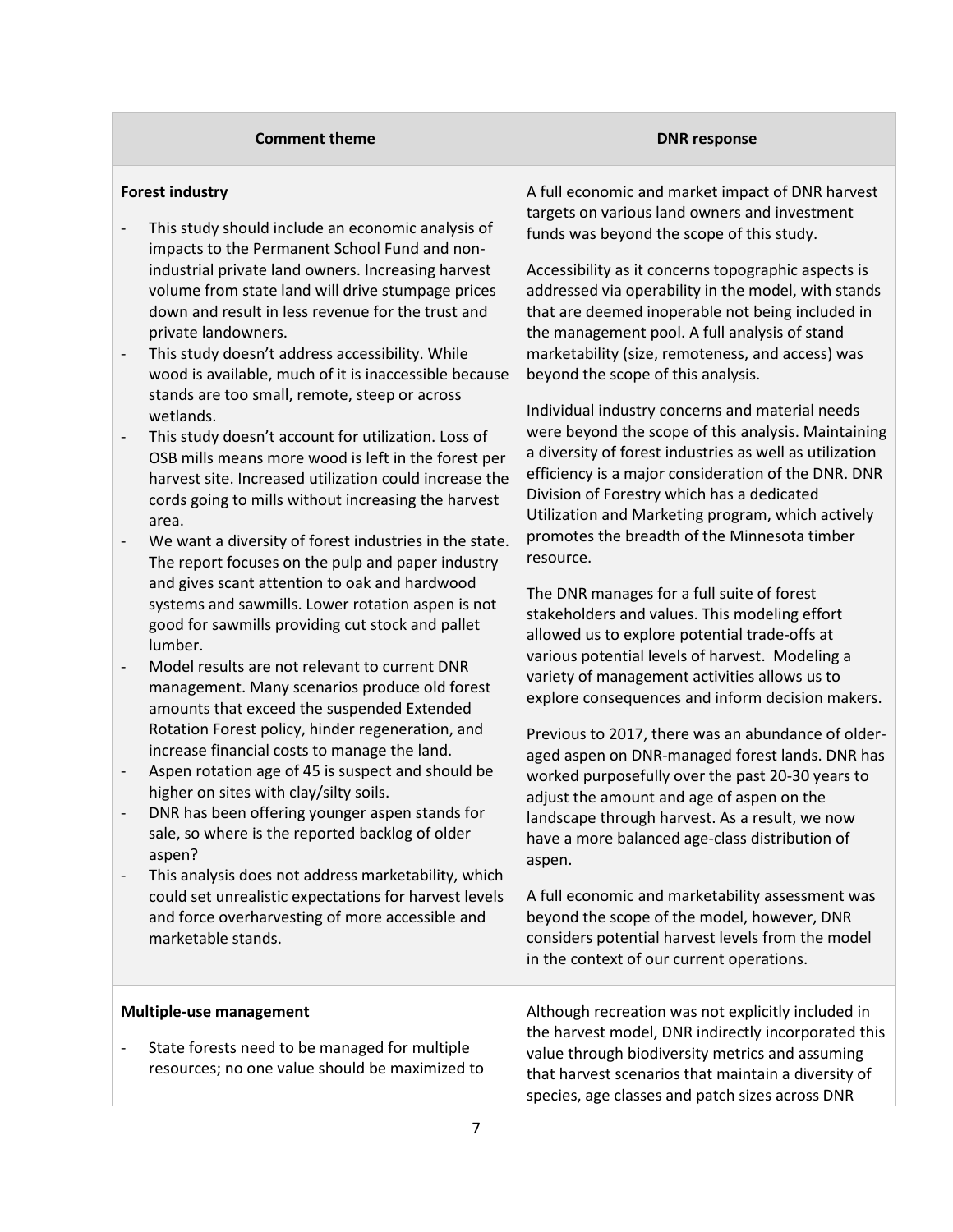| <b>Comment theme</b>                                                                                                                                                                                                                                                                                                                                                                                                                                                                                                                                                                              | <b>DNR response</b>                                                                                                                                                                                                                                                                                                                                                                                                                                                                                                                                                                                                                                                                                                                                                                                                                                                                                                                                                                                                                                                                                                                                                                                                                     |
|---------------------------------------------------------------------------------------------------------------------------------------------------------------------------------------------------------------------------------------------------------------------------------------------------------------------------------------------------------------------------------------------------------------------------------------------------------------------------------------------------------------------------------------------------------------------------------------------------|-----------------------------------------------------------------------------------------------------------------------------------------------------------------------------------------------------------------------------------------------------------------------------------------------------------------------------------------------------------------------------------------------------------------------------------------------------------------------------------------------------------------------------------------------------------------------------------------------------------------------------------------------------------------------------------------------------------------------------------------------------------------------------------------------------------------------------------------------------------------------------------------------------------------------------------------------------------------------------------------------------------------------------------------------------------------------------------------------------------------------------------------------------------------------------------------------------------------------------------------|
| the detriment of others. Timber harvest is one of<br>many uses that benefit MN citizens.<br>This analysis falls short in its incorporation of non-<br>timber values. Aesthetics and recreation are<br>important forest resources values not addressed by<br>this analysis. Old-growth forest provides both and<br>was not addressed enough in this report.<br>Natural resource economies was too narrowly<br>$\qquad \qquad \blacksquare$<br>defined and should have included consideration of<br>the large economic impact that tourism and<br>recreation industries have in northern Minnesota. | lands will also support a diversity of recreational<br>opportunities.<br>Aesthetics were not explicitly included in the<br>harvest model. DNR manages for aesthetics at a<br>site-level through implementation of visual buffers,<br>following MFRC site-level guidelines.                                                                                                                                                                                                                                                                                                                                                                                                                                                                                                                                                                                                                                                                                                                                                                                                                                                                                                                                                              |
| Sustainability<br>Many people expressed preferences for one value over<br>another in their idea of sustainability. Some were<br>concerned that the term "sustainable" was not used<br>appropriately in the report.                                                                                                                                                                                                                                                                                                                                                                                | The contractors revised the final report to clarify<br>language related to this topic. It was not their<br>responsibility to define sustainability or what levels<br>of different values would be sustainable. DNR<br>provided the contractor with statutory policies that<br>help define sustainability for DNR forest<br>management. These include the state policy "to<br>pursue the sustainable management, use, and<br>protection of the state's forest resources"<br>(M.S.89A.02); the policy to manage DNR state<br>forest lands "according to the principles of multiple<br>use and sustained yield" (M.S. 89.002) and the<br>associated definitions for the terms multiple-use,<br>sustained yield, forest resources, and sustainable<br>contained in those statute chapters.<br>The SAG identified six broad forest resource values<br>to incorporate into the forest modeling and<br>analysis effort. DNR and the contractor attempted<br>to incorporate all these values into the analysis,<br>allowing an assessment of the tradeoffs among<br>different values.<br>DNR considered tradeoffs among various forest<br>values, as well as stakeholder and public<br>comments, in making the sustainable harvest<br>decision. |
| <b>Water quality</b><br>The watershed metric is ineffective and needs<br>refinement. The metric used was not sensitive<br>enough to show meaningful differences in impacts                                                                                                                                                                                                                                                                                                                                                                                                                        | The contractor incorporated site and watershed-<br>scale water quality concerns into the model. Site-<br>level concerns were addressed by delineating<br>riparian management zones following MFRC site-                                                                                                                                                                                                                                                                                                                                                                                                                                                                                                                                                                                                                                                                                                                                                                                                                                                                                                                                                                                                                                 |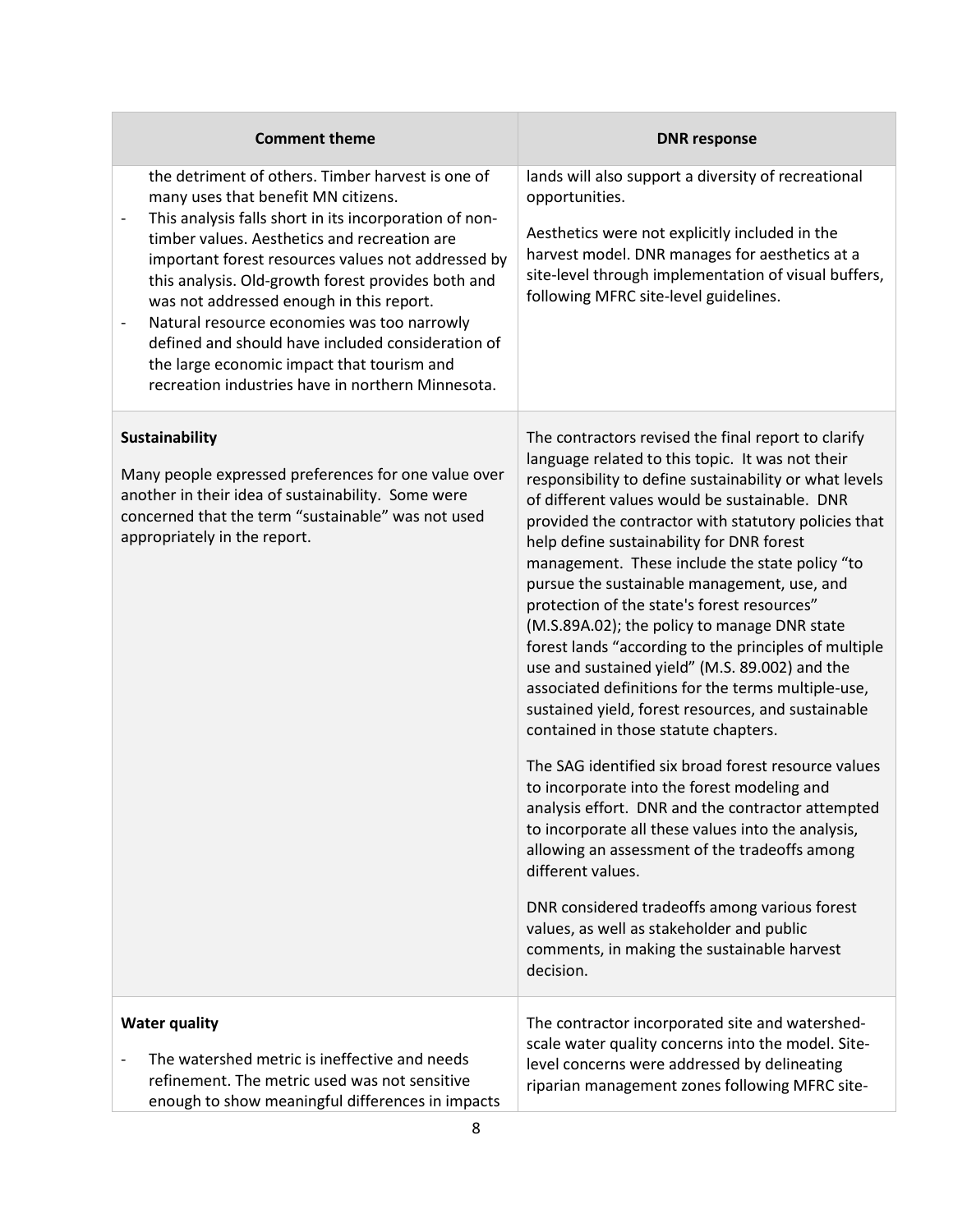<span id="page-8-0"></span>

| <b>Comment theme</b>                                                                                                                                                                                                                                                                                                                                                                                                                         | <b>DNR response</b>                                                                                                                                                                                                                                                                                                                                                                                                                                                                                                                                                                                                                                                                                                                                                                                                                                                                                                                                                                                                                                                                                                                                                                                                                                                               |
|----------------------------------------------------------------------------------------------------------------------------------------------------------------------------------------------------------------------------------------------------------------------------------------------------------------------------------------------------------------------------------------------------------------------------------------------|-----------------------------------------------------------------------------------------------------------------------------------------------------------------------------------------------------------------------------------------------------------------------------------------------------------------------------------------------------------------------------------------------------------------------------------------------------------------------------------------------------------------------------------------------------------------------------------------------------------------------------------------------------------------------------------------------------------------------------------------------------------------------------------------------------------------------------------------------------------------------------------------------------------------------------------------------------------------------------------------------------------------------------------------------------------------------------------------------------------------------------------------------------------------------------------------------------------------------------------------------------------------------------------|
| to water quality between harvest scenarios. The<br>Verry method is a crude approach to apply to all<br>DNR lands and should incorporate all ownerships.<br>Water quality is not affected by timber harvest if<br>MFRC site-level guidelines for water quality are<br>implemented properly. To impose additional water<br>quality constraints is overkill.<br>Higher harvest rates will increase erosion and<br>temperature in streams/lakes. | level guidelines and limiting harvest within RMZ<br>areas.<br>MFRC site-level guidelines for water quality are<br>designed to prevent sediment movement after a<br>harvest, but not water movement. At a watershed-<br>scale, increased water flow following harvest can<br>scour streams and contribute to increased<br>sedimentation to streams/lakes. The cumulative<br>watershed impact metric was designed to assess<br>hydrological function at a watershed scale.<br>Cumulative watershed impacts were addressed by<br>tracking the number of priority catchments where<br>DNR lands had >60% open land condition. This<br>threshold was based on peer-reviewed research by<br>Sandy Verry (2000).<br>Model size restricted the number of catchments<br>that could be included in this assessment, which is<br>why this metric was limited to priority catchments<br>with at least 5% DNR ownership and containing<br>vulnerable or high quality water resources.<br>DNR acknowledges that the metric used in this<br>analysis did not result in substantial reductions in<br>harvest when used as a goal, or show a large effect<br>in any of the scenarios examined in the analysis.<br>DNR will continue to investigate watershed impact<br>metrics for future efforts. |
| <b>Wildlife habitat</b><br>There are wildlife species with needs that are not<br>covered by the habitat metrics, and the spatial aspects<br>of habitat other than assessing conditions in the<br>hexagons (e.g., patch sizes, fragmentation) were not<br>included.                                                                                                                                                                           | Accounting for wildlife habitat was one of the<br>bigger challenges in this analysis. Given that not all<br>landscape and site-level considerations for habitat<br>for all wildlife species could be included in the<br>model, we used the idea of GUILDS of wildlife<br>species to define two habitat metrics that would<br>account for the vast array of habitat needs. These<br>guild criteria were applied within landscape habitat<br>hexagons (of approximately 160,000 acres) to<br>assess the extent to which habitat requirements<br>need to be provided throughout planning areas and<br>not just in one area.                                                                                                                                                                                                                                                                                                                                                                                                                                                                                                                                                                                                                                                          |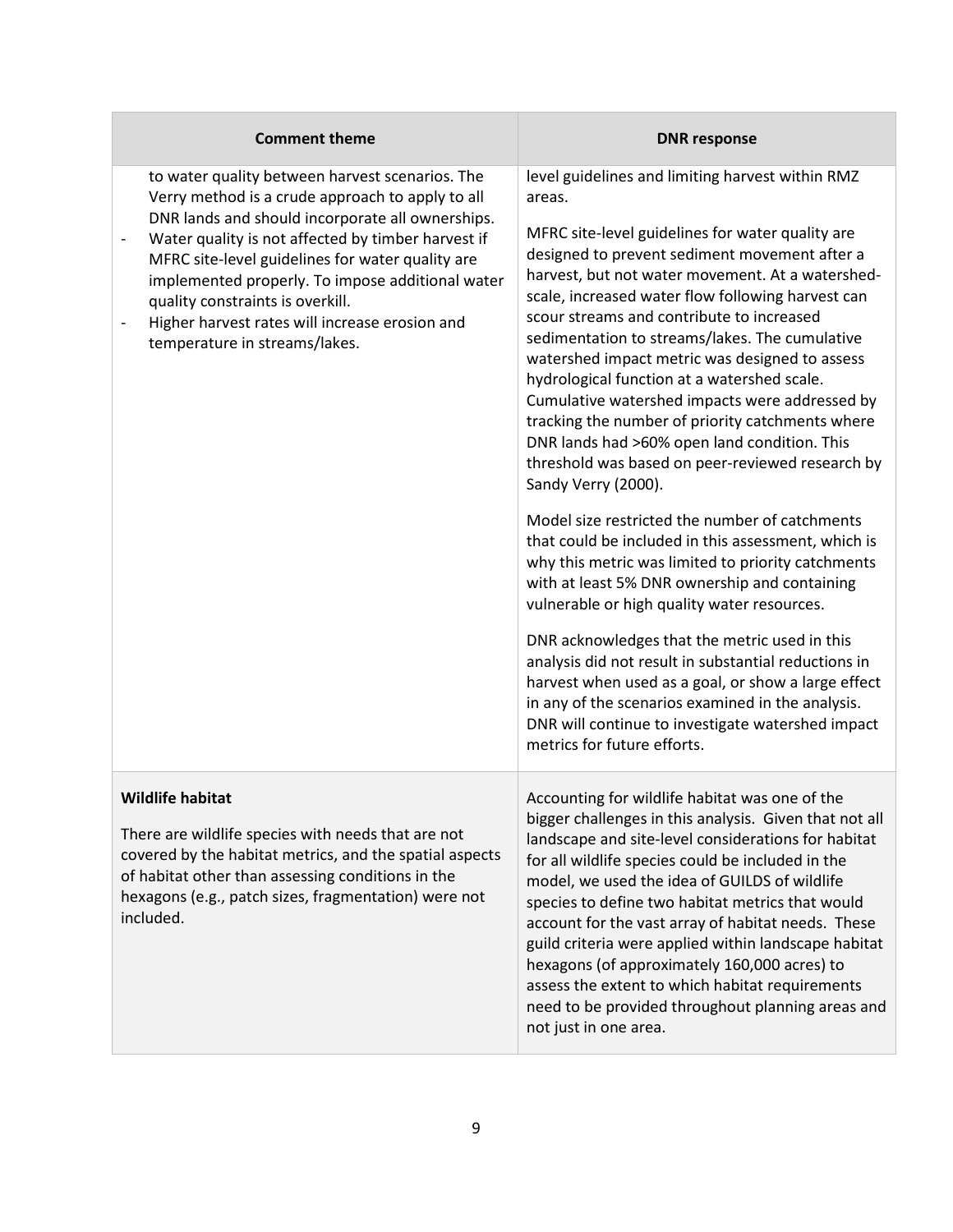## **All Public Comments**

#### <span id="page-9-0"></span>**Public Comment Form**

Below is a complete list of the public comments received from the Public Comment Form, sorted by question.

#### <span id="page-9-1"></span>*Question: What should be clarified, removed, expanded upon, etc.? Please include page numbers if your comments refer to specific parts of the report.*

- Funny thing about statistics you can make them look favorable for your argument.
- The executive summary could be much longer and clearer. This is a huge report. A summary of only a page seems a bit strange. The effect of climate change on harvest levels is pretty much ignored. Also some of the species mentioned in the larger harvest numbers are being affected by disease and dying off. If those species are removed from the model, what is the feasibility of such a large harvest?
- private timber's interest re markets are not explained......state should not be supporting timber industry.....timber industry should react to available timber the public deems expendable
- Tables and summaries should include data showing the impacts (in numbers) to non-timber resources - and the goals for these non-timber resources should be more fully described (e.g. what do they represent, how do they compare to current conditions, etc.)
- The report is highly biased towards timber production, meeting timber industry's push for a 1 million cord harvest. Also does not reference the base for timber/forest resource management in Minnesota, the Sustainable Forest Resource Management Act of 1992.
- Parts are accurate, parts are not. Comments and suggestions will be sent to Jon Drimel, MN DNR
- The report was mainly focused on timber production. It did not seem to draw upon the subsection plans and MFRC landscape planning that has been in place for more than 20 years. Its very disturbing that all that effort from myself and many others is not taken into account. It seems as if it is very heavily weighted towards productivity and not all the potential impacts to the following resources. Such as old growth and restoration of old growth pine and other forest types, these issues would most all be lost if the proposal for 1 million acres would be employed. It is difficult to determine what or why this is even being proposed given all we know about the impacts. No discussion of fragmentation due to the intensity of road networks is discussed, no discussion of climate change, no discussion of retainage of large areas of unroaded landscapes. What sort of mitigation would be employed if such intensive logging is occuring. So the report is very detailed and does show and indicate that there are clearly many impacts that would not be warrented if you are interested in more than producing fiber from the landscape. If you want other values and truely look at the vast complexity and interests that Minnesotan's enjoy from its forests going to 1 million cords per year does not pass muster in any regard.
- There are many useful and medicinal plant of monitory value growing in the forests. These need to be harvested before the trees are cut.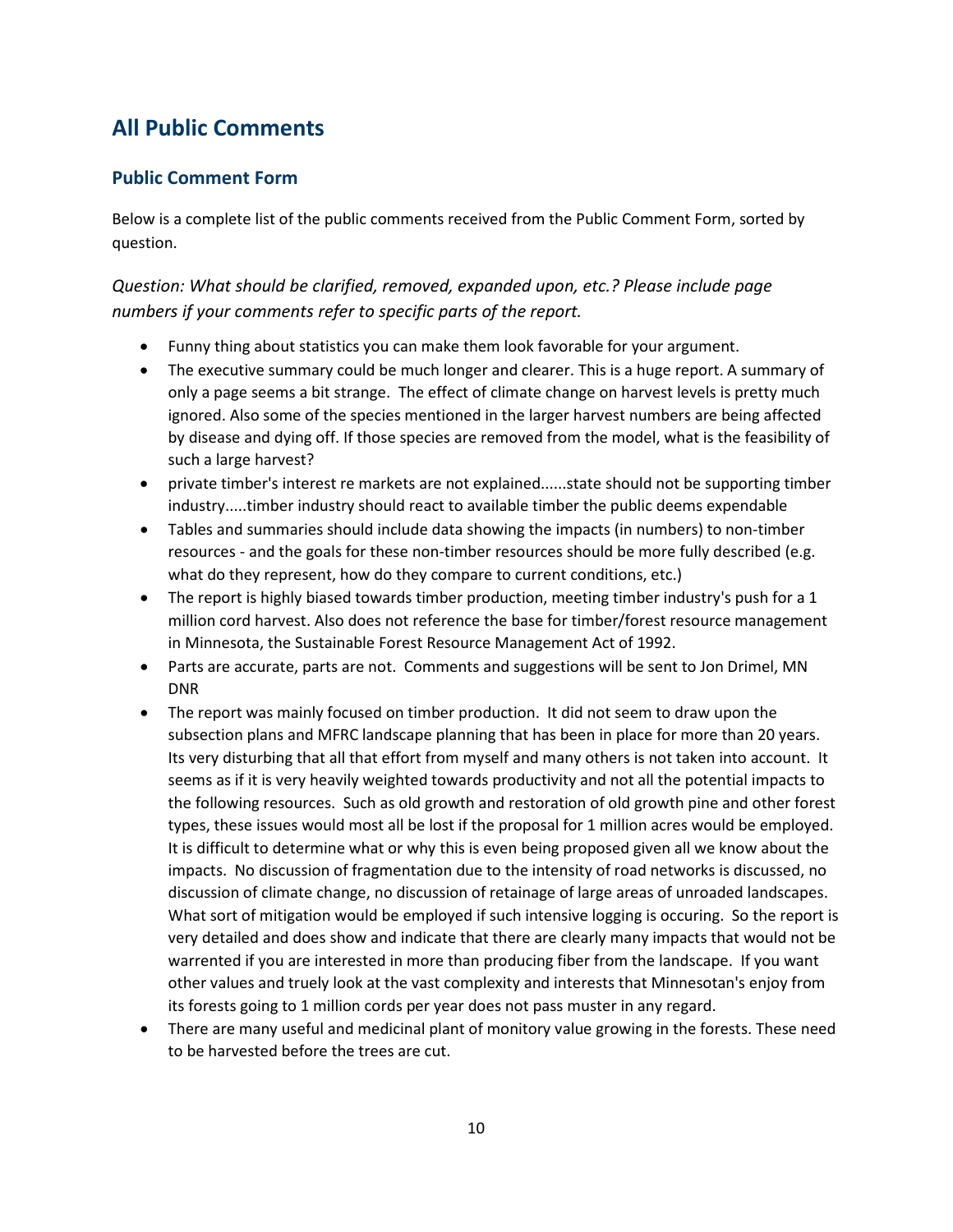- There are charts with numbers that are totally based on assumptions. Give me a map where year by year you planning to harvest trees. Give me a chart that will tell how many of each specie of tree will be taken.
- If you really want the citizens of Minnesota to be able to comment on this important report, you should have a summary document that clearly covers the important points and is understandable to the layperson. You will only be hearing from a certain sector of the public that has the time to read a 300+ page report. The forests belong to everyone, and the process should be more accessible.
- synthesize the implications of the model results more concisely
- Very detailed but hard to follow if you don't have a forestry degree. Some summarizing of some of the information would be helpful.
- The Executive Summary should be upfront and not require scrolling through the index to find it. It should be before the index. The summary should also explain in the first section that providing biodiversity and habitat for older forest dependent wildlife species would require an annual harvest level of 600,000 to 700,000 cords. This is now relegated to the 3rd section of the summary. Also the "Going Forward" summary on pages 122 to 124 should follow the Executive summary and not be buried deep in the report. this would make it much easier to understand and access for the public and elected officials.
- The executive summery should list and summarize in some detail the results of each modeled scenario and document the importance of the analysis data used in each scenario. Also, a statement from the DNR as to the purpose and objectives for this report.
- The report does not adequately identify model assumptions and limitations. It's important to remember that all models are WRONG (overly simplistic), but when properly parameterized they may be ONE useful tool in the decision-making toolkit. DNR's recommendation to the legislature must not rely too heavily on model results alone.
- I struggled to find a clear summary of the impacts of different levels of harvest on different forest values and objectives. The analysis should be redone to clearly lay out the impacts of different harvest levels on different forest values such as wildlife, water quality, biodiversity, old forests, recreation, etc.
- The many many figures need to state clearly the names of the model runs in the figure so that the results are easier to understand. I appreciate that color was used to distinguish the runs.
- My background is engineering and program management. I do not have a forestry management background. the details of the report was clearly intended for an audience of forest management expertise. the summary was helpful, but I would have benefited greatly from a scenario a thru X explanation, with a brief description of each scenario, followed by pros and cons.
- Report was typical of a complex analysis. It is very long with far too many tables, figures, etc. I hope concerned citizens will understand it.
- Most of the writing is clear, but much can be done to improve clarity, especially in providing better summary tables and graphics. We provide more details in a separate comment letter.
- There was no mention of the potential effect on Yellow-bellied Flycatchers, Boreal Chickadees, and Black-backed Woodpeckers. These species are especially vulnerable to any increase in the timber harvest.
- The impact on wildlife was under reported.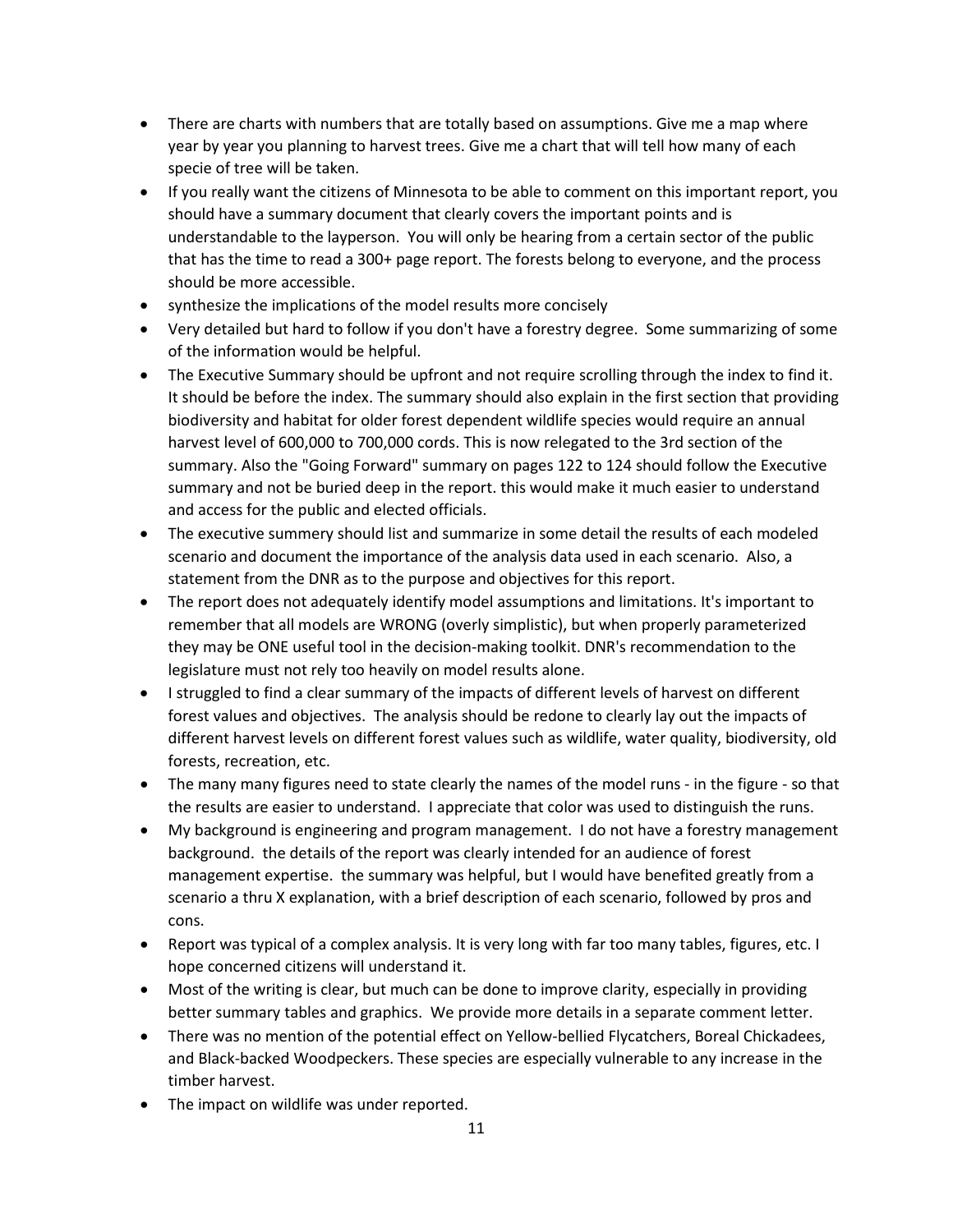• On or about page 32, there is mention of endangered species and species of special concern and the fact that 99% and 99.5% of the harvests remain the same due to the little effect that was determined by your plan on these species. The wolf is a federally listed species and yet the wolf is not listed by the state of MN 's DNR as protected at all. So this analysis did not even consider the effects of timber harvest increases on the the wolf species by my read of this very complex draft plan.

#### <span id="page-11-0"></span>*Question: What specific concerns do you have about the report's accuracy? Please include page numbers if your comments refer to specific parts of the report.*

- No mention is made of Climate Change nor the extreme weather and future changes that will accompany it. These changes have already been documented by conservation groups and no mention is made of this.
- The report did not give adequate consideration to climate change and the spread of invasive species (emerald ash borer). Both of these are expected to drastically reduce yields in decades to come.
- This report did not take into consideration the effects of climate change on Minnesota's forests. Also, most of the runs over=emphasized harvest and under=emphasized non=harvest values.
- climate change and its impact on forest resources is not adequately addressed
- I do not think that climate change and mining are considered in this report...it appears that it is going on current and pst data which is no longer applicable.
- global warming.
- A failure to consider future coming changes to our forests in the analysis due to things fire and climate change is mind boggling. Are you thinking this isn't going to happen????? Redo the analysis to consider how predicted changes are going to impact our forests and our ability to harvest timber from them and meet the other values Minnesota's citizens place on their forests.
- The report fails to adequately take into account the impact of climate change of site operability, particularly in lowland forest (BSL, T, WC, Ash, etc), and on uplands dependent solely on frozen ground access and operation (swamp islands, wet mesic soils, etc). With 40% of the wood on lowlands, and with winters rapidly warming (and no reason to believe the warming trend will abate within this planning period) the long term operability will on wet sites will continue to become shorter each winter, until in the not to distant future it will simply be impossible to access this wood using existing logging technology. Some wood will like be available over the next 2-3 decades, but beyond that point operability will be very challenging. Ideally, these lowland acres should be withdrawn from consideration, possibly tapering off over a 40 year period until no lowland wood is considered in the sustainable harvest plan.
- Long term projections based upon current climatic, biological and market pricing conditions are unrealistic. A review of the record of forest management over the past hundred years demonstrates how much forest harvesting practices and timber economics have varied from what a similar hypothetical report would have stated in 1918.
- We appreciate the work that has gone into creating this Report. We do have concerns regarding using to tools outlined in the Report to assess the forest impacts and possible harvest scenarios. This does not show sustainability. The model that was selected for this project took the form of a linear programming (LP) formulation. These types of models are well suited to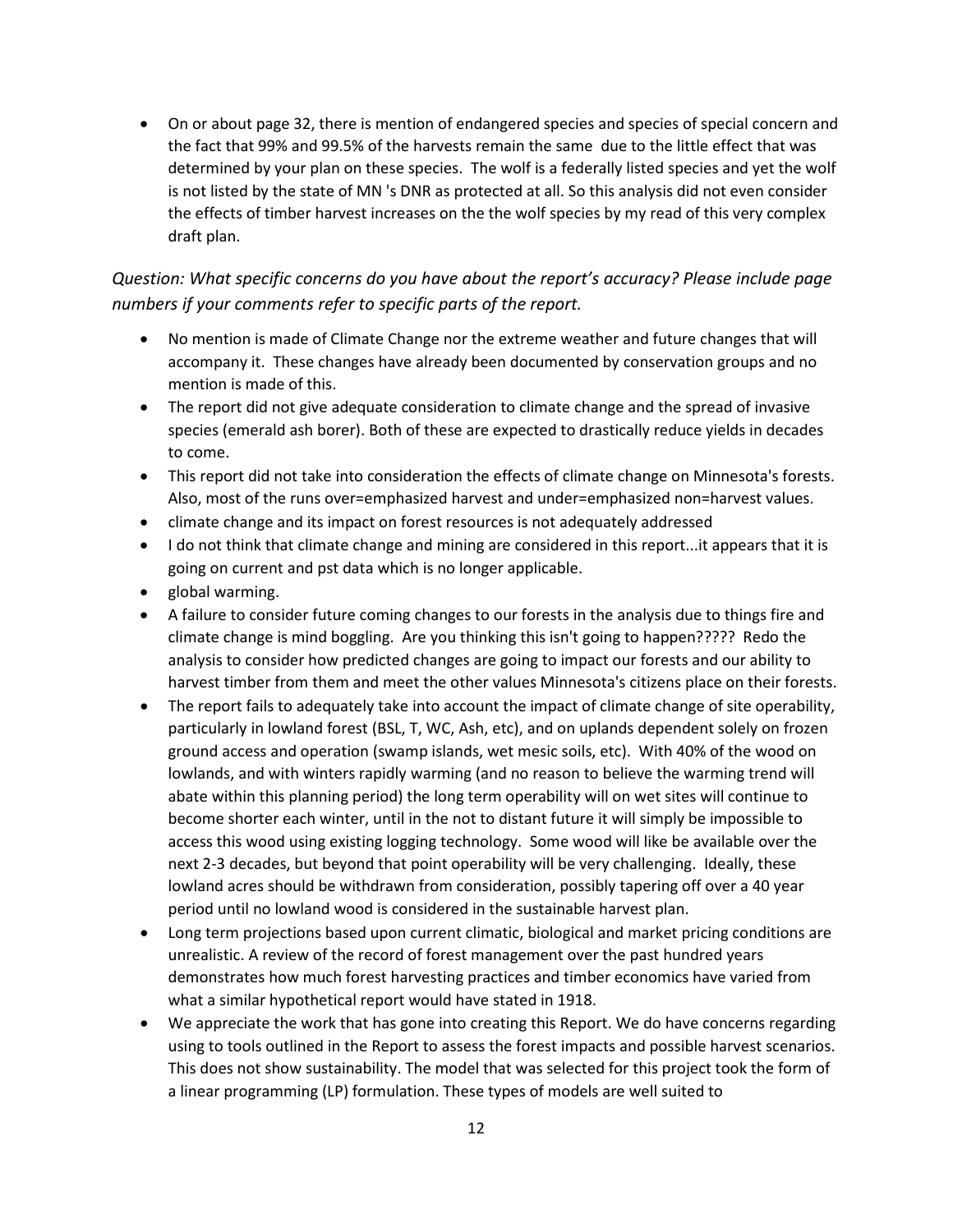strategic/tactical forest management planning and can accommodate the analytical requirements of this project. But the solutions provided by LP models are always optimal, given the underlying assumptions and data. This is not an exact science and the complete lack of analysis regarding the changes to our forest systems from rising temperatures, and more extreme weather events call to question any assumptions contained here. Climate change is happening and must be correlated into any analysis of forest management decisions, especially regarding sustainability over the timeframe of 100 years. We also do not feel the list of mammal species used in the analysis is adequate as indicator species of concern that should be analyzed (Pileated Woodpecker, Fisher, American Martin, Red-Shouldered Hawk, Goshawk, Connecticut Warbler, Eagle). Also not adequately addressed is the fact that this analysis appears to be pushed upon our state agency purely for economics, and not for what is best for providing a healthy forest with a diversity of species, along with outdoor recreation opportunities. In conclusion: So many assumptions and variables were "optimized" and calculated on a theoretical basis that we are deeply concerned that the final results could show that 1 million cords appears sustainable – erring on the side of caution is extremely important when you are taking into consideration our public forest land health. These forests must be managed for the full range of citizens across the state. This is not an exact science – and we understand that assumptions had to be made to even model the data that has been presented to us in this Report – but we do not want to gamble with our forests, our wildlife species viability nor our diversity of species.

- Leaving out the impact of climate change to forest resources generates a model ripe for criticism due to results the many will see as unreliable forecasting. Minnesota's bounty of public forest land presents as an untapped future resource if left standing. The modeling used by the hired consultants and their subsequent recommendations in the report almost completely neglect the biological impact and economic value of climate change on forest resources. Without considering issues related to climate change, such as the economic benefit of forests as carbon sinks or the problems posed to wildlife and biodiversity by increased levels of invasive species, the modeling has failed.
- Knowing there is inaccurate Forest Inventory data for some forest stands. Was this taken into account when modeling the projected sustainable harvest volumes? If this was taken into account. Question - I have is what % of the forest inventory is considered accurate? How would you determine accuracy levels, and how was this taken into consideration when determining harvest forecasts. I know the MN DNR Forestry is undertaking efforts at improving data to more real time accurate updates, to what is out there on the landscape, but there are a lot of stands out there that are still not being updated, due to the time element it takes and there are mistyped stands, as well. Example aspen - northern hardwood stands inventoried as lowland brush. There is error with some of the Contract Forest Inventory that has occurred in the last 7 or more years. If this was not taken into account then the modeling data maybe off?
- A rotation age of 45 for aspen is highly suspect. Well drained to excessively well drained aspen sites should be harvested at 45. However, very productive sites on clays, silts etc should have a higher rotation age as they hold their integrity longer. It has been my experience that many DNR Foresters and Techs do NOT take advantage of mixed stand management when doing a "conversion", rather they take the easy and convenient way out which has resulted in many sites, mixed aspen stands or otherwise, and eliminated the aspen (as well as other species) to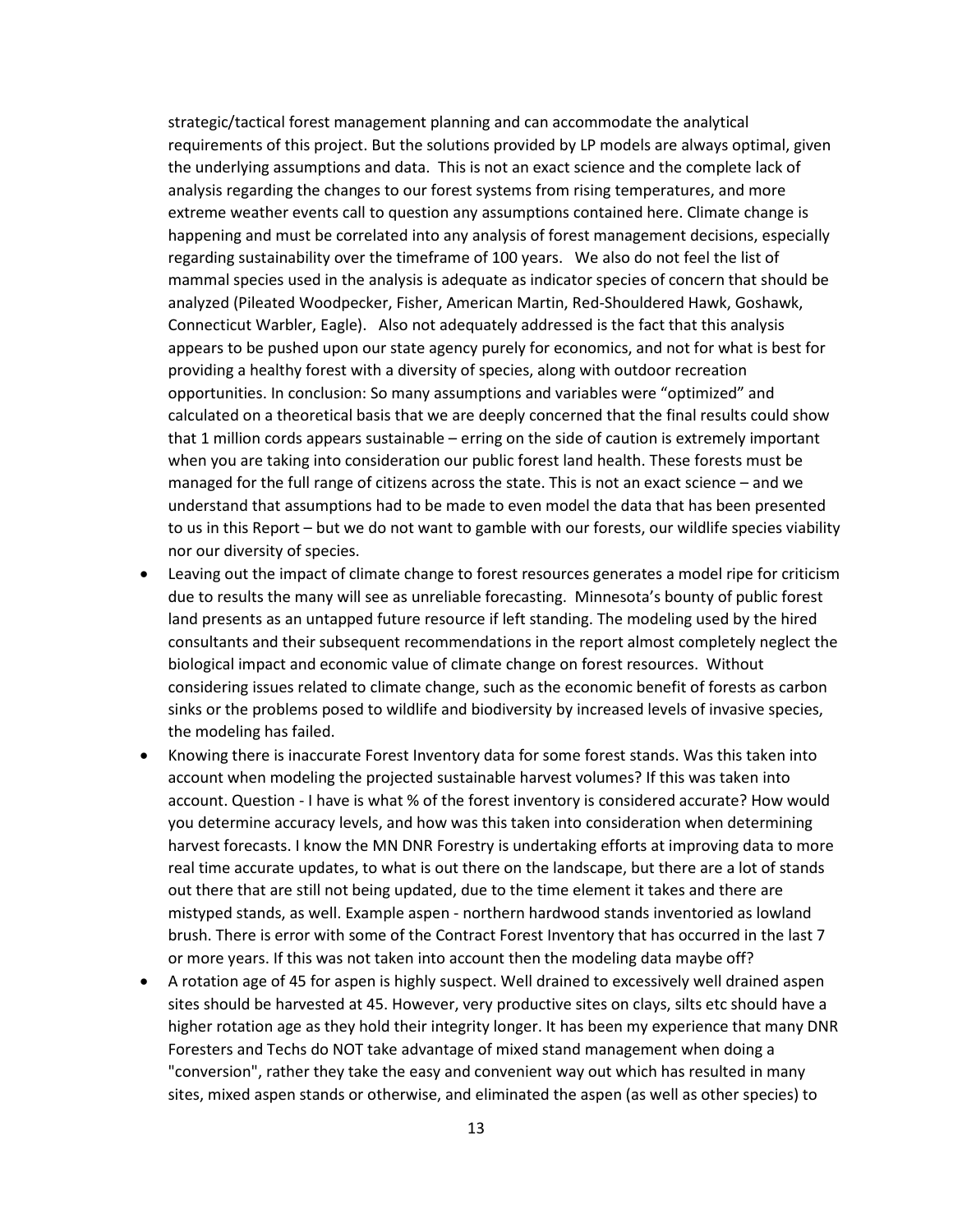pine or spruce. I also have a hard time with the analysis stating the DNR Forestry division has a backlog of older aspen stands when I am seeing younger and younger aspen being put up for sale

- The timber industry seems to be pushing the DNR to increase the timber harvest to unsustainable levels. I oppose this.
- No mention of the effect of mining is made nor the type of timber harvesting. The latter often distroys the 'life' of the forest for years into the future. Most of the nutrients in a forest are tied up in its vegetation. Once removed, fertilizers alone have limited value.
- No specific page #. The DNR may be thinking too economically in considering the increase of its timber harvest.
- The analysis is weighed too heavily toward maximizing timber harvest at the expense of the other multiple-use values that the DNR is supposed to be providing through management of our state forests.The forest inventory data likely overstates the ability to harvest of much of the state's wood which is difficult to access due to wet soil conditions and other factors, or does not contain marketable quantities of wood. This problem is likely to be worse if the climate continues to warm reducing the length of time that forest soils are frozen hard enough to carry harvesting equipment. Some species, like white cedar, are included in the assessment which the DNR only harvests incidentally and others like tamarack which do not have dependable markets. These factors inflate the volume of available wood.
- Too much is made of the economics and not enough of the forest ecology past, present and future.
- The report down plays the effects the would have on wildlife.
- Other resourses besides timber and water quality are omitted.
- The report falls short in its incorporation of non-timber values into the analysis of sustainable timber harvest (e.g., rare species, water quality, outdoor recreation, hunting, etc.).
- My specific concerns have to do with the uses of woodland, there is an important use missing from the list and that is enjoyment, trail systems, skiing, walking, enjoying the chance to be surrounded by ancient woods, the sounds of wind through pines etc
- the 6 mission values are not mutually compatible. This is not a golf course. Biodiversity addresses many kinds of plant, animal and protozoa. You want to cut down senior trees which are vital as they age for nesting sites inside the trunk, and cutting them down will prevent their falling to the forest floor to provide harbors for a vast diversity of life. The only economic value is the profit that lumber companies will make when they sell their cut timber. They will leave behind deep wheel cuts where the tree harvesters have gone thru the forest to first cut, then drag out, the trees they have bought. It is a losing proposition for the forest, and the only win is the money that the timber companies make.
- Water quality doesn't seem to be a limiting factor over time and this just isn't true.
- Models are only as good as the information put into them. As a former DNR Forest Wildlife Coordinator and Area Wildlife Manager I strongly question the model assumption that there is 2 million cords of surplus timber out there. This should be mapped and error checked on the ground to see if and how much of this truly exists!!!!!!!!
- As a retired DNR professional with 40 ++ years experience, it is difficult to believe that this same conversation has been going on for at least 40 years. I thought the GEIS took care of this year's ago!! I recommend a sustainable harvest level of no more that 800,000 (preferably 700,000) be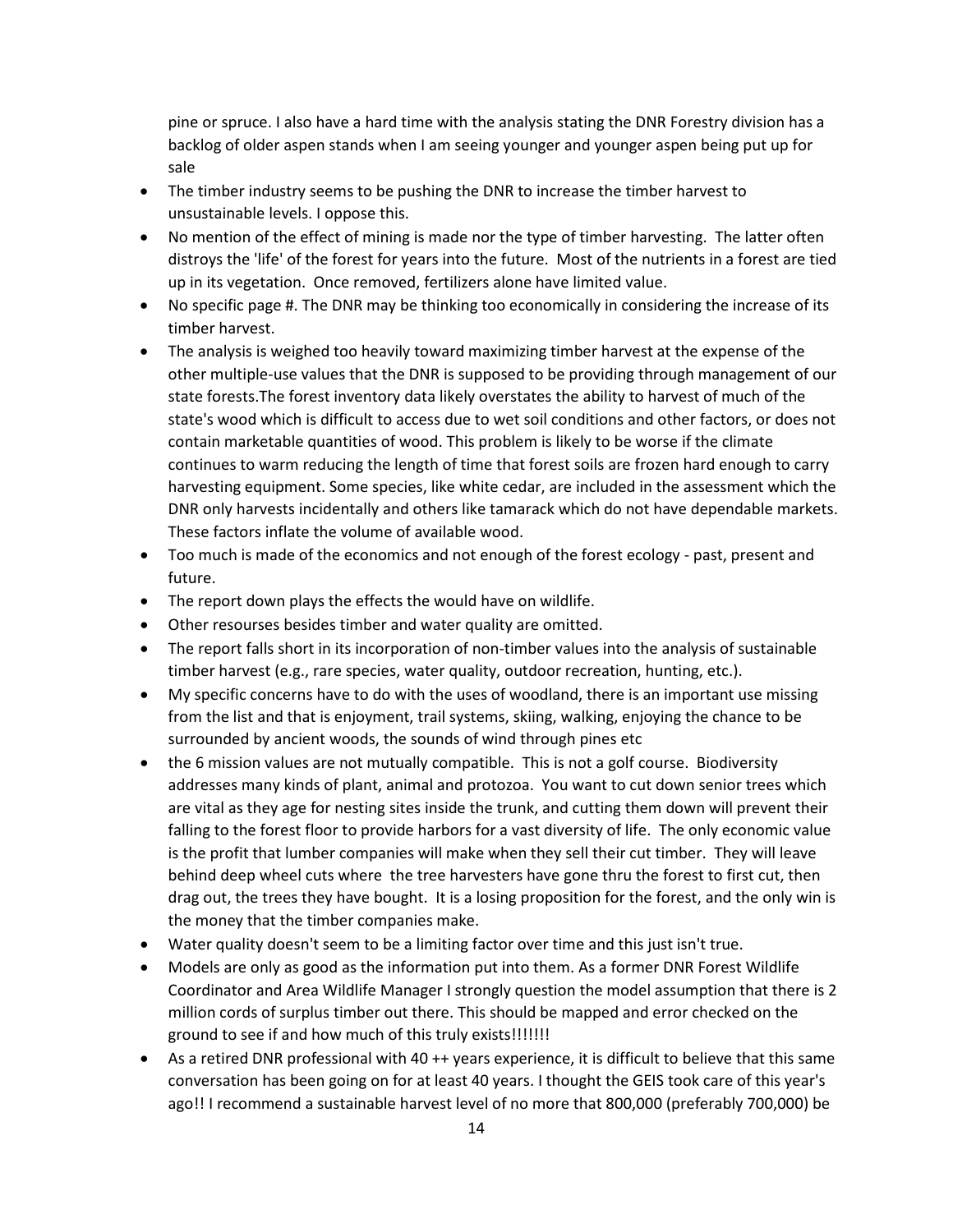the accepted level, and this would not be at the expense of sacrificing the already declining quality of our prairie landscapes, and in the forest area, our open-grass-brush landscapes.

- We are overharvesting our trees right now. We need to get down to 600,000, NOT increase.
- We already are cutting down too many trees and destroying too much habitat. We have no idea what climate change effects will do to destroy even more northern woodlands on top of what loggers destroy. We need hemp for paper and to reduce our destruction of natural areas that are trying to heal from misuse.
- The amount of timber proposed to be harvested is too high!
- Perhaps the most important consideration is not how much can be harvested sustainably in the short term but what will happen in the Long term.
- the long-term sustainability of harvesting 1 million cords annually is left too ambiguous
- How am I suppose derermain that the analysis is accurate. These are models with high probability of inaccuracies.
- There are no definitions for crucial values used in the modeling, especially "wildlife habitat" and "biodiversity". There is not a definition of "wildlife" given in statute nor from DNR rules or policies. There is a perceived assumption that "wildlife" means breeding terrestrial animals that are hunted or trapped. Or does it mean "wild mammals and birds" as in MN Statutes 97B.015, the only place in statute where there is an approximate definition of wildlife. There is, however, a statutory definition of "biodiversity" (MN Statutes 89A.01, Subd. 3; but it is not given as a definition in this report. Similarly, there is not a definition of "sustainable" so it is difficult to understand what is the purpose of all the modeling in this report
- In general, we felt the analysis was accurate, but there we have concerns especially relating to the use of the 'surplus' in the model scenarios. See comment letter submitted separately for more details
- While modeling may be appropriate, there needs to be more on the ground verification of the assessment.
- See attached report. Inadequate time to review and many important issues such as climate change, invasive species, and marketability of some tree species.
- timber harvest must be both renewable And diverse.
- The definition of sustainability in this report is inaccurate. Sustainability does not refer to the next 10 years, which at that time it will be lowered or reassessed. Sustainability in forestry should consider all current factors, not for the next decade but for the foreseeable future. Increasing the rate of timber harvest by 25% is clearly not sustainable when considering all the factors that contribute to timber stand declines, including deer browse-which this report fails to mention and actually uses deer as one reason to keep younger forests, invasive terrestrial species invasion after a timber harvest, loss of high quality plant communities that are not threatened species, and loss of recreational forest uses due to harvest of climax species that draw humans to the forests that will be replaced by aspen stands.
- As stated above, not enough vulnerable wildlife species were taken in account for me to accept this report as accurate.
- Monoculture renewal discourages wildlife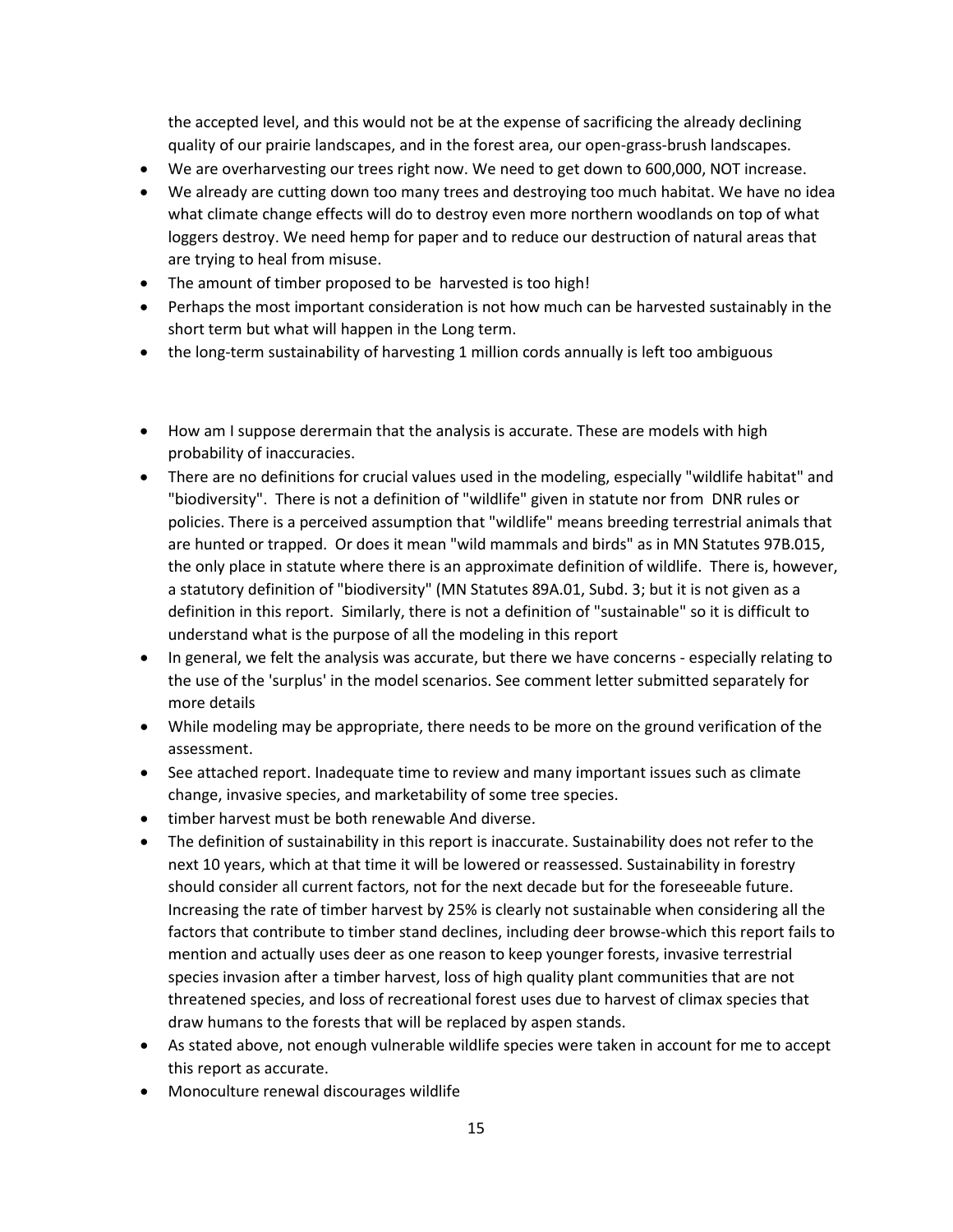*Question 6: The DNR's mission is to work with citizens to conserve and manage the state's natural resources, to provide outdoor recreation opportunities, and to provide for commercial uses of natural resources in a way that creates a sustainable quality of life. This requires us to consider and weigh a variety of values. The following forest values are important to this project.*

#### *a. Timber Productivity*

- *b. Wildlife Habitat*
- *c. Biodiversity*
- *d. Water Quality and Water Quantity*
- *e. Forest Community Health and Invasive Species*

#### *f. Economic Impact*

<span id="page-15-0"></span>*Question: Please tell us a little about the importance these forest-related values hold for you:*

- Timber productivity climate change will continue to impact both productivity and species availability, as external factors such as massive fires and drought, I&D outbreaks, windstorms, etc continue to impact and change our forests. If climate models are correct, and MN become the new Kansas, then retaining our forests over the next century may be extremely challenging. Wildlife - today I've had a dozen turkeys in my yard. This was unimaginable even 10-15 yrs ago. Moose are being stressed by direct and indirect impacts of climate change, and are likely to disappear during this planning period. Our wildlife are feeling the heat. Generalist may survive, as habitat specialist disappear. We need a plan that extends the status quo for as long as possible, to give fish and wildlife, and our vegetative ecosystem, an opportunity to adapt to the current and coming changes. Biodiversity is likely to plummet, as generalist and invasives move into newly created available niches, or crowd out those unable to adjust. Water quality/quantity will both suffer, as warming and human development continue to alter our waters, negatively impacting the aquatic biomes that live there. Public pressure for domestic water, industry and irrigation will quickly draw down our groundwater supplies, hampered by disappearing forests that no longer support recharge. Forest communities/invasives - Invasives will overwhelm our forests ability to successfully regenerate themselves naturally, impacting our wildlife and plant communities. Once invasives are established, its too late to close Pandora's box. Economic impacts - industry is adaptable to to the available forest resources, assuming our forests survive changing climate. When the WP era ended, the aspen (and other small trees) were used for pulpwood. As species become difficult or expensive to procure, industry adapts to utilize what is there or cheaper wood. This is the least of my worries.
- These forest resources are a major element in addressing climate change through carbon sequestration and they represent a potential for generation of substantial additional state revenue based on accurate monetization of this critical role that they serve in the carbon cycle.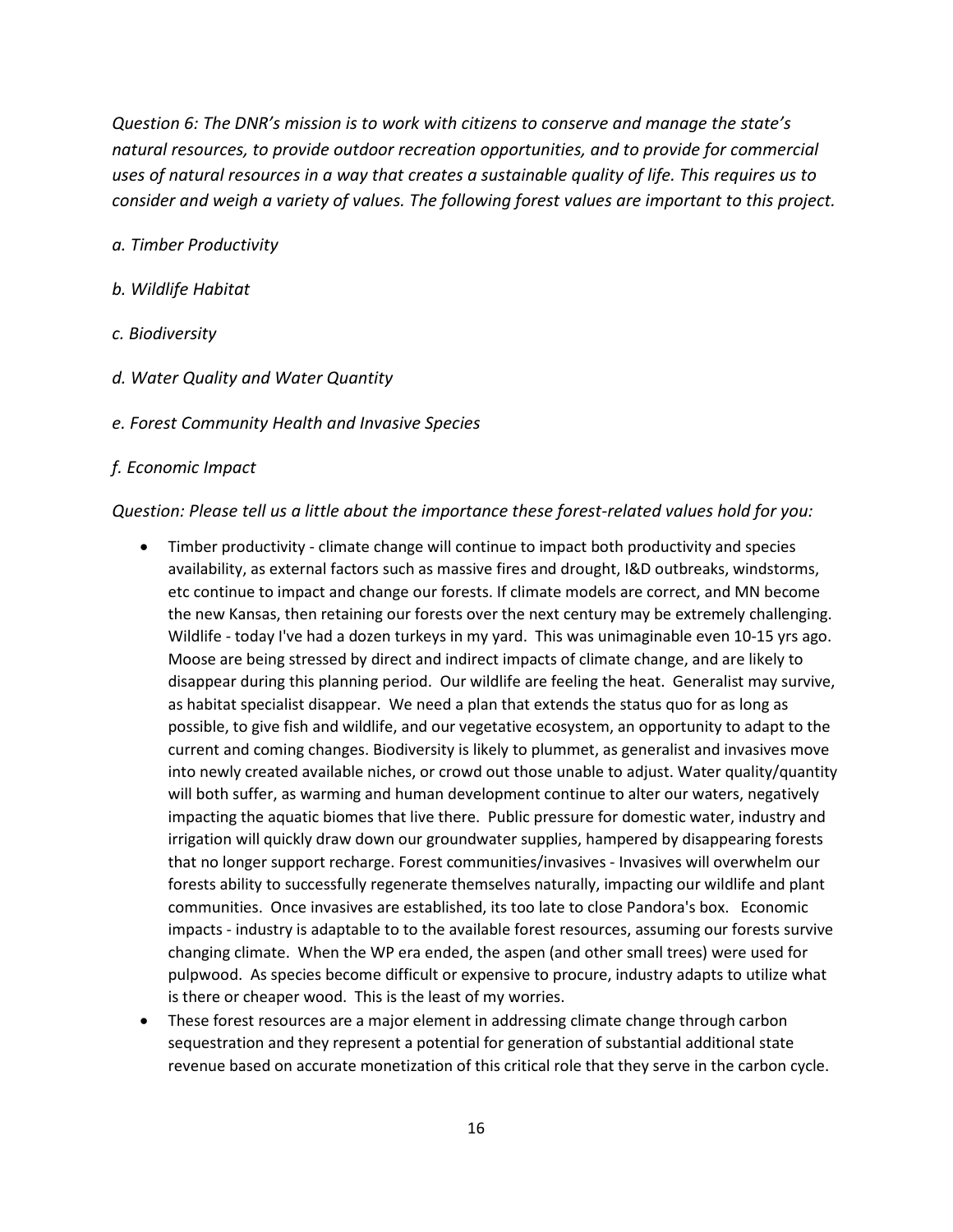- I love wood products, hardwood floors, wooden furniture, wood for recreation fires and real Christmas trees. I am a grouse hunter and know how grouse use different age classes of forest. I believe we need age diversity in the forest and need to protect biodiversity of the entire forest ecosystem. There seems to be swings in the forest industry that follow housing starts, and the economy in general. Maybe long term harvest at current levels make sense. I didn't see any consideration given to the effects of climate change or pest like the beetles killing trees from British Columbia to Colorado and showing up in Minnesota. How would they impact sustainable harvest? Thank you.
- I would even like to see fringe areas of the BWCA harvested to manage wildfire potential.
- Biodiversity and wildlife habitat are most important to me. For too long, timber extraction and other less renewable economic activities have held too much influence in forest management decision making. It is long past time to prioritize biodiversity, wildlife habitat, and water, while allowing timber harvest only when it does not negatively impact these values, and this should be no different on school trust lands.
- The natural environment and the legacy of the Minnesota wild and natural resources outweigh timber hands down. We do not want to destroy our environment and biological diversity and habitats just so some timber company cronies can make bucks, or to create jobs. Sorry but you don't create jobs doing destruction to what we value most. That would be really short sighted.
- State forests should be managed for a variety of uses, including timber harvest, but not at the expense of adversely affecting recreation, wildlife populations, etc. Harvest scenarios that violate existing statutes, guidelines, and jeopardize forest-dependent wildlife populations should not be considered viable, and should not be recommended to the legislature.
- economic impact should not be a factor in the decision......the forest industry doesnt care about the timber stands longterm as shown by past actions................and next below you want me to agree with your harvest levels.......mine are much lower than that
- Our forests are essential for wildlife habitat, biodiversity, water quality, forest health and invasive species and RECREATION!! Just looking at the dollars and cents of the money generated for timber does not take into consideration the loss of habitat, recreation and the degradation of water resources (i.e. especially lakes in the northern regions that benefit largely from forest land as a buffer). I value our forests as not only valuable habitat but recreational havens. To me, I value our forests just as much as our lakes. There is no benefits for this proposal except the jobs that the paper industry creates. There is a surplus in wood, why harvest timber now?
- All values are important, also air quality, soils, aesthetics, accessibility.
- I represent "Joe citizen" and my primary interest area is recreation of the state forest. I live 200 yards from a state forest and use and enjoy it year round.
- When people think of northern Minnesota, an image of a healthy mixed forest comes to mind not an image of a recently cut area or acres upon acres of aspen saplings. The excellent water quality and biodiversity of the Arrowhead region is a huge driver of the tourism and recreational economy in the area. This economy is dependent wholly on healthy forests. The economic impact of tourism and recreation is difficult to quantify but in my opinion easily exceeds the economic impact of increasing the timber harvest by a few hundred thousand cords.
- These values are all of concern to me. The various forest values should all be balanced in pursuing a management strategy that is stable and consistent from year to year to promote a sustainable timber industry while protecting ecosystem health.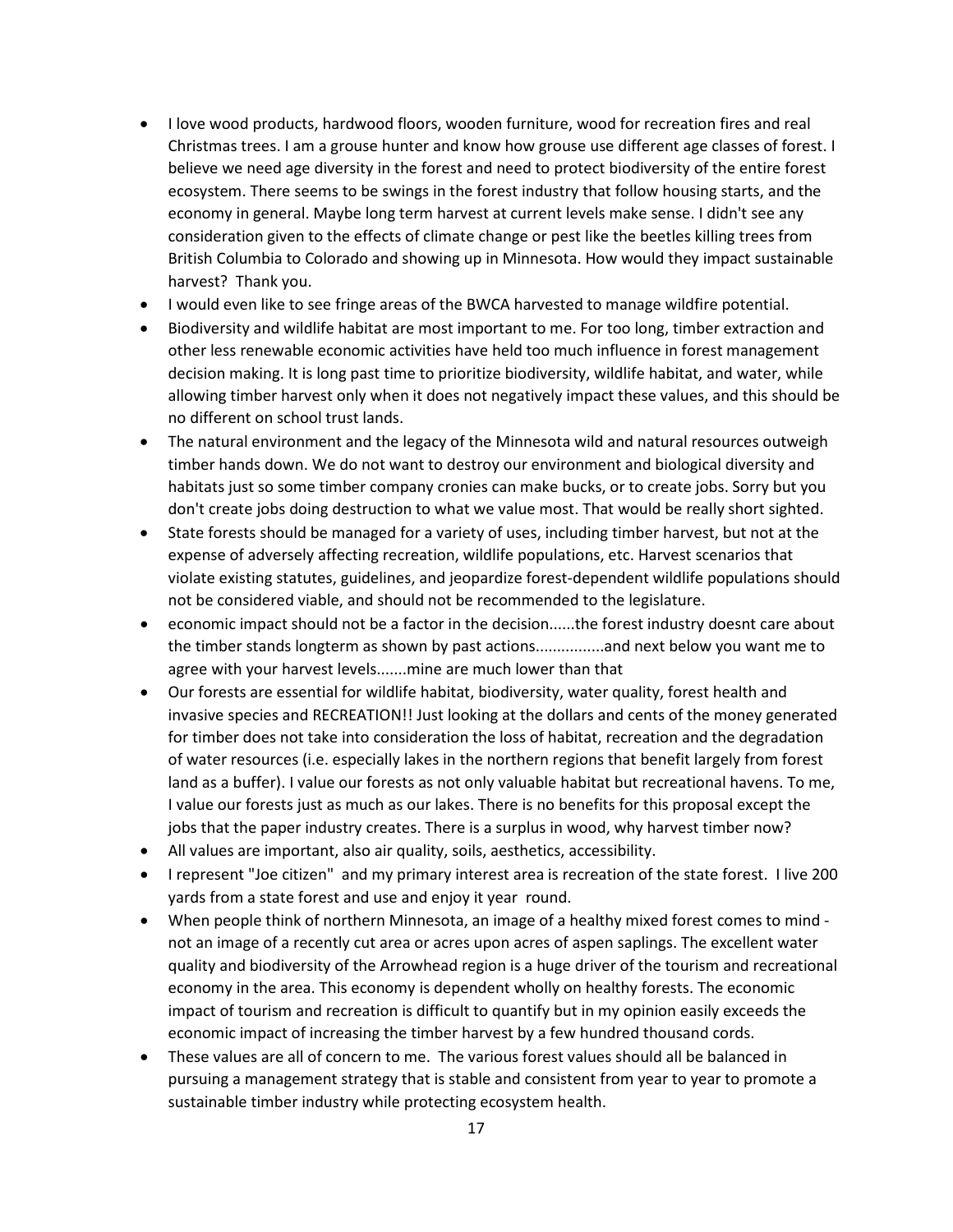- I enjoy the recreational aspect the forest provides (hunting, camping fishing nature watching mainly just being outside). c, d, e, & b are of primary importance to me. a & f should be a sustainable offshoot of a well managed forest as long as c, d, e, b are provided.
- If additional roads are needed to accommodate greater timber harvest, What is the impact? First and foremost is maintaining a healthy forest, from that point what is the available timber harvest?
- Minnesota's brand is dependent on an abundance of wild natural areas, wildlife and clean lakes. Most Minnesotans whom I know enjoy hiking or skiing in quiet forests with a diversity of flora and fauna, drinking clean water and swimming or fishing in clean lakes. This is why we've moved to Minnesota or stay in it. I am a member of the Sierra Club North Star Chapter, Minnesota Division of the Izaak Walton League and the Saint Paul Audubon Society.
- We care about all of these values, with particular emphasis on b, c, d, and e.
- In the report it indicated that the desire to over harvest was evident and I do not agree with over harvesting trees.
- All of these values are important and must be considered in forest management decisions. Too often timber harvest has been given preference over the other values. The DNR should first determine what the best age and species composition of the forest should be and then use timber harvest to manage toward that desired future forest condition. Wood volume should not be the primary driver of forest composition. This analysis seems to be driven by wood volume rather than what is the desired future forest composition that best meets the multiple use values of our forest lands.
- These values are all important. However, this analysis has a primary focus on harvest levels and the health of the forest products industry of Minnesota--that is also relevant to forest management capability for all of the values noted.
- As retired forester, these values are very important to me. However, economic impact (jobs and the almighty dollar) should never be a priority over proper natural resource management.
- our property borders a mn state forest. we are already surrounded by clear cuts on federal and private lands. we feel the need for biodiversity, habitat and impacts to water are much more important than increasing harvest. therefore we do not support increases.
- wildlife habitat and biodiversity are most important to any forest and these can only exist with water quality and forest health, timber productivity and economic impact are secondary factors
- Water quality ranks way up there, particularly with increasing threats to our waters from potato farming, mining, and runoff from agriculture and lawns. Forest community health is important as the climate changes, and that entails protecting biodiversity. You didn't mention recreation, but that's important to me, and important to the economy of northern Minnesota. I would go up north far less if the Boundary Waters and other natural areas were not in such good shape.
- I feel that the forests on our state lands need to be managed for wildlife and in a way that preserves biodiversity and protects our water resources. While I think that timber harvests are important for our economy, these other resource values should be the focus of our management of state lands.
- Water quality, Wildlife habitat, biodiversity, forest community health, timber productivity and economic impact in that order.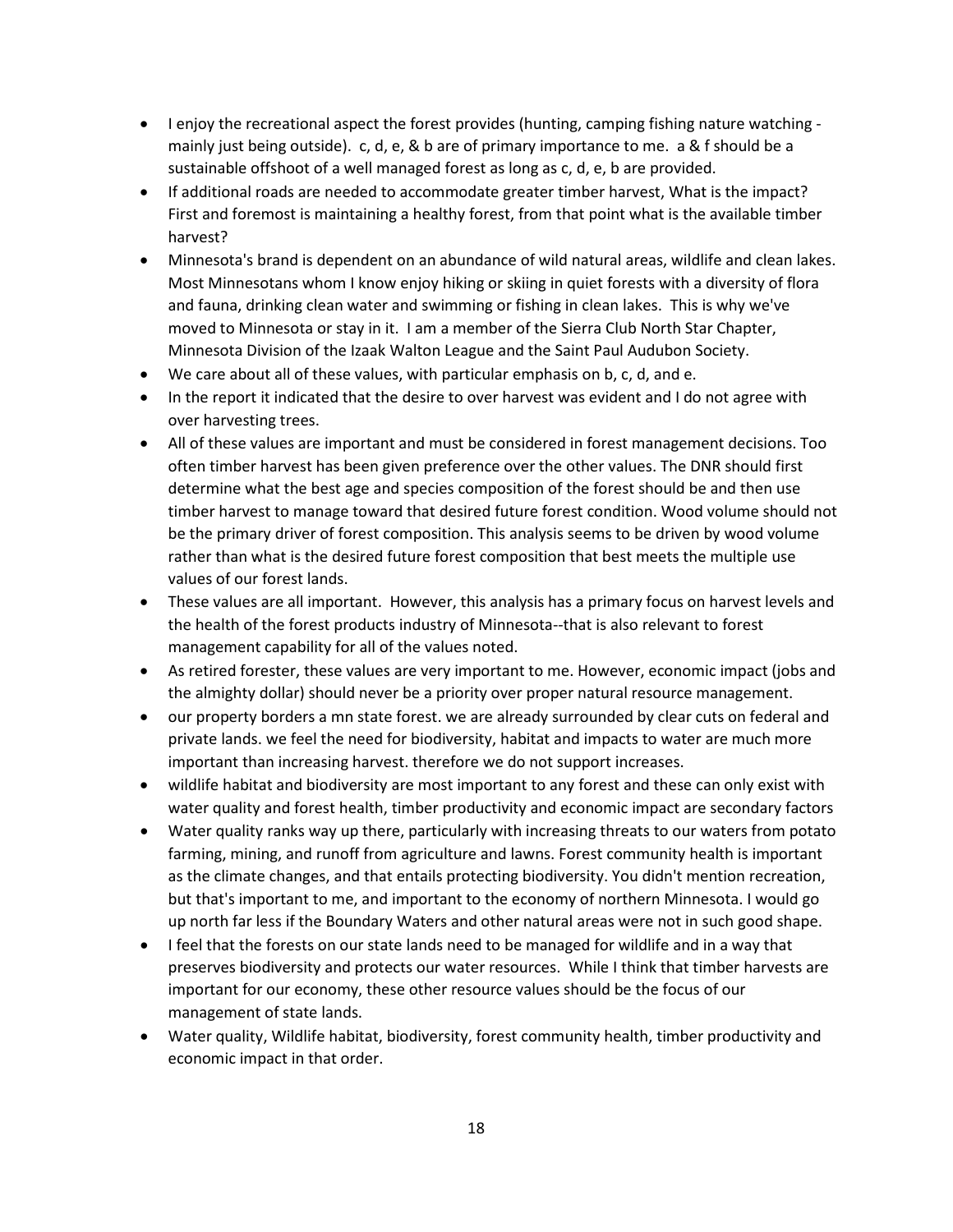- I am most concerned about water quality of our lakes and streams and wildlife. The tourism and quality of life they represent far surpass the economic value of timber although we can have both if they are balanced more conservatively.
- Timber productivity is vitally important in keeping the logging community viable, and the Forest Industries, as well. Managing for healthy forests is important not just in having trees to harvest but the other aspects of healthy well managed forests is just as important. I feel water quality protection is very important, and sometimes this has been jeapordized as there is inadequate oversight in the field at times. This is an exception not a rule.
- Having participated in forest ecology research on the Superior NF for over 30 years, I am aware of the frequent problem of over mature pine-primarily jack pine, and their threat to the healthy forest in terms of wildfire hazard, build up of disease and insects. Careful analysis such as you suggest should indicate harvest to keep it healthy
- biodiversity and water quality First! Forest community health requires apex predator health too. Leave forests intact and they will have the best economic impact of all.
- I am a field biologist by schooling, and understand that the long term future for forests is not to be converted to a sterile area with a few trees still standing that will be cut down when they yield the most money.
- Timber harvests to create young forest wildlife habitat is important to me as I hunt grouse and whitetail deer. However, it needs to be balanced with mature and old growth forest for biodiversity considerations.
- I have lived nearly my entire life in northern Minnesota and highly value our outdoor heritage. While timber productivity and harvest are both important, more than that I value the biodiversity, the wildlife habitat, the water protection, and the quality of life our forested lands bring to the State. I am extremely concerned economic pressures will lead to increased harvest activity which I feel - especially after reading the report, is not wise nor sustainable.
- Wildlife habitat and the forest community health and invasive species should be the top priorities.
- The future of forest grown medicine is huge.
- Biodiversity and habitat, water cleanliness, long term health of economy depend on us reducing our destruction of natural areas. We have done enough damage already, considering increasing more for some corporate profit is not acceptable or responsible.
- Biodiversity is the most important value for me. A diverse forest is more resilient and provides more "services" for all involved.
- Conservation of biological diversity and all ages and structures of forest stands across the landscape are the most prudent means to safeguard our forests for future generations. All other values derive from this basic principle.
- Maintaining Wildlife habitat, and biodiversity, to me holds the greatest impact for our future well being. These two tend to ensure water quality, and forest health. Controlling invasive species requires vigilance, and is extremely important to maintaining our forests for the future.
- Wildlife habitat, and biodiversity are extremely important to all of us. Putting "all your eggs in one basket" is a dangerous principal for the environment, the resource (forest) that you claim is so important. Examples would be insect and disease issues, markets and demands changing, and volatility STILL in the paper market, for example UPM Blandin shutting down of its number one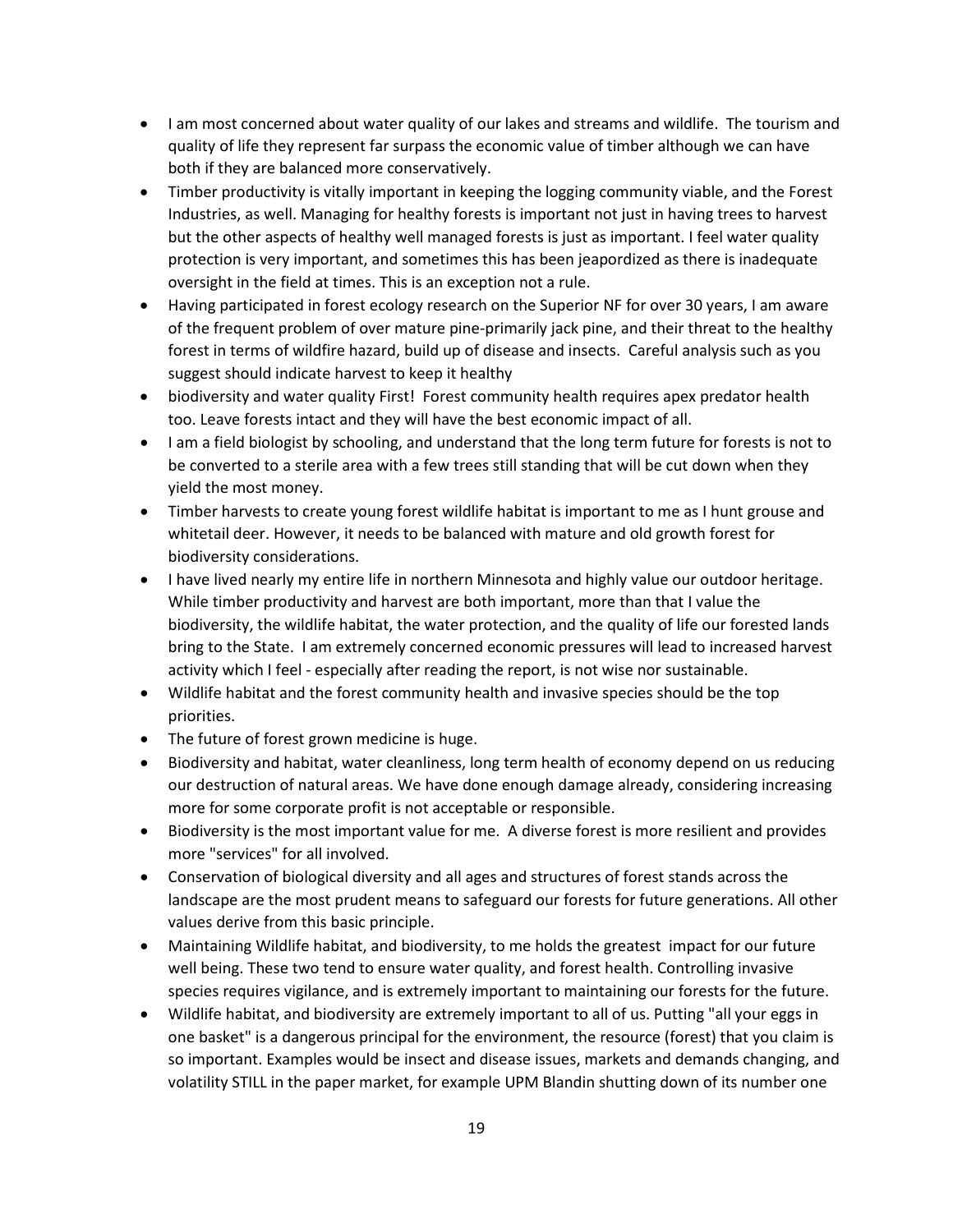machine. Climate change is occurring. What is DNR Forestry doing to plan, prepare, and implement these changes to our forest lands?

- Forest community health (that is, not the health of individual trees, but the overall community), biodiversity, wildlife habitat and water quality are all inextricably linked in that if you don't prioritize them, timber productivity and local and regional economies will ultimately suffer. They former are the foundation upon which the latter two depend, so they must receive paramount consideration.
- These are all important values of forests. Forests are a renewable natural resource that have many benefits to society. We personally know the most about wildlife habitat biodiversity, and water quality, but timber productivity, forest health, and economic impact are also very important.
- Biodiversity, water quality (water is life) and wildlife habitat are the most important values.
- The biodiversity and water quality asking with habitat are most important.
- I'm strongly in the Wildlife Habitat and Biodiversity categories since it reflects the forest values I want for a quality of life in MN. Timber management/productivity is very important, however I believe that any increase over the the previous 800,000 cord annual base is not sustainable and very detrimental to wildlife habitats.
- My family and I hold these same values and expect the DNR to uphold them to the highest standard. We have great reverence for our natural environment and use its resources in all seasons. Please consider the future of our state and thusly the entire planet. It turkey is our future and right now it desperately needs use. Too much destruction for profit.
- Comments on the DNR Sustainable Timber Harvest Analysis I have read through the recently released Sustainable Timber Harvest Analysis and offer the following comments. Further and in summary, my comments reflect that my values for Minnesota forests are consistent with the 1995 Sustainable Forest Resource Management Act: that forest resources are natural assets of forest lands including (and equally) timber and other forest crops, biological diversity, recreation, fish and wildlife habitat, wilderness, rare and distinctive flora and fauna, air, water, soil, climate, and educational, aesthetic and historic values. My sense from this report is that these important values, other than timber crops, have been under-valued and we require an improved analysis that takes these many values into more valued account. The model runs for the analysis appear to have over emphasized timber harvest. Most model runs that result in greater than about 600,000 cords will significantly reduce the acreage – and values as stated above – of old growth forest (distinctive flora and fauna), biodiversity, wilderness, fish and wildlife habitat, recreation, and certainly air, water, soil, and educational, aesthetic and historic values. The effects of climate change – that climate change is happening in Minnesota is well recognized by the scientific community – were not taken into account. This is a very important limitation of the study that demands revision. The health of forest trees and other plant species, as well as soil and water effects, and likely changing species composition are extremely important factors for such a study. I am greatly concerned about the effects of increased density of logging roads in our forests as well. While potentially opening up tracts for hunting and other trail recreation, this will greatly fragment the forests in general for wildlife and affect watershed flow processes, as well as soils, and may exacerbate the effects of climate change. As the Executive Summary shows (item 3), when all 6 major forest values – timber productivity, natural resource economies, biodiversity, water quality, wildlife habitat, and forest health – are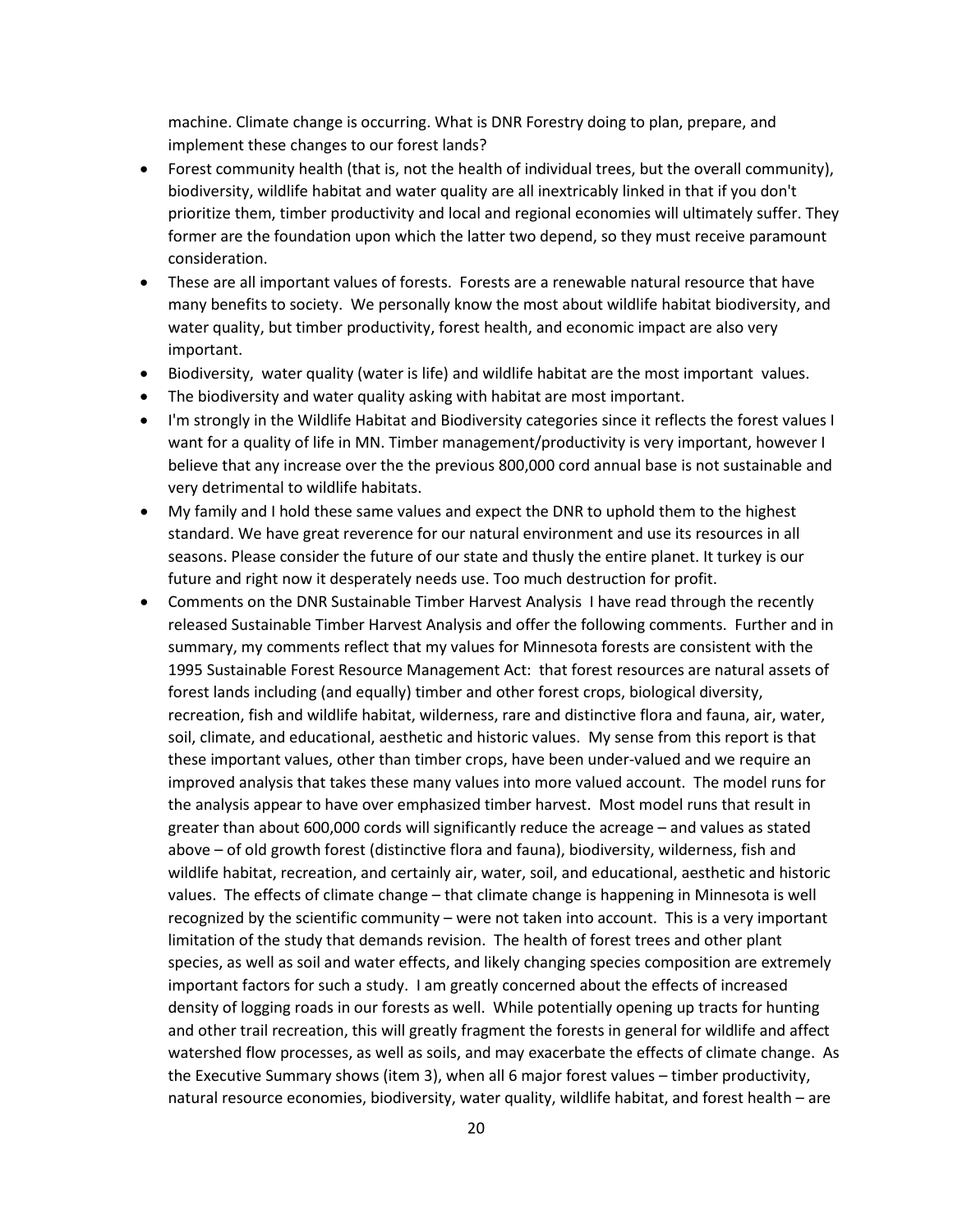incorporated in the models, the recommended timber harvest level is greatly diminished to approximately 600,000 cords. The Key Observations also support this: • Native Plant Communities – A set of NPC goals describes a desired age class distribution based on presettlement conditions and natural disturbance regimes. The current forest misses the desired distribution by some 855,000 acres. Scenario 1.2.4.3 seeks to minimize deviations from these targets by managing how acres age. By harvesting less, the model gets within about 300,000 acres of the desired distribution. • Harvest levels for Run 1.2.4.3 averaged about 584,000 cords, and there is no near-term departure from even flow. • Run 1.2.4.3 suggests a positive correlation between meeting the NPC goals and the old-forest guild goals. While our analysis was not designed to test the strength of the correlation, it is clear that the two objectives are at least somewhat complementary. • Forest-Age Diversity – In this analysis, a forest-age diversity index is based on an objective of having an equal number of acres in each of four age groups. Scenarios 2.2.2 through 2.2.4 explore the impact of three different harvest levels on the forestage diversity index. At harvest of 600,000 or 800,000 cords, the index is generally at the theoretical maximum. With harvest at 1 million cords, the index is very close to the theoretical maximum, suggesting that the age class structure never strays far from the desired range, regardless of harvest. Finally, the very last paragraph of the Key Observations state that increasing harvest above current levels of approximately 600,000 cords WILL negatively impact the many non-harvest goals for the states forests: • However, maintaining current harvest levels, or increasing above current harvest levels, will impact the agency's ability to move the forest toward goals for biodiversity and habitat for both young and old forest-dependent wildlife. This assessment should help MN DNR understand the opportunities for finding the right balance between these objectives. I will close by saying that I appreciate the opportunity to comment on this analysis. I urge the DNR and the Governor to consider that economic and human health benefits from our forests are derived, not just from selling cords of wood, but also from hunting, fishing, hiking, biking and other recreation, from air and water quality that forests provide to our watersheds, from an appreciation of our distinctive wildlife, from wilderness, and from the aesthetic majesty of our diverse forest landscape. These values are equally if not more important than timber harvest. Most people in Minnesota are aware and concerned about the effects of climate change on our forests. I urge you to seek additional predictions of climate change effects on forest harvest levels as part of this analysis. And I urge you to give greater weight to the non-harvest values that are part of the Sustainable Forest Resource Management Act.

- Forests provide many ecological benefits as stated above. Public forests are there for all citizens to enjoy. Economic impact is only one part of the picture
- I am concerned of all old growth forests becoming extinct
- Preserve old growth pine forests and would hope there will be more in future generations. This may be challenging with climate change. I spend time and money hunting in ruffed grouse habitat so I do appreciate young aspen/poplar forests. A healthy and diverse habitat is critical in my opinion.
- Members enjoy seeing large mature trees and have noticed that there are fewer deer ticks in these areas. Much better for hiking. Water quality is the main focus of our lake association and it is VERY important. Supporting a variety of wildlife is important. Economic impact holds nearly zero interest. Clear cuts are the worst.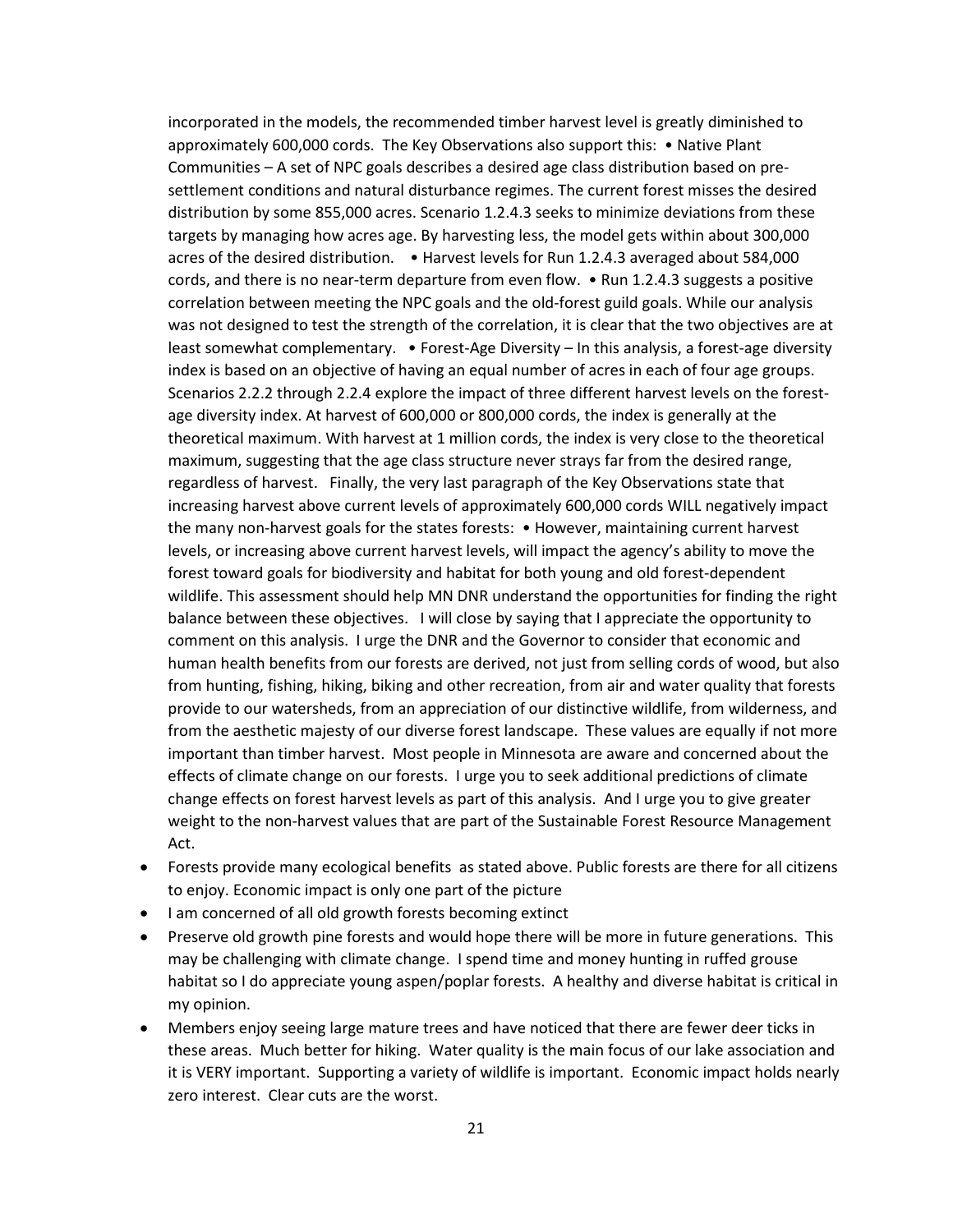- We need to back off on the harvest levels on state lands. I have worked with DNR Forestry in northcentral MN the past 14 years, and the field foresters are having a hard time finding wood to put up now at a 800,000 cord level. All of the additional wood is either species that no one wants such as ash and tamarack, or is located too far from a market. We need a portion of our economic species such as aspen and red pine to be allowed to grow to older age classes, particularly aspen for the wildlife species that depend on older forests such as fisher, wood duck, and wood peckers for the cavities these trees provide and older aspen allow balsam fir component to develop which provides winter cover for white-tailed deer. Winter cover for deer is in short supply in many parts of Northcentral MN. Older forests allow for a more diverse plant and animal community creating more Biodiversity. There is very little old forest around Grand Rapids. If there is, it is on private lands and they are holding out until the price rises. Putting up a million cords will keep the price down and the private wood will never get harvested.
- The states forests need to be managed for multiple resources. Enough to support a healthy forest industry yet allow for a variety of wildlife and biodiversut
- b,c,d,e are all important to me. I am a passionate outdoor user. I hunt, fish, trap, camp, bird watch and enjoy being outdoors any time of year. I had a 38 year career as natural resource professional striving to protect and enhance Minnesota's native habitats. I acknowledge that timber productivity is important but should not be the driver in setting harvest goals.
- public lands should not be used for timber productivity, they were set aside for other reasons conservation, beauty, b.- e. on your list
- I appreciate access to the public lands MN has to offer. I feel it is unique among the states. The lake access and acres of forest access our state has is astounding. I never want to see these go away. Public lands are our treasure. We need to keep and manage them appropriately for our states future.
- Timber productivity is important from an economic perspective but the other values listed here are more important. Especially the diversity of the forest. Monocultures of aspen are not in the best interest of wildlife and human use of public lands beyond economic use. Old growth forest is not addressed enough in this report.
- the state forests provide places to get with nature-hunting, bird watching, gathering berries etc.,
- It is long past time to prioritize biodiversity, wildlife habitat, and water, while allowing timber harvest only when it does not negatively impact these values, and this should be no different on school trust lands.
- Water quality is an up and coming issue that will hold great value as fresh water is becoming something that is hard to find.
- Water is fast becoming the defining resource for this century and beyond. Forests are critical for maintaining water quality and quantity in the forested regions of Minnesota and must be managed conservatively to ensure that water resources, wildlife, and biodiversity are maintained or preferably enhanced.
- I am a hunter and a citizen of Mn that cares for the condition of all of our land. Forests, prairie, etc. I feel it is our resonsibility to care for our lands and keep them as healthy as possible.
- pressing the forest regeneration limits to increase harvest achieves only temporary economic relief, not accounting for larger global economic factors, at the expense of ecological health
- Current levels of timber harvest are too high to guard the future of our natural resources and should be decreased.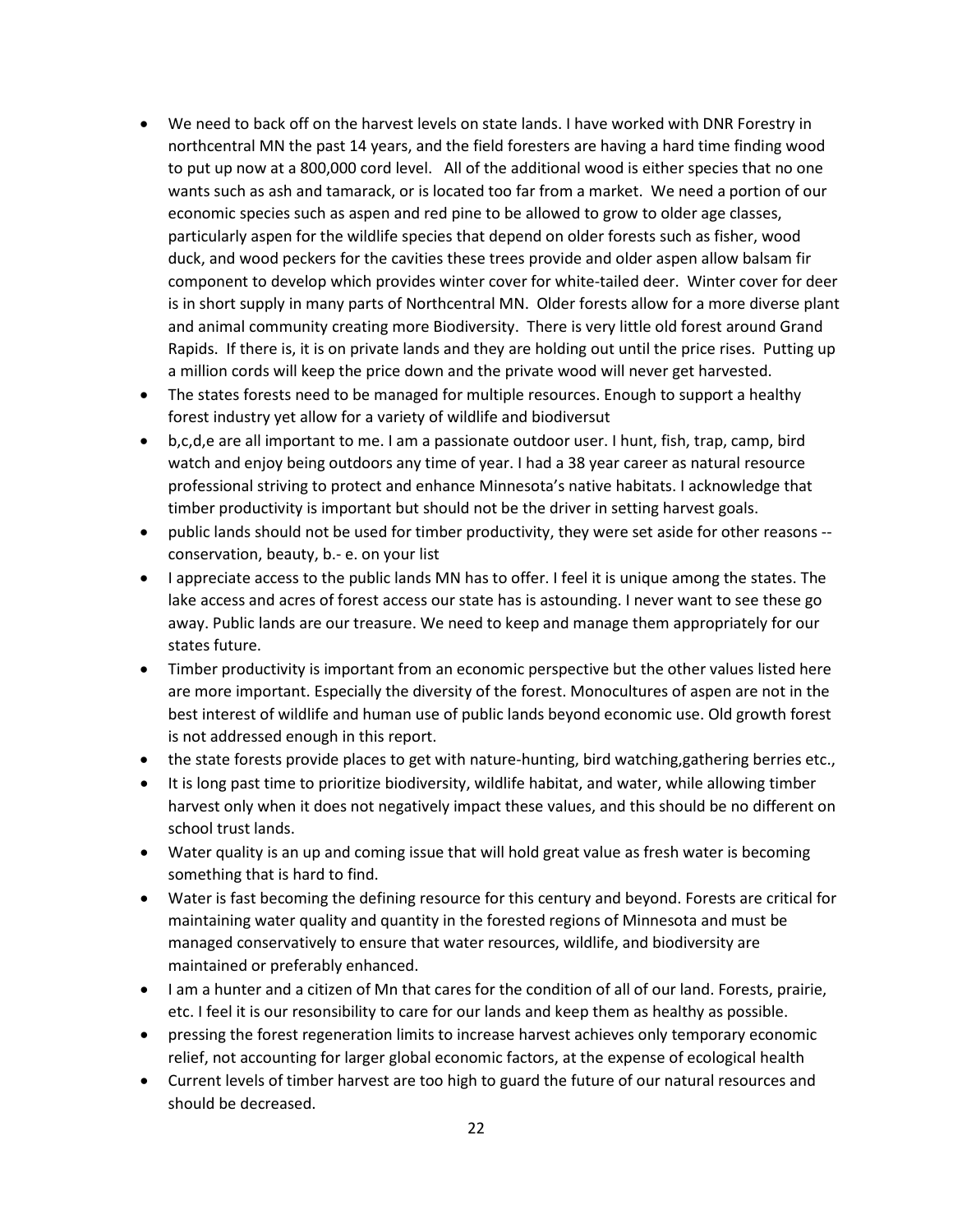- Items b. through e. are very important to me as a citizen concerned about providing wildlife with quality habitat. I want to see timber harvested at the lowest possible level consistent with maintaining quality habitat.
- The Sierra Club is a non-profit environmental organization with several thousand members in Minnesota. Our members enjoy our outdoors, and recreate on our state public lands. We participate in the administrative process to encourage environmental health and sustainability, long term wildlife and habitat protection and biodiversity goals. We are also concerned about the resiliency of our state forestland due to climate change. Minnesota should declare that a primary value of our forests is as a carbon sink and set a goal of managing Minnesota forests to optimize this value over at least the next 50 years, the critical timeframe to address climate change. Past analyses by MN DNR scientists indicated that 800,000 cords per year are a sustainable level of harvest, given MN DNR's current management objectives and practices. This is in keeping with the state's Sustainable Forest Resource Management act (MN statute 89A.) In this law "forest resources" are defined as "… those natural assets of forest lands, including timber and other forest crops; biological diversity; recreation; fish and wildlife habitat; wilderness; rare and distinctive flora and fauna; air; water; soil; climate; and educational, aesthetic, and historic values". We feel that even the 800,000 cords per year is too high of a cutting rate – and seeing the declining population levels of our mature, unfragmented forest dependent species could be an indicator of this. Maintaining current harvest levels, or increasing above current harvest levels, will impact the agency's ability to move the forest toward goals for biodiversity and habitat for both young and old forest-dependent wildlife. A harvest of 1 million cords per year would not be sustainable, despite best management practices, reduced harvest in riparian areas, etc. This volume of harvest would not be able to preserve water quality, increase forest-wide biodiversity, and protect important and sufficient wildlife habitat, especially in the forest areas and possibly also in the wildlife protected areas. Fish, a diversity of wildlife, clean water, aesthetics and forest recreation are the other multiple uses that should have equal value in our forests. The analysis concludes that "maintaining current harvest levels, or increasing above current harvest levels, will impact the agency's ability to move the forest toward goals for biodiversity and habitat for both young and old forest dependent wildlife" (p.119). Of the six forest management values (timber productivity, natural resource economies, biodiversity, water quality, wildlife habitat, and forest health), the Sierra Club is most concerned with enhancing the biodiversity and overall forest health of our state forests – which in turn will assure healthy functioning ecosystems that can support wildlife, native plants, and superb water and soil resources into the future. The Sierra Club supports prioritizing "incorporating spatial distribution goals to provide biodiversity and habitat for older forest dependent wildlife species (p.2)". The existence of mature and older forest acres forest acres provide opportunities to move more quickly toward achieving some non-timber objectives than if the forest was regulated to current rotation ages. The Sierra Club believes that Scenario's 1.2.4.2 (Old Forest Guilds) and 1.2.4.3 (Native Plant Communities) are especially relevant because they underscore the unique opportunity we now have to move more forest into an old growth, mature-forest condition and towards an age class distribution based on pre-settlement conditions. Valuing old growth and native vegetation communities will benefit many animal species, promote healthy water and soil conditions, and improve overall forest health and biodiversity which will contribute to climate change resilience. Moving it up to 900,000 or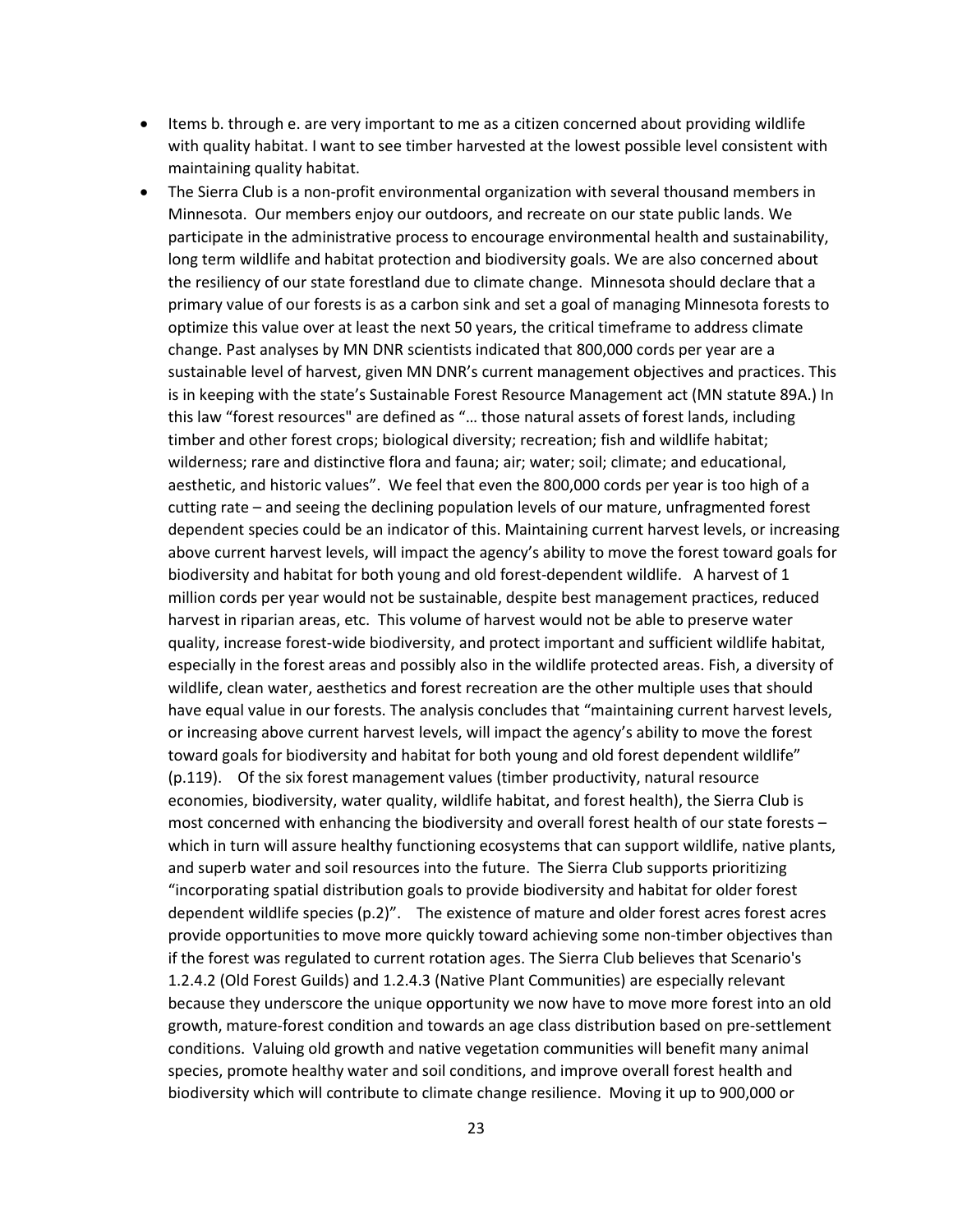1,000,000 cords would definitely move the needle to a point that seriously risks many other forest values.

- In Scenario 2, several options were evaluated for how to conserve the "non-timber values" of Minnesota forests at current, higher, or lower levels of "timber productivity." The evaluation of Scenario 2, both in the draft report and in my own analysis, leads to the obvious conclusion that increasing the state's timber harvest would be incompatible with the conservation of "nontimber values." My perspective on this issue comes from a deep, personal appreciation of all of the following values: the economic importance of the logging industry, the benefits of responsible forestry for "non-timber values," and the many ways in which old-growth forests are important to the wildlife, the economy, and the people of our state. Considering all of these priorities together, I'm opposed to an increase in the state's timber harvest. Depending on the economic need for the state's timber harvest (from all perspectives, including those of the logging, tourism, and outdoor-recreation industries), I would support either the continuation of the MN DNR goal of 800,000 cords per year, or a reduction of that goal (for example a reduction to 600,000 cords per year).
- I live near grand rapids, have been a hunter and woodsman all my life. I think all aspects and forest values are important and one should not be compromised for another; we should not compromise water quality in an effort to improve wildlife habitat or increase timber production at the expense of biodiversity, etc. Northern communities rely heavily on forest products for their economies, Blandin, etc. However, increasing timber harvest does not mean a thriving economy, that is dependent on the market. Blandin just shut down one of it's lines and laid off a bunch of employees. After reading the report, it is clear a 1 million cord annual harvest level is not long term sustainable. And with the short term market it also does not appear that there is a great demand for more timber. It seems more risky and irresponsible to increase harvest by 25%. I support current harvest levels up to 900,000 as was suggested by the analysis.
- I would like to see responsible harvest of our timber in all areas of the state.
- All these values are important a f. Economic impact is most influential short term. When it is gone it is gone is most impactful long term. Climate change will affect all these, but regeneration and forest species is the most unknown. As a Wisconsin tree farmer I understand the nuances for this discussion.
- While they're all important to me, I feel we should manage each site for what it's best capable of producing or providing, and let the utilization/appreciation follow; we should not try to custommanage the resource for any one user.
- All these values are important to me, but in my view biodiversity is paramount. That's what past generations have given to us and it's what we must pass on to the future. Forest biodiversity includes wildlife species that benefit from old or young forest. Whatever timber we can harvest without impacting our biodiversity (or other values) is a bonus that can help sustain rural economies. I like model scenarios 1.2.4.2 and 1.2.4.3. They show that emphasizing Old Forest Guilds and Native Plant Communities in forest management would still allow 600,000-700,000 cords per year (pages 122-123). These scenarios also maximize habitat for young forest wildlife species (page 73). Minnesota forests 150 years ago were much grander than what we have today, or in the language of scientists, they had a far, far greater volume of standing biomass. If people with fire and hand axes were able to manage and maintain such tremendous trees, surely with modern science and technology we could do the same. As the final section of the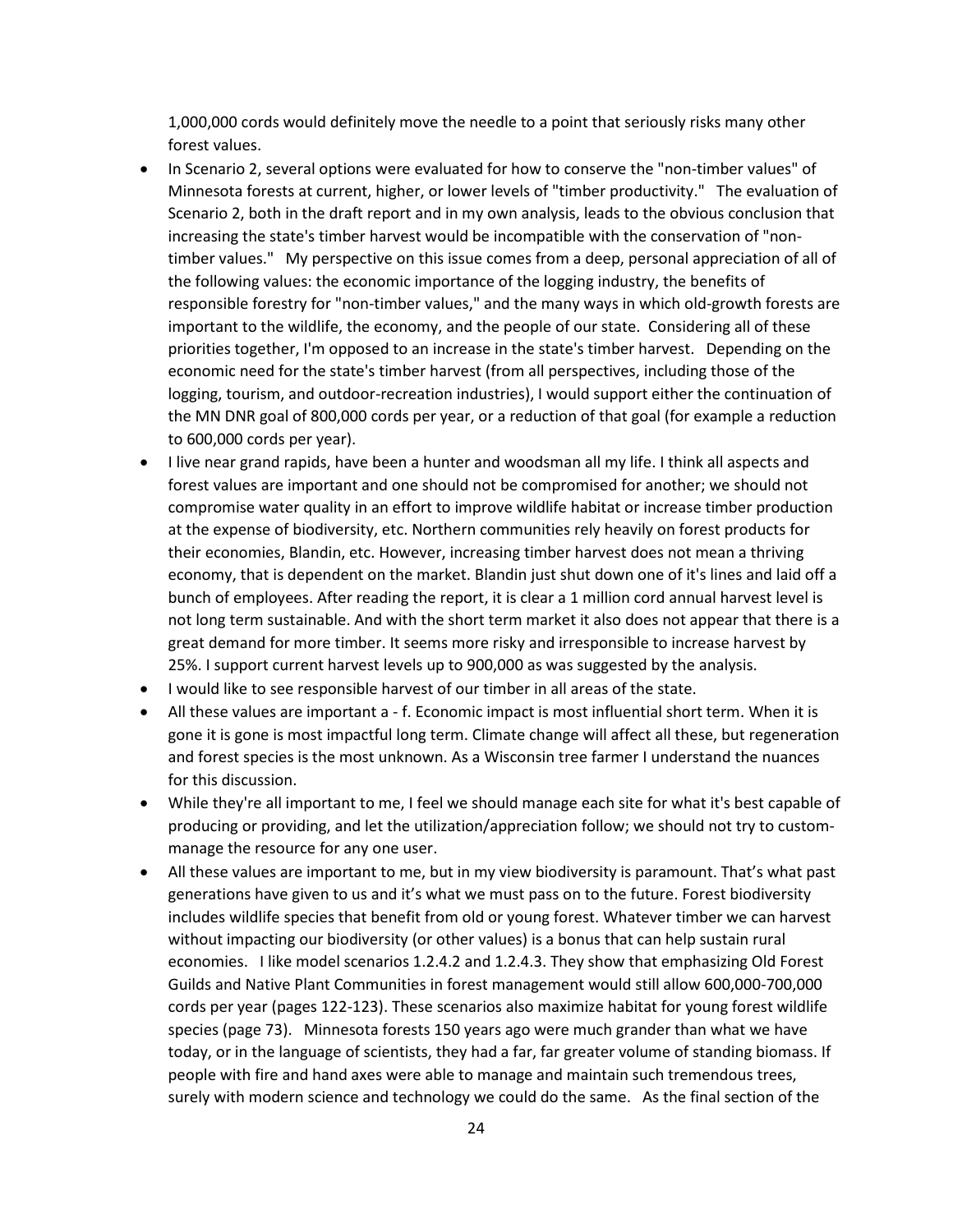report states (page 124): "maintaining current harvest levels, or increasing above current harvest levels, will impact the agency's ability to move the forest toward goals for biodiversity and habitat for both young and old forest-dependent wildlife." Taking 800,000 cords per year from state land keeps much of it covered with pitiful, spindly aspen. We know it has the potential to grow much more.

- I am a year-round resident and lakeshore property owner in an area with a large quantity of state forest. I utilize the forested areas for year-round recreation including hiking, biking, skiing, foraging, photography, hunting, fishing and paddling. I also do part-time milling and woodworking with local wood with plans to do this full time in the near future.
- RGS/AWS promotes sustaining healthy forests to maintain abundant wildlife and support sporting traditions. Ruffed grouse, American woodcock, and other young forest dependent wildlife are a primary interest of our organization, but in the absence of extensive sources of natural disturbance in modern times, conservation and management of these species requires a productive and economically viable forest products industry. Furthermore, a healthy forest cannot be comprised exclusively of young forest habitat any more than entirely of old growth. No single forest type offers the sustainability a forest ecosystem gains from a range of species and age classes of trees, which ultimately provides diverse forest structure and composition to sustain diverse wildlife populations. Finally, forests that provide ecosystem services support healthy human communities, thus providing public incentive for conservation of these resources. RGS/AWS therefore focuses much of our own programs on producing components of wildlife habitat that are provided by a sustainable rotation of young forest, but we recognize the importance of all of the above noted forest values.
- I think all of these values except invasive species are important. Regarding invasives, unfortunately, I think we mostly have to learn to live with them. We should not try to spend much money trying to undo or prevent an inevitable outcome, except maybe on some biological control methods. However, public education on prevention and slowing spread is worthwhile.
- By extending rotation ages in WMA's, you will be diminishing the usefulness not only of the timber, but also the usefulness to the public by providing less habitat to game species, such as the white tail deer and ruffed grouse and decrease production of game. The primary purpose of WMA's is to provide hunting opportunities to the public and management should be directed towards this goal. Also, extending forest species past typical rotation ages would also hinder the usefulness of the species to users and the ability of the stand to regenerate. Extending rotations will also have additional costs to the DNR for marketing the wood and maintaining an acceptable stocking level after harvest.
- All of these values are important to me, but I think we can be more creative in balancing and achieving all of the values. There are more ways to support the economy than only traditional timber harvesting such as recreation and tourism and alternate forest products. There are more ways to keep the forest community healthy such as prescribed burns and re-establishing natural processes on the landscape. I believe the state has a special role in preserving Minnesota's heritage, including old growth pine, perhaps more so than private landowners.
- All are important values for the DNR to consider but my main concern is( f) economic impact that pumping additional wood into a market that is already thin and the impact that will have on Private landowners stumpage prices. It is evident to me that the DNR currently sets base stumpage rates too low compared to what transaction evidence over the last few years shows.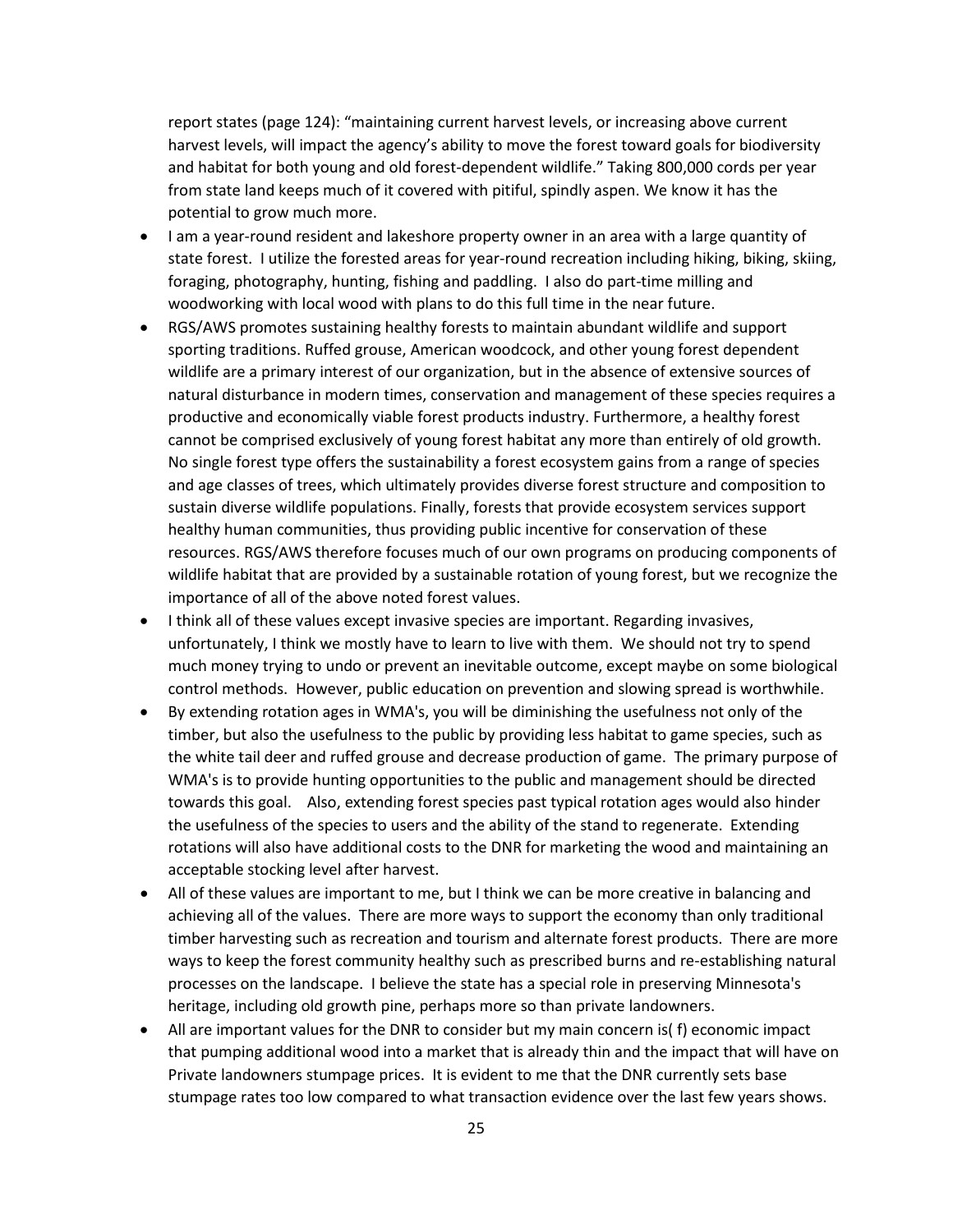If a % of sales currently go unsold and the DNR increases available stumpage it will most definetly drive prices down. As a manager of the largest single private land owner in the State we depend on timber revenue as our major source of income and will not be able to continue to manage our lands long-term if stumpage prices continue to decline. I do agree it is important to harvest enough timber off of State land that is sustainable but if I am looking at all the information in the report correctly it appears an increased harvest of some major commercial species( Aspen & Spruce) would not be sustainable long -term. If new wood industry should move into MN in the near future an increase in available stumpage now may lead to a decline in future volume and a huge run up in price. If we choose not to enroll in the new SFIA program at the current base Aspen prices we would need to cut our entire annual Aspen harvest amount just to pay our tax bill. That said, If private landowners are not enrolled in this program there is little incentive monetarily at today's base DNR prices for them to make harvesting worth while. Just food for thought.

- economic impact
- In order of greatest to lowest importance: Wildlife Habitat, Biodiversity, Water Quality and Water Quantity, Forest Community Health and Invasive Species, Timber Productivity, and Economic Impact.
- In order of highest to lowest priority: Wildlife Habitat, Biodiversity, Water Quality and Quantity, Forest Community health and Invasive Species, Timber Productivity and Economic Impact
- See comment letter submitted separately for additional discussion of values MHAS feels are important and how they are handled in the report
- Timber productivity is not important to me. There is enough private land, if sustainably managed, can support the private industry of logging. The other aspects of public lands, b, c, d, and e, are much more important especially with the increased pressure on all land.
- I make a living from our forests and plant communities as a plant ecologist and restorationist. I also recreate in our beautiful northern forests, preferring old growth stands of yellow birch, maples, and pines to find peace. I also harvest wild edibles from the lands including leeks, fiddle heads, mushrooms, fish, and berries. I create artwork from invasive buckthorn and garner inspiration for drawings I sell while out in nature. I also heat my house with birch in the winters.
- I know how important the logging industry is, but we need to leave some forests alone for wildlife habitat, and for people to enjoy. The timber harvest of 800,000 cords/year does a good job balancing these things. It shouldn't be increased. Thank you.
- I think it'd be great to generate money from the timber lands which in turn saves money that's being spent fighting wildfires and also having a young/health renewable natural resource that is carbon neutral for my kids and there kids to enjoy for many decades.
- All are important. Young forests are healthy forests and sequester more carbon. I believe harvests can increase and still support all the values listed.
- 1 to 10 scale: timber harvesting 1. / wildlife habitat 10. / biodiversity 10. / Water Quality and Water Quantity 10. / Forest Community Health and Invasive Species 10. / Economic Impact 1.
- Timber productivity is important to me because I work in the timber industry, I want to see State lands producing high quality trees with abundance. Wildlife habitat is important to me because I enjoy hunting and fishing, and I also enjoy seeing Non-game wildlife as well. Forest Biodiversity is important to me, and I believe this can be best achieved through proper forest management techniques. Water quality and quantity are important to me because the water I consume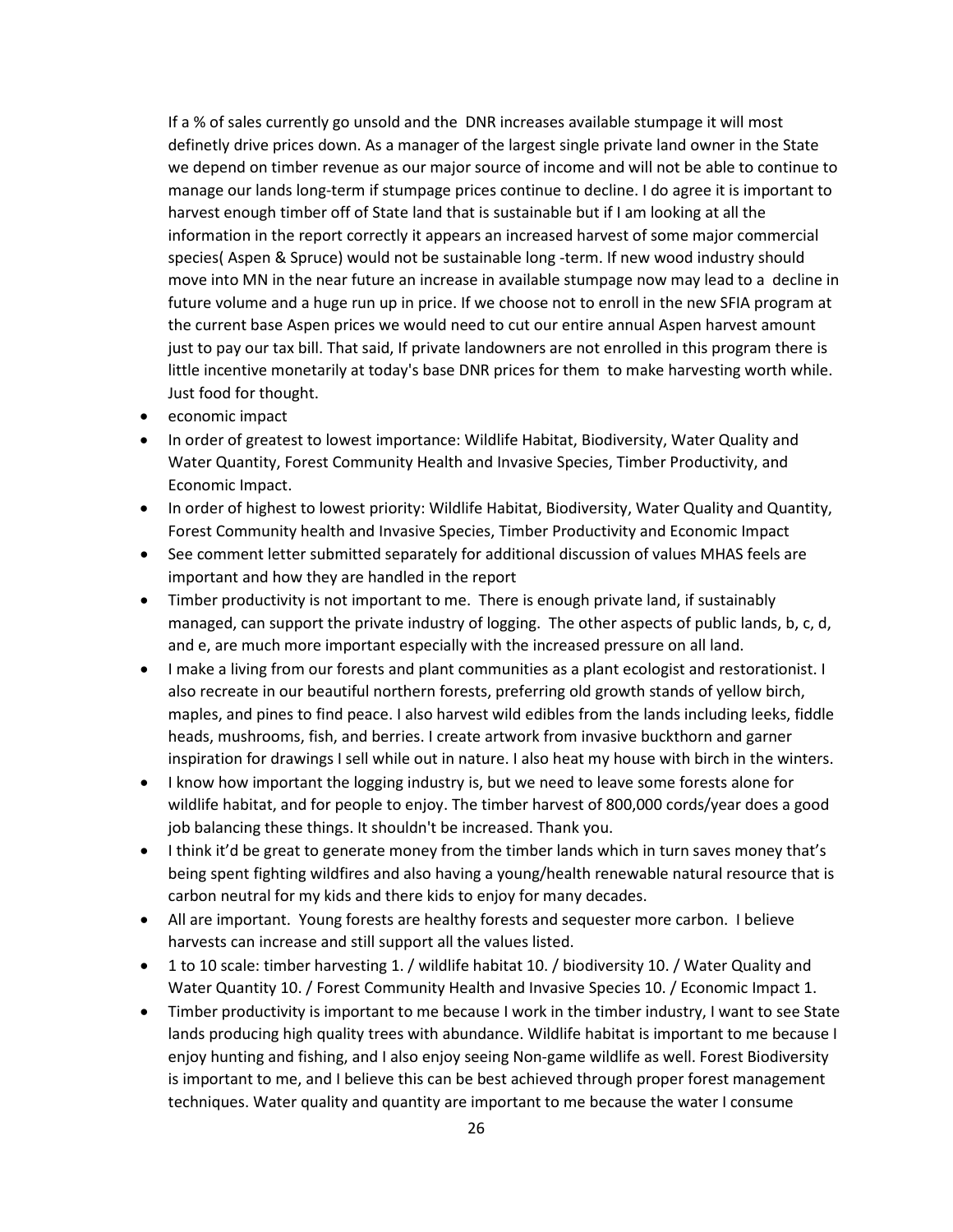comes directly from the area around me. The study states that increased harvest levels has virtually no impact on water quality. Forest community health and invasive species are important points of discussion. I believe that these things go hand in hand with young healthy forests. It would be very difficult to address forest health issues on State land without a viable timber industry. Economic impacts of increasing the annual timber harvest on State land is extremely positive in the rural communities. I live in one of these areas, and without this industry, there would be very few decent paying jobs to support the families that live here.

- i currently own and operate a Logging business that sells to the Amish and smaller mills that are often not counted as a market. we cut 20,000 cords per year of mostly hardwood and need more hardwood stumpage offered on larger tracts
- Forest management is wildlife management. The amount, method, and timing of timber harvesting determines which forest wildlife species gain or lose habitat quantity and quality. That said, forest economics is critical to maintaining the infrastructure necessary to managing our forests. The forest products industry involves global investments in infrastructure. Minnesota is currently one mill closure away from having a significant number of timber sales going unsold, particularly the low volume, low value, difficult to access stands that are currently available. We must demonstrate a commitment to providing a steady stream of quality raw materials without undue regulatory burdens so that Minnesota remains competitive in the global market.
- A vigorously growing forest can provide all the benefits listed above. To keep the forest growing vigorously requires management at an increased level above the current level.
- Timber harvest is good for forest health, small town economies , and provides needed revenue to school districts
- Sustainable environment and preservation.
- As a lifelong Minnesotan, I value our states rich natural resources, wildlife, biodiversity, and clean air and water. As a graduate from the University of Minnesota with a degree in wildlife management I believe sustainability should be our states highest priority. After reading the harvest analysis, I believe that we should not increase our timber harvest. According to this report, harvesting one million cords of timber would reduce our future harvest levels each year. This report shows that increasing our timber harvest by 25% is unsustainable. Do to the finding in this report, the correct action would be to keep our timber harvest levels the same as we they have been.
- My main interest in forests is the recreational, biodiversity, water quality, and aesthetic values that our forests provide. I have lived my life exploring these forest only to see the landscape fragmented and more and more spread with exotic species. We still act like this is not happening and do not have restoration plans for the forests that have been so heavily impacted.
- a. through e. are most important to me as a User of forest lands. f. is a meaningless measure given the Minnesota Income tax levels and how tight spending measures often results in a State budget surplus.
- Wildlife habitat, biodiversity, water quality and quantity, forrest community health and invasive species
- b through e above are the most important to me. Timber productivity and economic impact are less important to me. Forests are living things and provide spaces we need - not just for commercial benefit.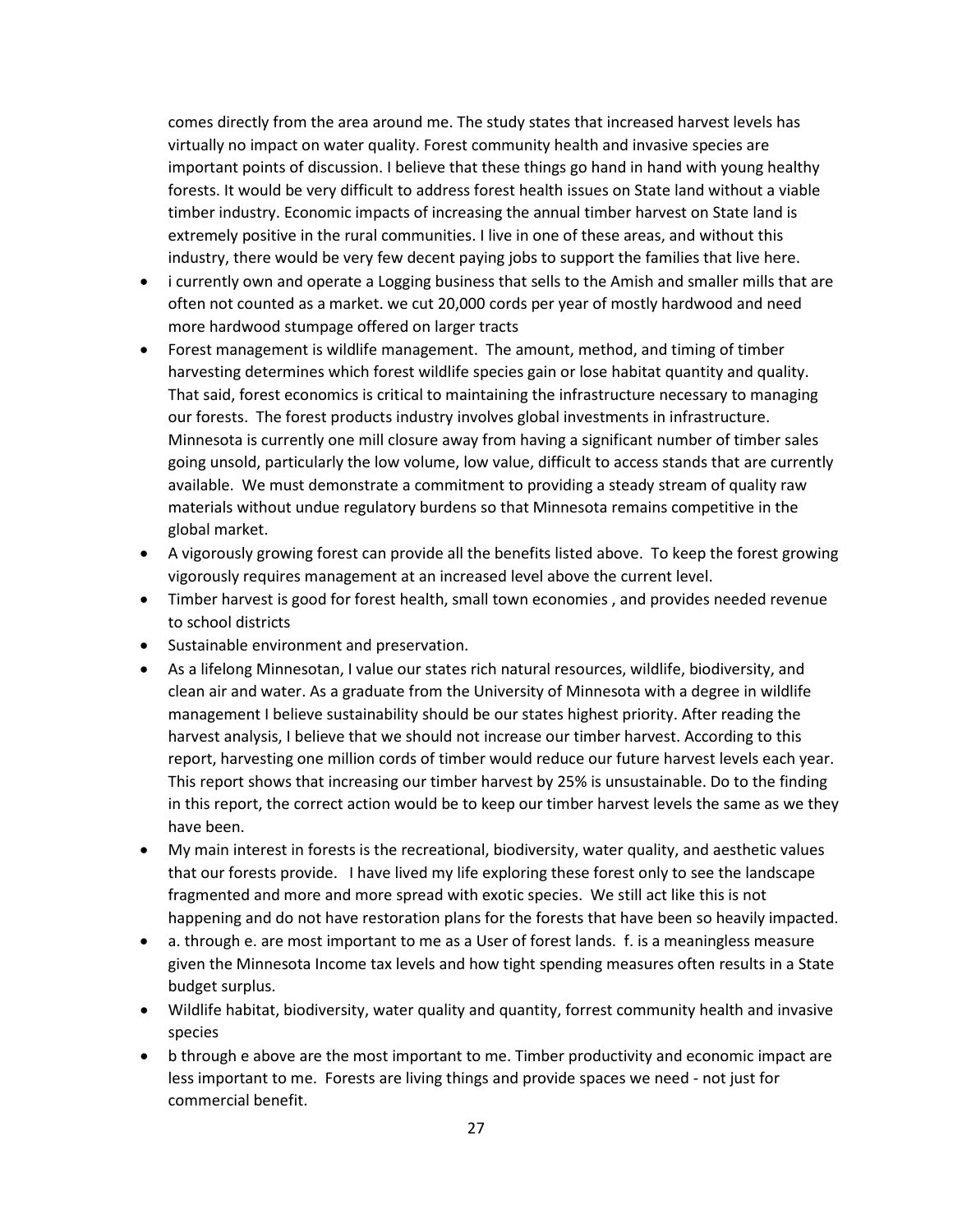- Conservation should outweigh harvest.
- Our forests are truly a gift from God, to enjoy, and it is up to each generation to keep them for future generations. I am pleased the State of Minnesota holds them in high regard.
- All values must be considered. Some weight should be applied to timber Productivity, since yield will provide economic ability to manage for many other values.
- Wildlife habitat is the most important to me, because it is like a pyramid. We can remove some of the base, but we do not know at what point it will collapse.
- I believe wildlife habitat must be carefully considered along with biodiversity. Reforestation with the same variety of trees in alternating rows and underlying vegetation destroyed not only looks unnatural and unappealing, but limits the cover and food sources of wildlife.
- Wildlife Habitat specifically ruffed grouse and woodcock forest management.
- Biodiversity is always important. The creatures and plants that inhabit the forest have a right to life. Wildlife habitat is very important, it is their home.
- Wildlife habitat goes hand in hand with timber harvest. The impact of invasive species such as beetles is alarming and should be considered.
- Our mission is to conserve and restore natural ecosystems, focusing on birds and their habitats, for the benefit of humanity and the earth's biological diversity (including forest values b,c,& d from above). We deliver conservation results by applying science, education, and advocacy.
- For me, forest wildlife habitat at both ends of the successional scale; i.e. Open grass landscapes (sharp-tailed grouse, Sandhill cranes etc.) and old forests (spruce grouse, pine martens, etc) could be further sacrificed and species lost.
- I am an avian ecologist so obviously birds and their habitats are important. The Minnesota Breeding Bird Atlas (mnbirdatlas.org) and the DNR's County Biological Survey (Minnesota Breeding Bird Map List) have both documented about 250 regular breeding birds in the state of which 100 are forest dependent. Each one has different habitat requirements necessary for reproduction. Therefore, the forest diversity of age, composition, amount and spatial distribution are crucial for their populations' survival.
- They are all important especially the wildlife habitat, bio diversity and water.
- They are all important especially the wildlife habitat, bio diversity and water.
- Habitat
- wildlife habitat is priority, next water quality.... as in this current administration it appears we cannot rely on the federal government to make sound decisions.
- Today the forest provides great habitat for many animals and birds. The increase in timber harvest of pines will decrease areas of shelter for these animals and birds. If the plan to for a prairie restoration will see a decrease of many of these animals and birds and an increase of other species. Birds and animals listed are deer, grouse and bald eagle. There is a very, very small number of grouse. What is missing is the larger species of wild turkey, ducks, geese, mourning doves, squirrels, song birds, and woodcock.
- Wildlife habitat biodiversity and water quality are very important to me and to the organization Howling For Wolves' supporters.
- These values represent a good diversity of priorities which are all important. However, my primary focus and concern is on wildlife habitat and biodiversity when it comes to the timber harvest issue. I hunt and fish often across the northern region of our state, and work hard to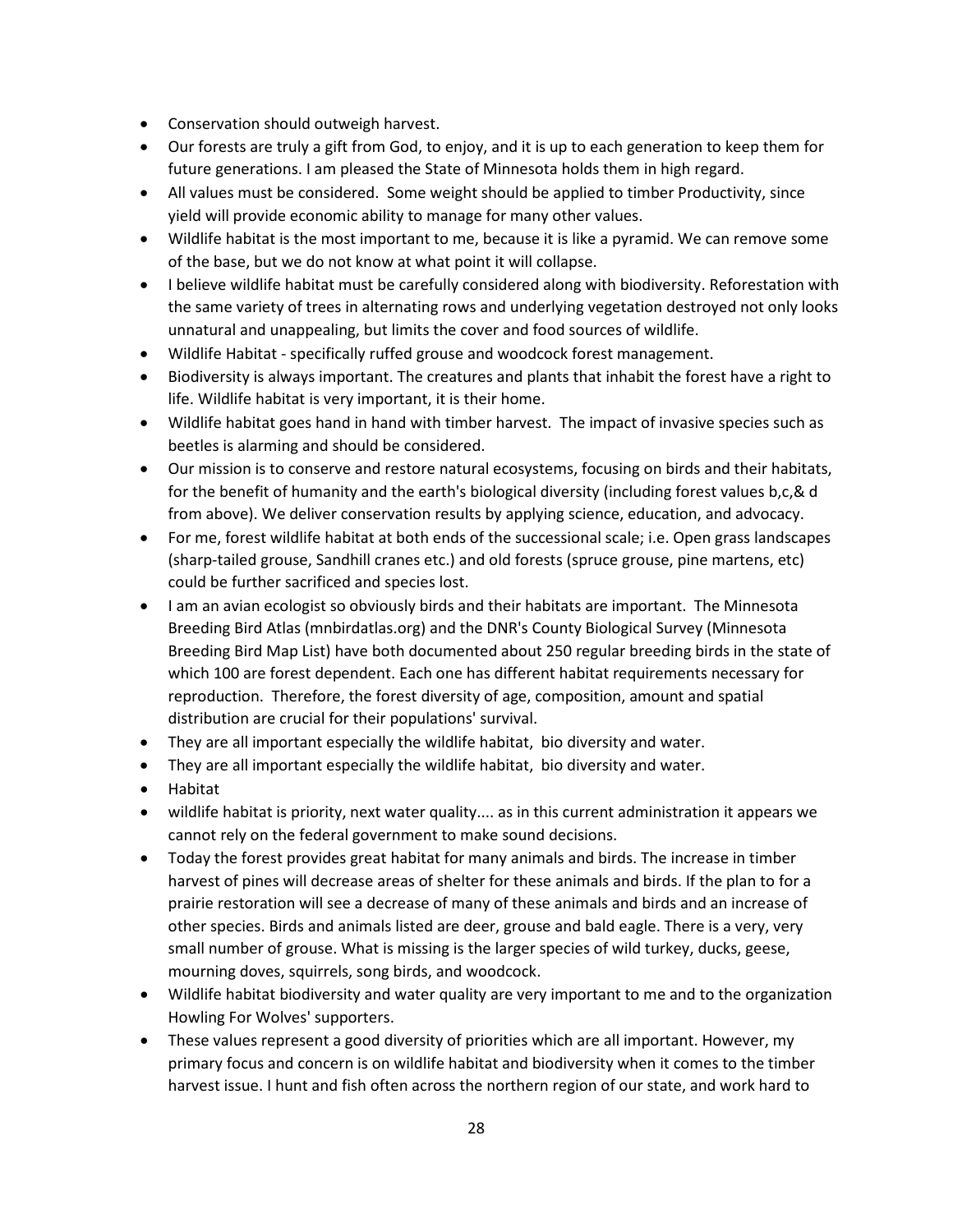introduce new people to these experiences in "wild places". While I support responsible timber harvest I also see the potential for significant and negative impacts with a 25% increase in the annual harvest targets. Younger forests can be very good for grouse and deer habitat, but hunters (and especially new hunters) also place priority on the basic experience of getting into "wild forests" which don't have trails cut this way and that through the middle of them. The people I take out already experience the impacts of current harvest levels every time we're out in the woods up north. I do not support an increase to the current harvest levels.

- Wildlife habitat quantity and quality which is a function of high bio-diversity and healthy, invasive free forests.
- .b Wildlife habitat is the most important thing to me. This plan to increase cords benefits and lines the pockets of the state. I hunting deer in st Louis country since 1976. In 1980 the started cutting timber in our area. That first cut has gone from beautiful mix forest to mainly aspen poplar. good for nothing. They say cutting timber benefits wildlife - tell that to the pine martin, fisher and Canadian jay. I'm not against the timber industry, I'm against any increase.
- I would put wildlife habitat,biodiversity,water quality and water quantity,and forest community health and invasive species ahead of timber productivity and economic impact. Certainly we need to maintain our forest industry but not at the expense of the resource and the creatures that live there. We now focus too much on Deer and Ruffed Grouse and need to consider the species that require a more balnce older forest. Aspen forests with a 40 year rotation and pine plantations lack the natural characteritics of a well balanced forest. a harvest level over 800,000 cords results in this. Give all the wildlife species a place to live. 40 year aspen rotation provides little nesting options for cavity dwellers.
- It is ABCs goal to promote collaborative conservation, outreach, and research programs that focus on adaptive management strategies at multiple scales (from local to landscape) and cross jurisdictional and ownership boundaries to maintain, enhance, and/or restore Minnesota wildlife habitat for the benefit of avian species. Presently, ABC is working with public and private lands partners to implement early successional habitat treatments using science-based best management practices to MN SGCN species such as the golden-winged warbler and American woodcock. ABC continues to work with partners throughout the state to identify additional collaborative projects for future implementation.
- In order of highest to lowest priority: Wildlife Habitat, Biodiversity, Water Quality and Quantity, Forest Community health and Invasive Species, Timber Productivity and Economic Impact

#### <span id="page-28-0"></span>*Question: What should be added? Please include page numbers if your comments refer to specific parts of the report.*

- What about a model run with no restraints?
- As stated above, what about the integration with subsection plans, what about climate change, what about forest fragmentation, old growth, restoration of native pine habitats, integration with other forest planning from other agencies. This analysis is purely a modeling exercise from Oregon that does not include the varied level of expertise from Minnesota and the validation of model results like what does the landscape that results in 1 million cords look like. It is much more roaded, much more full of exotic species, and will have impacts on species that specialize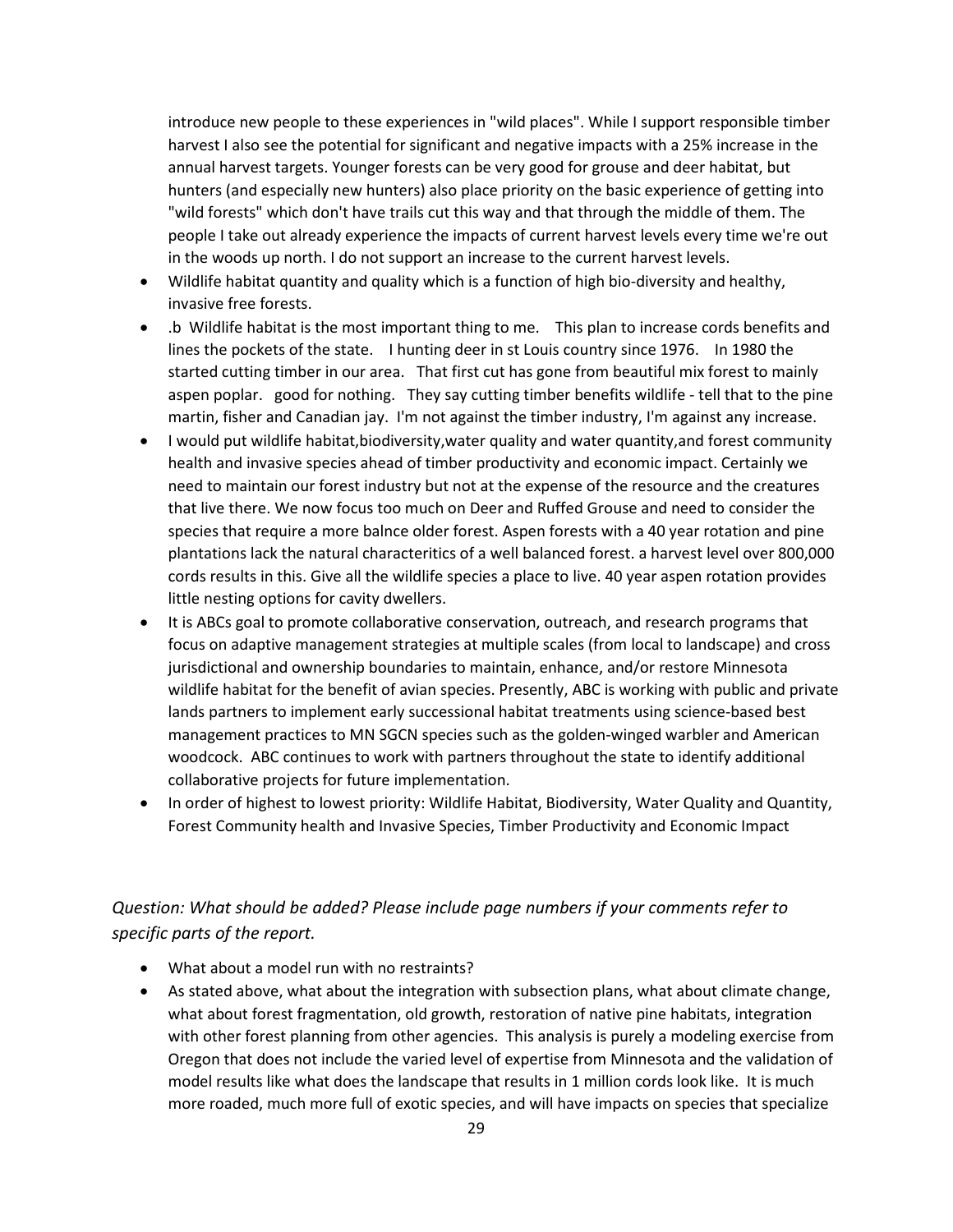in older growth forests. To ask me where to add this in the page numbers of a 300 page modeling analysis is not fair and these comments mostly were not handled in the report.

- Comments on MN Forest Sustainable Timber Harvest Analysis 1. Overall this is a very difficult report to read and comprehend in a relatively short period. One would need several days to adequately review it. Given that it is the holiday season, there has not been insufficient time to digest it, but we have read through it and Niemi was a participant in the original GEIS in the 1990s. This document pales in comparison to the GEIS even though we are aware that there was a short deadline for the MNDNR staff and the consultants. 2. We are concerned with the qualifications of the major authors of the report with respect to wildlife, biodiversity, or their knowledge of Minnesota forests. 3. The wildlife and biodiversity aspects are only given superficial treatment. For example, the species listed for old-growth or for young forests are abbreviated and do not cover the breadth of wildlife diversity in these types. The analysis is vague on how habitat or landscape needs were incorporated in the scenario modeling. 4. It is hard to imagine how this analysis could be completed without consideration of climate change. Climate change effects could reduce the amount of forest area by land conversions to other types such as agriculture or residential development. Climate change affects may also have major disturbance effects such as forest fires, insect disturbances (e.g., tamarack), and wind damage. The uncertainty of climate change needs to be explicitly considered. 5. Increased harvesting of tamarack, white cedar, and black ash need more scrutiny. 1) Insect damage from the eastern larch beetle and the future availability of tamarack needs to be seriously considered. For instance, over 400,000 acres of tamarack have been affected by the eastern larch beetle. 2) Any increase in the use of white cedar to meet increased demands seems logically flawed. What is the market for white cedar? There are current problems in regenerating white cedar in the state. 3) An increased use of black ash also needs to be re-evaluated in light of the presence of the invasive emerald ash borer. There appeared to be no consideration of insects, invasive species, or diseases in the availability of forest resources. Furthermore, the salvage logging of these disturbed areas do not seem to be realistic assumptions. 6. The report is difficult to read with so many acronyms and requires constant referral back to previous sections. 7. The amount of old-growth forests in the state are still below historical averages and it appears that increasing harvest levels may slow objectives to achieve the desired goals. 8. Numerous statements made in the document should be supported by references but they are nearly nonexistent. This brings in questions on how credible the science is behind the report. 9. In conclusion, forest harvest levels have declined in Minnesota in recent years, so there may be the opportunity to increase harvest levels in the state as a whole to what they were in the 1990s. There was support for potentially sustainable harvest levels of around 4 million cords per year and higher in the GEIS as long as certain mitigations were incorporated in harvest plans. It would certainly be desirable to know whether the state could increase its harvest levels to accommodate an expansion of harvest. Unfortunately, we believe this analysis is unsatisfactory to answer this question for many of the reasons stated above.
- A complete analysis of the monetization potential for carbon sequestration that these forests represent should be added to this report. Has the analysis carefully considered whether there is a potential to create greater value for the citizens of the State of Minnesota by marketing the sustainable annual revenues for the carbon sequestration capacity present in these forestlands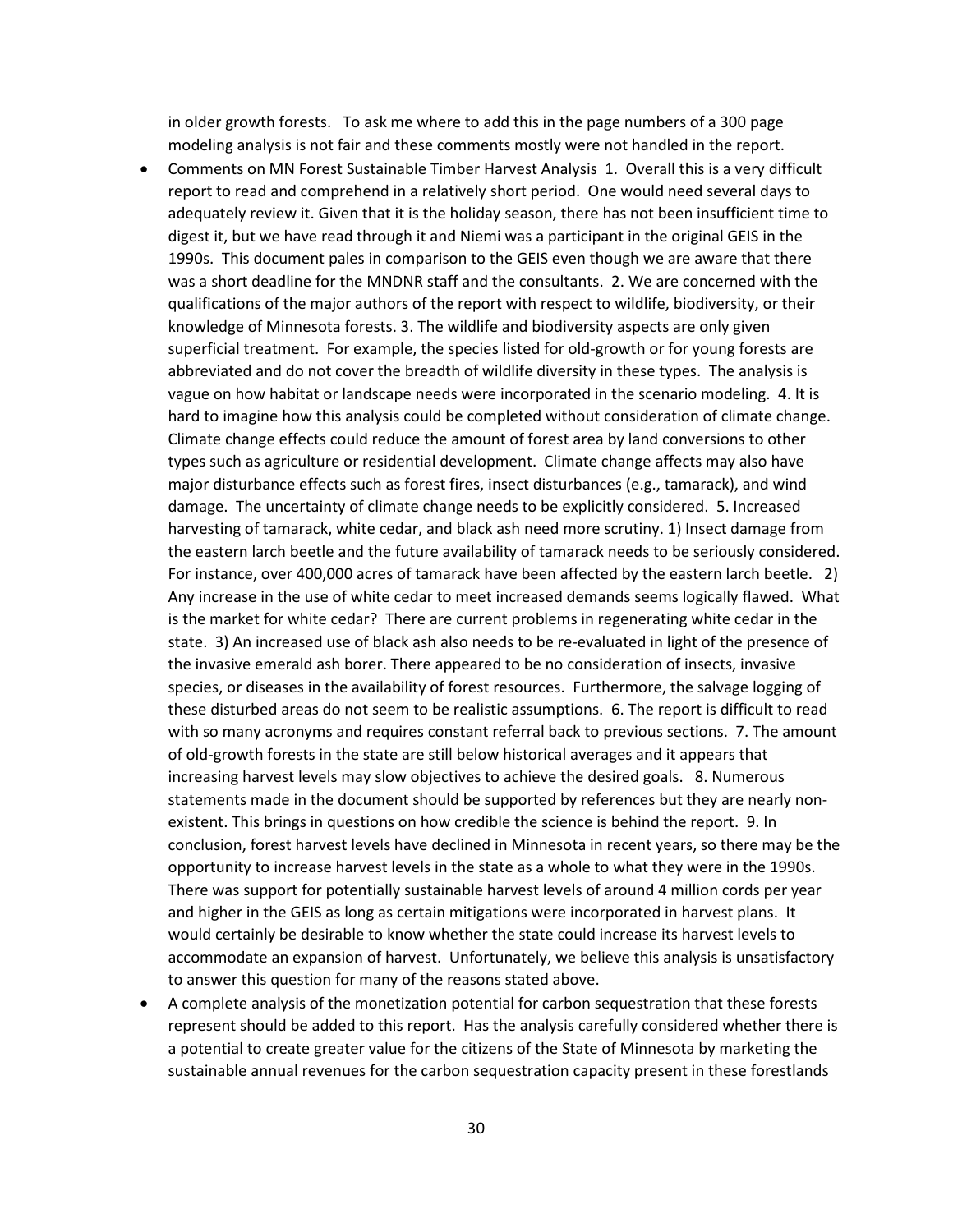versus the traditional method of creating single income generation from timber harvests that require a generation to reproduce value?

- I don't think the affect of climate change was addressed in the report. Forest habitat seems to be changing. Now is not the time to harvest more timber when the landscape is changing.
- climate change, water pollution, wildlife habitat after these are taken into account.
- The general consensus is that our planet will warm in the next hundred years and our forests will change to a more deciduous nature. I did not find that variable anywhere in the report.
- Impacts to significant forest values such as wildlife are not adequately addressed and consideration of predicted changes due to climate change, wildfire, invasive species, disease and insect outbreaks appear not to have been considered at all. We aren't going to be able to safely harvest wood on wet soils if the winter period keeps getting shorter.
- What is the impact of climate change , how will it effect our forests, and the level of timber harvest?
- This report is incomplete until the impact of climate change and invasive species is analyzed. How can we increase harvests in a time when forests are expected to decline dramatically? It seems irresponsible at best.
- Effects of climate change, and all of the non-harvest values: Wildlife habitat, biodiversity, water quality and quantity, forest community health and invasive species, and economic impact to non-harvest economies (hunting, fishing, hiking, biking, bird watching, etc)
- Climate change, effects of present and future invasive species and diseases, difficulties when regenerating stands (i.e. northern white cedar), inability to predict future market needs and uses for wood products. In other words, a conservative harvest goal would be the most responsible choice in order to retain flexibility to meet future needs and environmental conditions.
- The effects of climate change on all the listed values were not adequately considered.
- lands designated with specific non-timber priorities such as WMAs, SNAs, SRAs should not even be included in the harvest pool. this is part of providing for diverse use of forest resources- not every acre of forested land can be managed and achieve this alleged goal
- The quality of diversity as it relates to human and wildlife use and aesthetics of the forest ecosystems. This should be prioritized over timber harvest.
- From a wildlife habitat perspective it would have been very informative to see this analysis include a handful of scenarios that were not attempting to 'optimize' or 'maximize' a particular variable, but rather attempted to incorporate multiple objectives (perhaps at slightly less than optimal levels). Public agencies must manage timber resources to ensure that the timber industry remains robust. As such, they will never manage forest communities to optimize or maximize variables that do not yield a quantifiable economic return such as wildlife benefits, forest diversity, old growth, or cumulative watershed impacts. This analysis is therefore relatively uninformative as it pertains to evaluating those variables when they are incorporated into certain harvest scenarios. It would have been useful to somehow incorporate those variables at various degrees of management intensity relative to timber harvest in order to better evaluate how best to strike a balance between timber and non-timber forest management priorities. I fully understand that it is very difficult to create model parameters that would allow this type of analysis, but an all or nothing approach is also not ideal when attempting to weigh the impact of nontimber forest management considerations.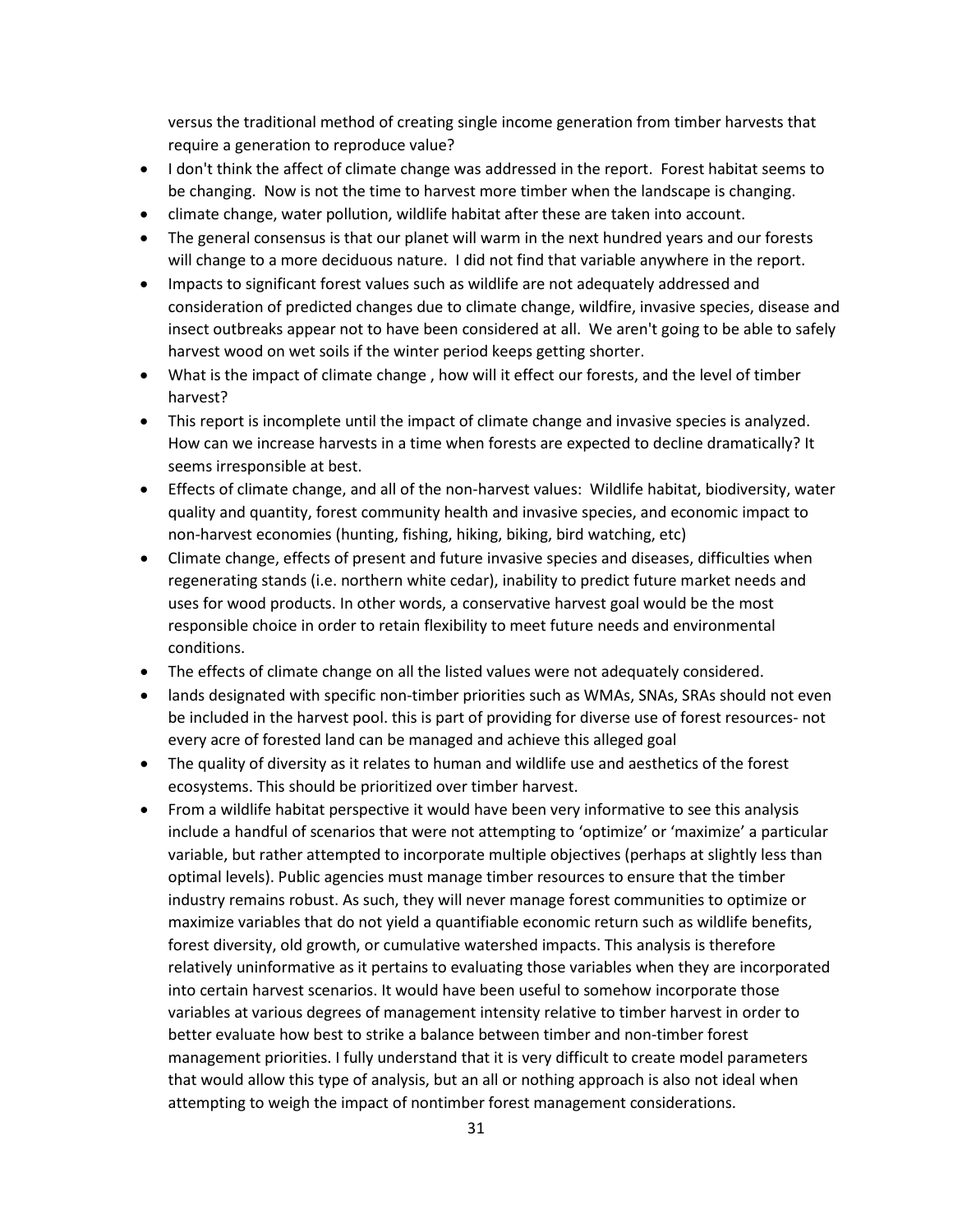- The report is incomplete in that it doesn't adequately address the full range of goals that the DNR claims to be important, including maintaining and increasing old growth and forest diversity, minimizing forest fragmentation and erosion, and providing a full range of benefits.
- The effect of increased harvest levels on economic impact is not adequately discussed. My opinion is that an intensively managed forest negatively affects other forest uses, which in turn adversely affects the tourism businesses, property values and associated rural development. I strongly believe that maximizing harvest will significantly decrease aesthetics of the forested areas and result in declining numbers of forest users. Also, the increased offerings of timber would decrease stumpage prices. Other forest owners wanting to sell timber would therefore be negatively impacted.
- I felt this report, and the entire Sustainable Timber Harvest Analysis initiative, has weighed too heavily toward increasing the annual harvest. It seems this is almost a foregone conclusion. There goes not appear to be serious consideration of maintaining the present harvest level and almost no thought of lowering the annual harvest. This should have been a more holistic assessment of the current level (status quo) vs. both higher and lower annual rates without the underlying premise that the goal is to only assess if raising the total is sustainable. This stacks the deck against the status quo or a lower annual limit.
- See above statements on water quality in streams and lakes. The high amount of harvest proposed will greatly increase erosion and temperatures in streams and ultimately lakes. This is counter to the Gov. buffer law. I don't get why he is pusing for more timber harvest except for the politics behind it from th timber industry, look at the economics I discussed earlier!
- I do not think that the biodiversity and health of species that depend on forest and old growth forest was given enough consideration.
- Trail systems on public lands make Minnesotans health and happy and allow our air to be cleaner and our water cleaner...
- I believe an additional forest value relating to the human impact/perspective of harvest needs to be considered. Let us not forget the outrage of the public when harvest levels increased dramatically across all ownership in the late 1980's and 90's. This is an impact on non timber values that has not been addressed.
- Allow bids from those who would pay to forever block the harvest. You still make the same money, but the trees survive.
- lower harvest levels and quit propping up private interests................there will always be buyers of the timber .........hire non-foresters to write the report and analyze the data...............does an oregon firm with much different timber stands that far away realize different factors here ????
- See comments above. Start by determining the forest composition that best meets all multiple use values and then determine how much wood you can harvest and still provide those values.
- The report should have detailed activities in the Anoka Sandplain, Hardwood Hills, Blufflands/Rochester Plateau and MN & NE IA Moraines. These areas contain significant hardwood assets that are valuable for people and wildlife. Proper management would ensure that they remain in oak covertypes, while improper management would lead to transition to less valuable hardwoods. Oak rotation age should be much older than the economic rotation. The study should have included an economic analysis of impacts to the School Trust and to NIPF landowners. In short, increasing output from state lands would impact supply-side economics and drive down stumpage rates, resulting in less revenue for the trust. Also, private landowners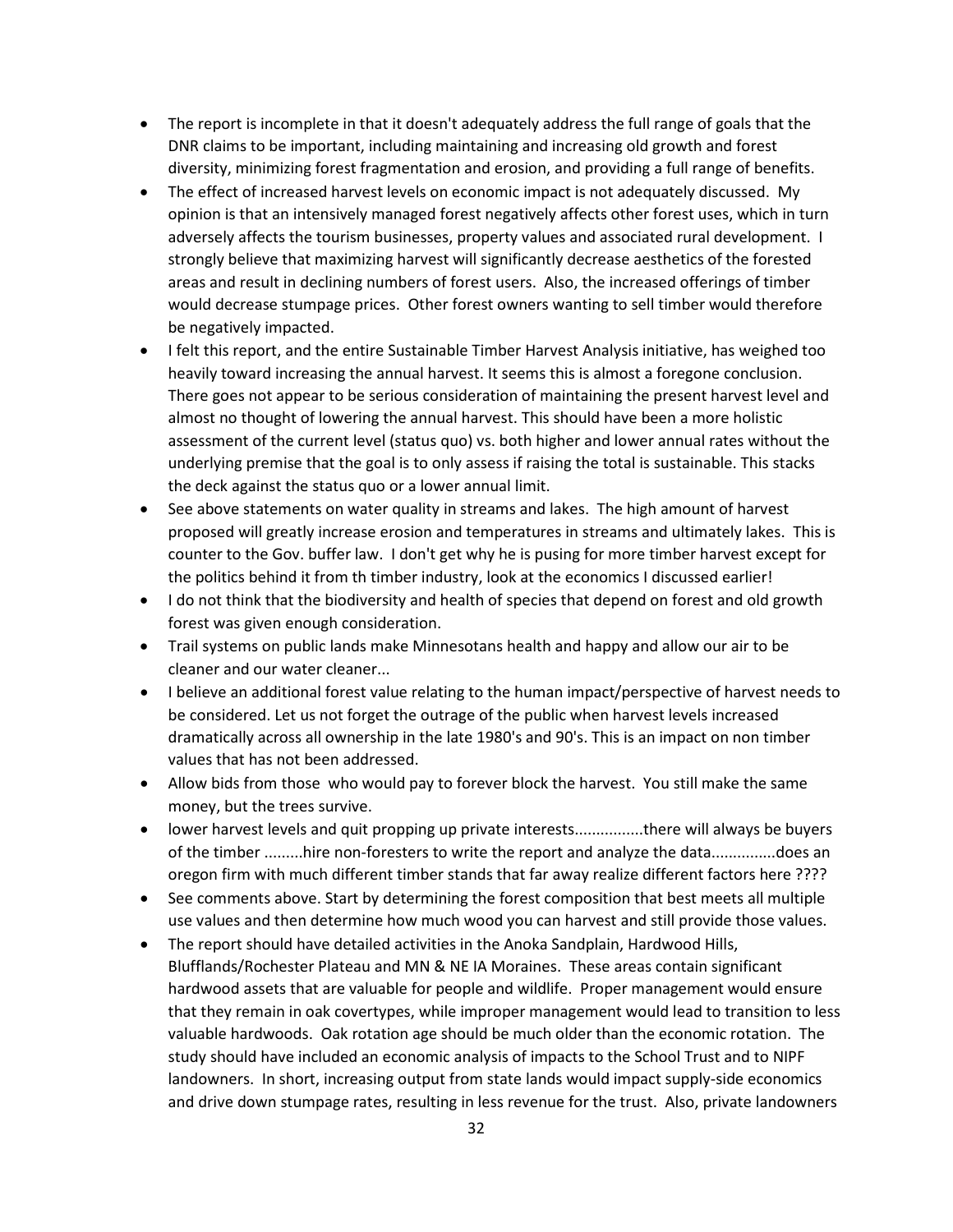will be less likely to manage forests if prices go down. The net result may be an overall reduction of fiber available for mills! The report gives scant attention to the accessibility of remaining wood on state lands. While there is certainly mature wood available, a significant proportion has not been harvested due to its inaccessibility because the stands are too small, too remote, across wetlands, or too steep to warrant building a road for harvesting. If such roads are built they would take more timberlands out of production, increase water quality impacts, and drive the sale cost so high the stands don't sell. The study does not take into account utilization. Some mills (e.g., Blandin) insist on high-quality aspen with no rot. 15 years ago wood was sorted at the landing and this low quality wood went to OSB mills. Since their closure much of that is left in the forest to meet coarse woody debris standards. Increased utilization would result in more cords going to mills without actually increasing harvest. Why was less emphasis placed on young forests than on old forests? The Young Forest Guild Metric should have been included as a scenario objective (page 66). According to the analysis young forests will decline from 9% currently to 4% under Forestry Objectives and 7% under Wildlife and Forestry objectives (page 114). Given the nationwide declines in young forest associated wildlife, and drastic reductions in young forests across the country, we feel that a scenario that maintains or increases young forest habitat for a wide array of wildlife and timber values is warranted. At a minimum young forests should be given equal consideration as old forests. Young forests and the aspen cover type are critically important to many game species that Minnesotans hold dear - grouse, woodcock, deer, turkeys, bear, etc. We can't understand why the DNR continues to build in a 1,000 acre/year conversion factor from aspen to other covertypes. Furthermore, why is there less emphasis on these on wildlife lands? Wildlife management areas were often purchased with hunter dollars, and should be managed to maximize game populations, not maximize forest diversity. By the same token, why are there no partial harvests of oak and hardwoods on Forestry lands? This management prescription is often appropriate as an intermediate treatment to meet stand objectives.

- The report examines the feasibility of possible timber harvest levels and constraints. However, it lacks consideration of how report findings might be considered in decision-making involving trade-off analyses and implementation capability. The latter includes numerous operational factors.
- More analysis of operability of sites and possible impacts of climate change would be helpful.
- Public Safety Increasing the amount of harvest will means more trucks hauling. This will only lead to someone getting hurt or killed. If you don't believe me try following one these trucks as it travels the FR roads next season. Twice I was run off of the road. No one cares!
- pictures of how crappy the habitat looks like after the clear cut.
- I understand intent of modelers to list wildlife habitat and biodiversity as constraints, but this is a flies in the face of our state sustainable forest resource management act. My pet concern is the impact our every increasing forest road and trail system has on wildlife habitats, a sense of wildness in our forest lands, and non-motorized/motorized user conflicts that come with increased timber harvest levels.
- You are asking for public input, but asking the public to read and study a 300 plus page report is unrealistic. We in Minnesota value our forests and want more protection, not less or for our forest to be controlled by the timber industry or county commissioners who quite often only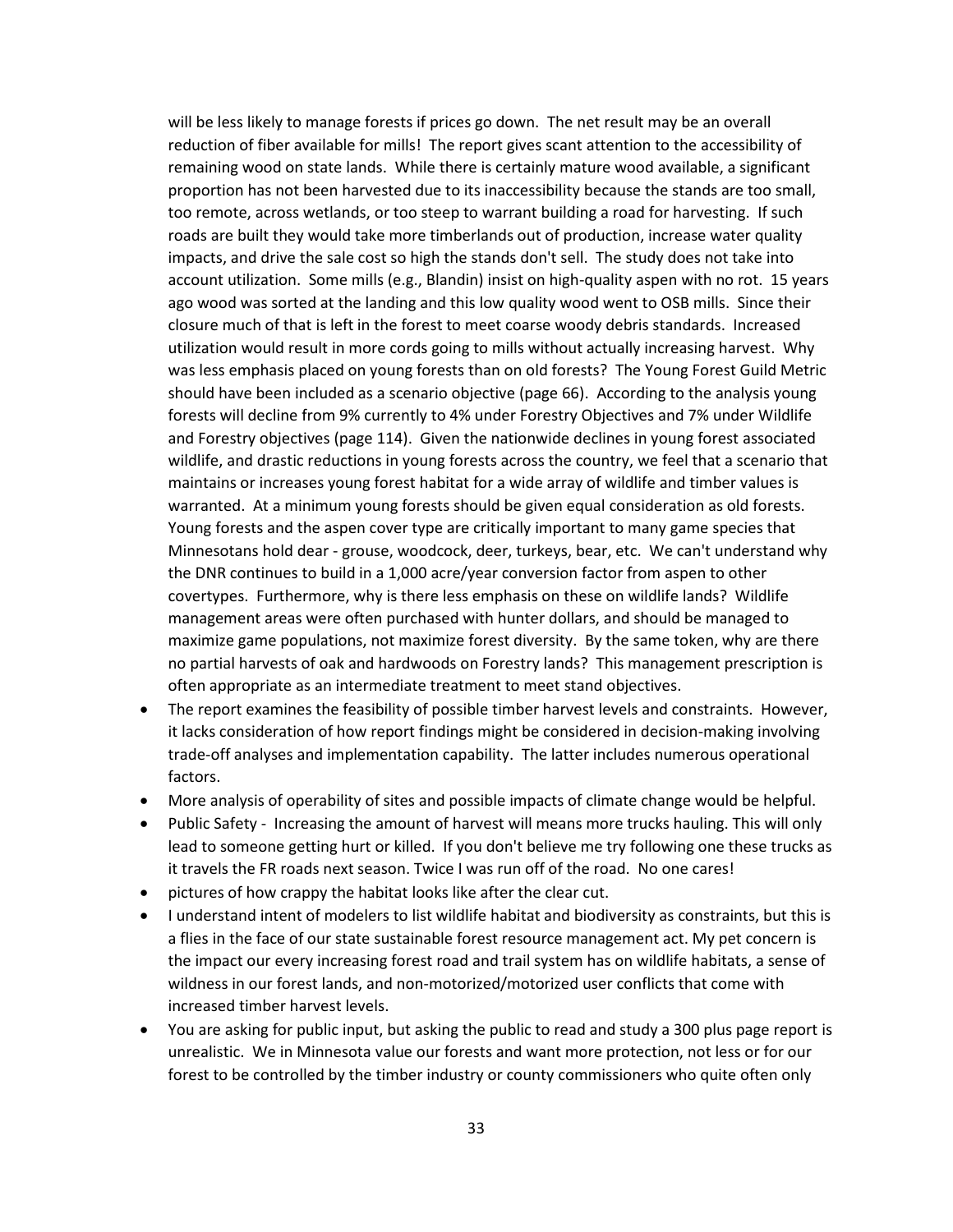consider the economic benefits. I am sure the report was well done, but for the general to fully understand it is in my opinion not possible.

- There should be more than just the 45-year harvest age designation for aspen. I've seen some really nice 50-60 year old aspen stands that were still in good shape and putting on good growth, and some 30-40 year old stands that were already in decline.
- I think the primary consideration should be for the health of the forests and their inhabitants, and conserving/protecting/sustaining it. When woodlands are considered a source of revenue rather than as homes for wild lives critical to supporting our food web, then the analysis is skewed.
- I think it is a foregone conclusion that a larger harvest is possible in the short term. But is it really sustainable and at what costs? As the report notes," The potential ability to harvest at a higher level is due to the large supply of mature and older wood currently on state lands. Some of this older forest is the result of conscious decisions to manage for certain habitat values, while some is the result of market conditions (e.g., undesirable species, distance from mills, etc.)." Will this be clearly and honestly explained to the governor and the public? Climate change, the big elephant in the room, is not adequately addressed. I am also concerned with the conclusion that "We found that the long-term harvest level that utilizes all of the acres available under current legal and regulatory restrictions could be between 880,000 and 910,000 cords per year." Is a bit disingenuous as it notes that marketability and wildlife considerations are not included in this large harvest model. Those two items are huge considerations and should not be devalued. I am also concerned about the devaluing of older, mature forests - "The potential ability to harvest at a higher level is due to the large supply of mature and older wood currently on state lands. Some of this older forest is the result of conscious decisions to manage for certain habitat values, while some is the result of market conditions (e.g., undesirable species, distance from mills, etc.)." I have been at a talk where a state employee said that the way the MNDNR sees it, they should be able to cut all the mature and older forests that they want and leave the management and retention of the forests to other agencies and individuals." This is appalling. Converting all of NE MN forests into aspen is not healthy for the forest or desired by all residents. Other concern - sure you can log at a high level for 20 years. This is a short term boom for loggers. But what happens after 20 years when they have purchased all the equipment needed to ramp up their activities and hired accordingly? Meanwhile we have less diverse and healthy forests on our state lands and unhappy loggers again at the end of 20 years. The state's priority should be healthy, diverse forests which includes diverse wildlife populations, not a get the harvest out mentality.
- There is too much focus on financial return, and not enough on the more intangible values that forest provide, water quantity/quality, fish and wildlife and their value to a tourism based economy, aesthetics, spiritual connection to our forests, recreation, etc. what should happen is to conduct a study that looks at the values of ecosystem services provided by the forests as they protect and enhance our environment and benefit the citizens of MN, and compare that with the economic values gained and lost by adjusting the sustainable harvest level.
- Further assessment should be conducted on how plant communities will suffer if we focus our increased harvest to these stands that have matured over the years the DNR has been doing a better job of sustainably harvesting our forests. Club mosses, orchids, and many ferns take decades to establish and are very sensitive to drying out from too much sun exposure as well as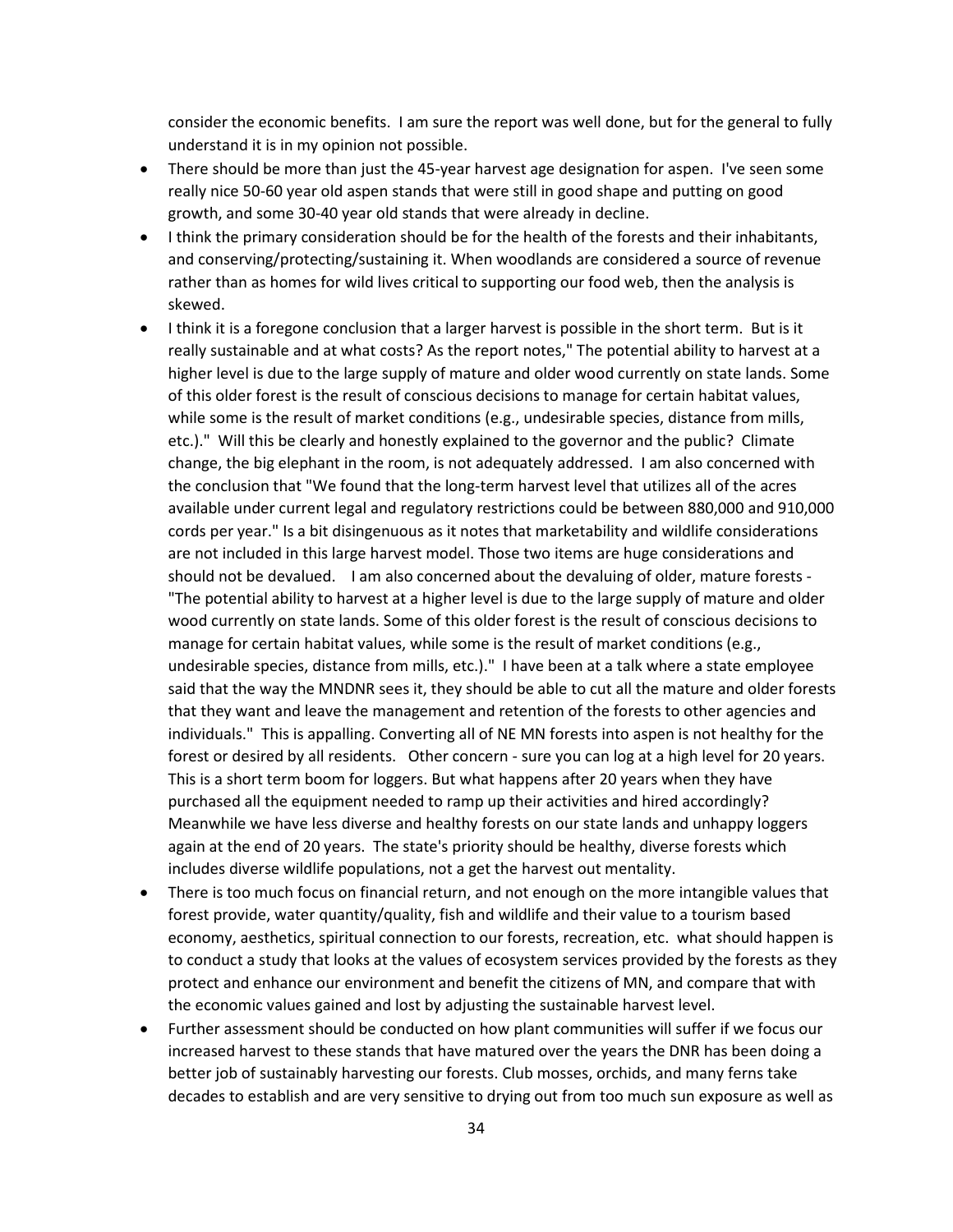heavy equipment driving over them. That isn't to say we shouldn't harvest any timber. The goal of sustainable timber harvest should be to maintain old and uneven aged forests to a higher degree so timber harvest of them will some day be considered sustainable.

- My experience of 34 years with DNR Forestry is that so many Foresters and Techs value themselves as "how many cords" they put up. DNR Forestry whether intentional or not, feeds that by saying these values or those values are important, learn ECs, etc etc and then toss all of it out the window when wood is needed. If "farming" of our forests through lower rotation ages, such as trust fund land pine, for example, then diversity is a moot point.
- Medicinal plant values, and futures.
- Hiring a company from seriously devastated oregon makes no sense. They've destroyed the forests there and they just care about money.
- I think water quality impacts of high harvest levels could be addressed more. Page 123 states that wtersheds were not addressed in the report. Numerous studies have shown nutrient loading increases from forest activities in the Riparian Zones. E.G. Marcel forest research studies and studies along trout streams on Blandin UPM lands in the Sugar Hills Area approximate to Smith Creek south of Grand Rapids Mn.
- The effect on bird species was not considered to its full extent.
- Why is it assumed that forestry lands would be managed differently than wildlife lands? Shouldn't all state lands be managed to preserve and enhance the wildlife species in the state?
- Comments given above address a more complete analysis for sustainable forest management that truly considers all wildlife and biodiversity ecologically, as well as other important forest values like recreation, rare and distinctive flora and fauna; air, water, soil climate and educational, aesthetic and historic values (Minnesota Statues 89.001 Subd. 8). Scenario 2.3 can be considered a surrogate for some of these values but the use of terms like "non-timber values" and "constraints" on harvest does not give one much confidence that the outcome is really meaningful for sustainable management .
- How this will impact the wildlife whose homes would be demolished.
- Does not adequately incorporate impacts to forest-dependent plant and wildlife species; some of the recommended harvest levels are unattainable given existing rules and regulations (e.g., state/federal Endangered Species Act, Bald and Golden Eagle Protection Act).
- The report states early on that impacts to wildlife species that are dependent on older forest increase as timber harvest levels increase (pg. 2): "As the six values listed above are incorporated, the timber harvest levels generally decrease. In particular, incorporating spatial distribution goals to provide biodiversity and habitat for older, forest dependent wildlife species has the greatest impact on potential timber harvest volumes. Prioritizing these goals has the potential to reduce timber volumes by as much as 40-50% over the next 20 years (25-35% over the long term). This would amount to an annual harvest level of roughly 600,000 to 700,000 cords." Thus the authors make clear that any increase in harvest levels is short-sighted because increased harvest levels can only come at the cost of the other values described and defined in both state statute and reaffirmed by the stakeholder group. If the DNR adopts higher harvest levels from current levels, they will appear to prioritize the economic interests of the forest products industry over the wildlife and recreational values held by many citizens of this state. Such a policy action sends the message that the concerns of a wide swath of Minnesotans are less important to the Minnesota Department of Natural Resources and the current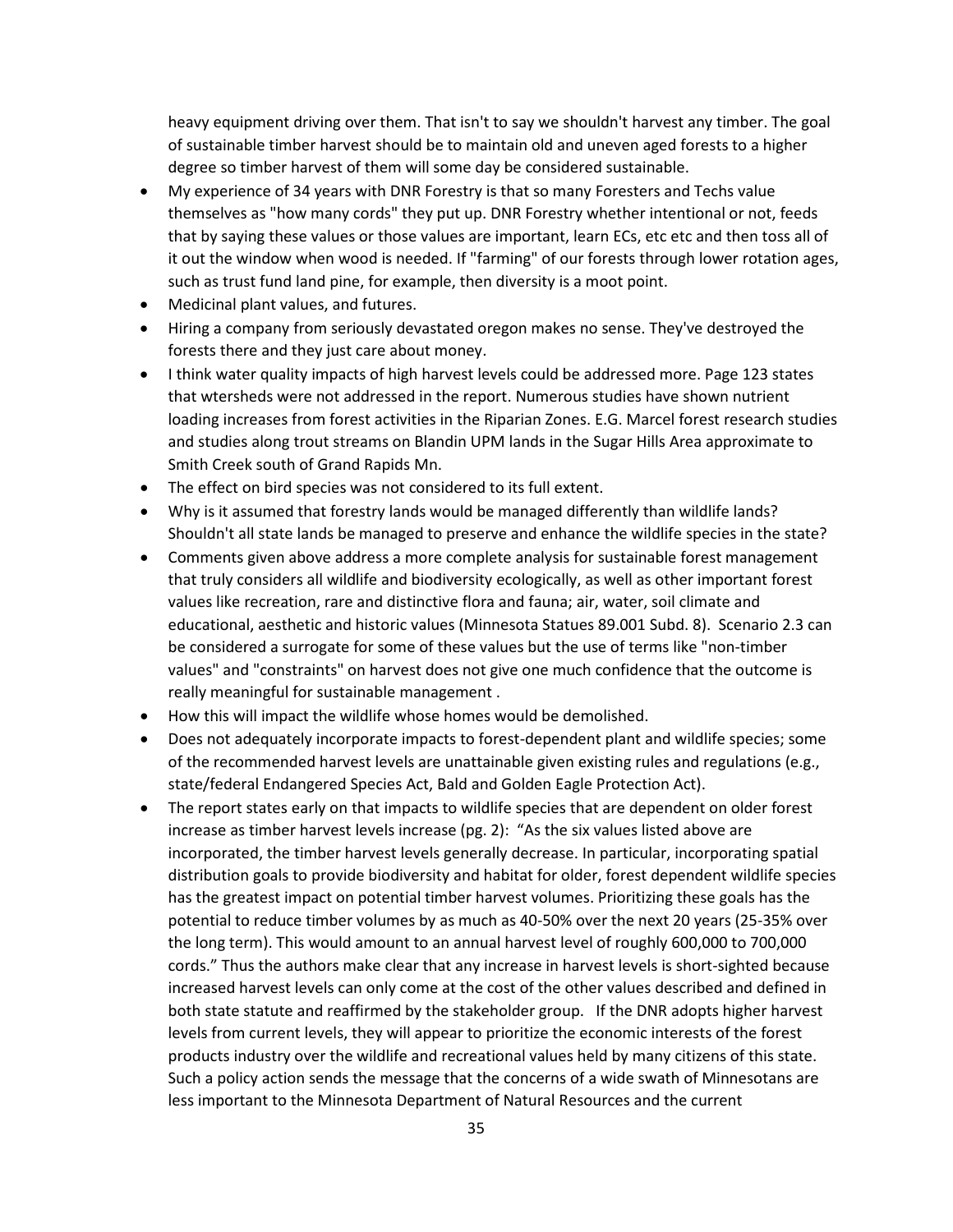Administration than those of the struggling rural communities who have lost some of their industry to a global market. Indeed, increasing timber harvest levels is simply an expedient solution to a complex problem and benefits a small number of loggers and producers living within communities that would be better served by thoughtful and fully-funded social-fabric policies, such as stronger state-funded technical training programs and a statewide minimum wage increase.

#### <span id="page-35-0"></span>*Question: After reading the report, is there anything else you would like us to consider that was not covered above?*

- Climate change is a very real threat to human health and leaving our forests intact is a valuable asset to mitigate against it. While this report may have considered this to some extent, it is not clear to me that you gave the benefits of severely limiting timber harvests to mitigate climate change enough consideration.
- Impacts of climate change and pests like the beetles moving across the continent on sustainable harvest.
- The analyisis does not consider climate change nor the impacta of major insect and disease outbreaks such as emerald ash borer, larch bark beetle or an out break of pine bark beetles
- The climate of Minnesota is expected to look like that of Kansas in a few decades. How can we, as Minnesotans, commit to harvesting more trees when much of the State's biome is shifting over to prairie or grassland? We should be reducing the harvest in the face of climate change, not increasing it. Please do not submit to lobbying pressure from special interests in the timber industry. Thank you for the public service work you do.
- Further consideration should be given to the effect climate change will have on future harvest levels. Further consideration in the analysis should also focus on the impact of increasing populations of invasive species (especially forest insect pests). The impact of increased harvest levels on watershed health was not considered except in one scenario and should receive more attention. Openlands/brushland management should be given some consideration in forest management planning such as this.
- Insure that all forest users and values are being given equal consideration when analyzing available timber harvest volumes.The timber industry should not be allowed to drive these decisions alone. This kind of an analysis should be done every few years as condition and needs of our forest lands, climate conditions and the timber industry are always changing.
- Again, so who is going protect these non-economic values in forests. I hope that the DNR is on board with protecting these other values. I fear that the industry driven forces are too much for the agency to resist. After all with climate change and all the other forces acting on our forests we should be looking more at a restoration focus, introducing fire, controling exotic species, reducing fragmentation, road density, restoring more old growth, restoration of the great pine forests that are all but gone. This report and the proposal to increase harvesting from an already unsustainable rate does non of that.
- An economy that relies on outdoor recreation as well as resource extraction is vital to Minnesota's future. Timber harvest is only one of many uses that benefit us all.
- Diversity also includes small sawmills and loggers, not just the forest. Lower rotation ages for aspen could mean sawmills that provide cut stock and pallet lumber are thrown under the bus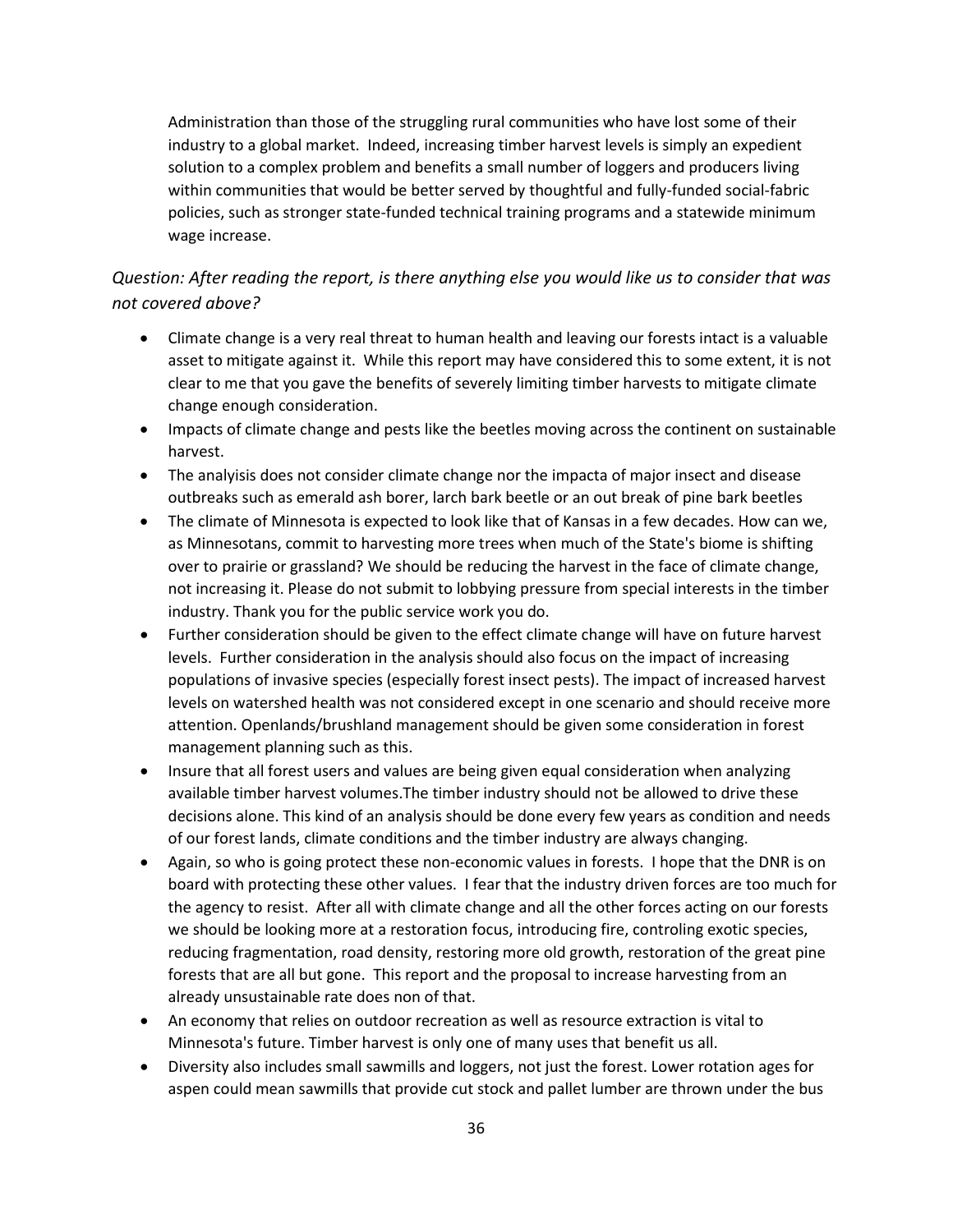- I've lived in the forested areas of mn my entire life. Sustainability needs to come before economic gains. Mn forests are being harvested faster than they can regrow. I do not support the increase timber harvest plan.
- Preserving large specimen trees. What I see happening now in Becker county is that they cut nearly everything and we are left with a few scraggly trees and an impenetrable maze of little aspen trees after a couple years. YUK. Area is managed by the county not DNR. Recently they cut several large oaks that had nesting cavities and were of no commercial value. They left them in a big pile to rot away doing no good to anyone. Selective harvest would be a much better method than clear cutting.
- I read and studied the report the best I could, but feel the other benefits our forests provide wildlife habitat, maintaining biodiversity, watershed protection, and esthetic beauty enhancing tourism - were largely overlooked. Trees are renewable; old growth timber is not.
- See comment letter submitted separately for additional discussion. It is not possible to provide DNR with an informed answer to the question above regarding levels of timber harvest MHAS would support until further assessment of non-timber impacts is provided.
- The report should not include harvest levels that violate state statute, existing forestry guidelines, etc. These are not realistic options, nor will the public tolerate this level of impact on MN forest resources.
- Humans need to be able to be outside and public lands is the best place for our nature Fix!
- As I mentioned, recreation doesn't get much treatment. The word 'recreation' seems to occur twice in the document.
- The value of recreational usage. Perhaps that is embedded in the criteria mentioned. However to this "joe citizen" it was not obvious.
- I am most concerned with the proposed 2500% increase in harvest of northern white cedar. How can these stands be successfully regenerated given current deer populations, greatly altered hydrology of the stands, and climate change?
- Largely ignored were both ends of the successional spectrum that are vital to sustaining a viable and diverse forest ecosystems. A forest should not dominated by harvestable-age marketable trees!
- They need to address if there are any water ways involved and the animal species habitats that need to be preserved
- Report was deficient in the quality of mapping zone maps showed no identifiable features such as highways or townships etc.
- if the impetus to increase harvest is to alleviate economic pressure on the timber/wood industry, larger scale forces need to be considered and addressed. simply increasing harvest at the expense of sound long-term forest health is only a temporary fix and will lead to future crises when wood supply especially of older forests and larger timber are rendered scarce as a
- We appreciate the effort the Minnesota Department of Natural Resources (DNR) has invested in this Sustainable Timber Harvest Analysis (STHA) project and report, and the opportunity to serve alongside so many other dedicated representatives on the Stakeholder Advisory Group. In truth, the STHA scenarios and sub-scenarios capture a great deal more important nuance and context regarding the values and tradeoffs of forest management approaches than can be expressed in the indication of support for one or more of the above levels of timber harvest. We have indicated support for the 750-900 thousand cords or 900-1050 thousand cords, in recognition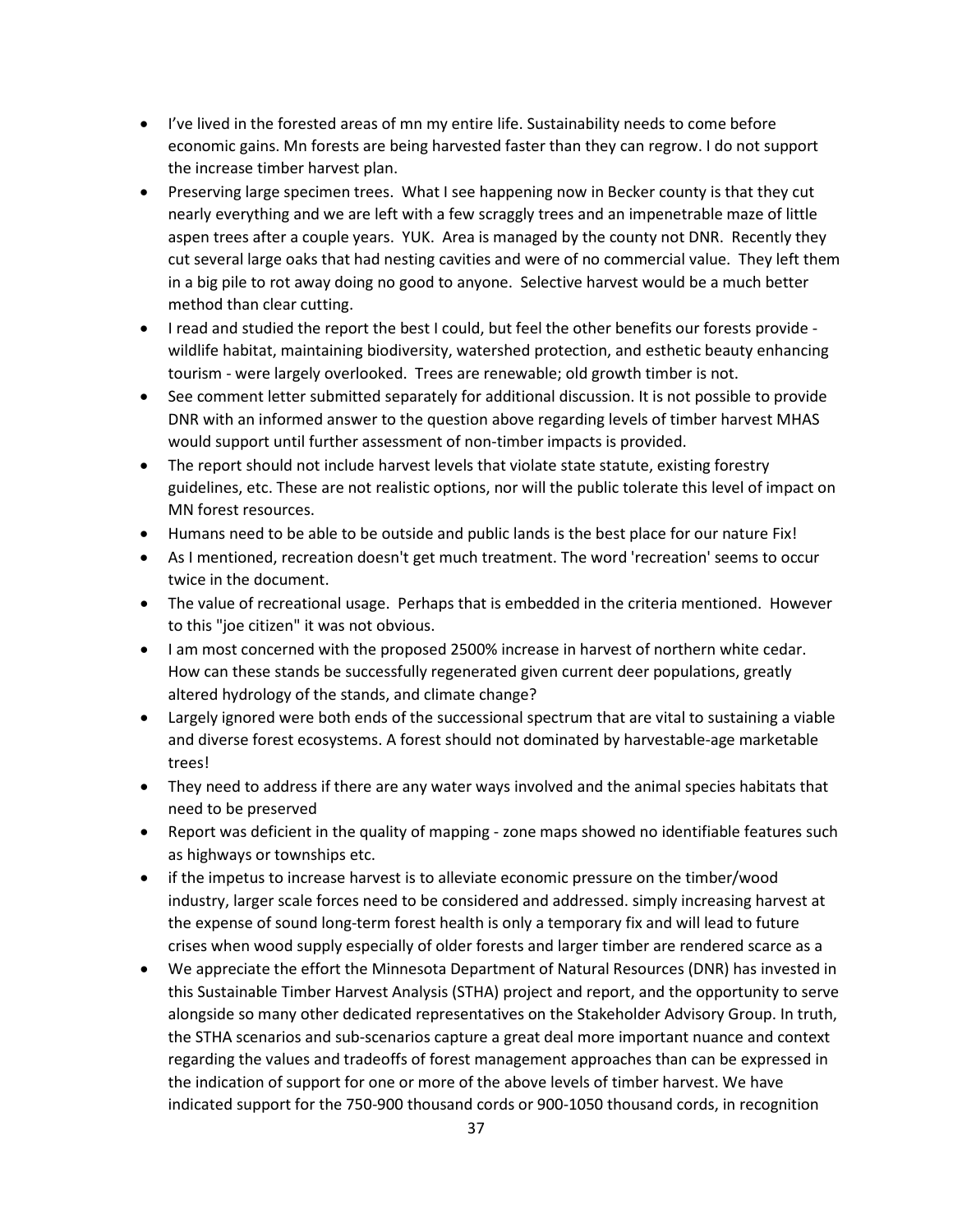that many stand ages are currently beyond rotation age, and that these levels span a range from volumes somewhat less than DNR has offered for sale in recent years up to volumes increased from these levels to allow for harvest of additional current inventory. However, we wish to urge caution against a myopic focus on a target number of cords to the potential detriment of supporting a dynamic, scientifically sound approach to management of Minnesota's forest resources. There are two significant sources of concern prompting this caution. First, the modeled scenarios do suggest that harvest at the higher of these intervals is feasible. However, the additional standing inventory is eventually depleted, and most scenarios (particularly those that include provisions to sustain a wide variety of forest values, such as retaining wildlife management regimes and enforcing leave tree requirements, watershed constraints, and other current restrictions) must then decrease to the lower interval. Therefore, committing to consistently sustaining the highest annual harvest level could enhance economic impact over what may seem like a relatively long decade of time, but such a period hardly constitutes meaningfully sustained prosperity without further extending harvest at this level to the detriment of sustaining other forest values. We would instead encourage remaining open to increased annual harvest levels but not establishing a long-term fixed goal at the highest level. A second significant concern is that modeled scenarios considered distribution of harvest across all species, including those in lower demand. If there is not a willingness to accept that annual harvest might not reach higher target levels when there is not sufficient demand for some of these species, there could be a tendency to shift stand selection towards higher demand species such as aspen, which could quickly translate to unsustainable harvest levels and simplification of stand ages and structures. We would therefore insist on consideration of the overall target as composed of sustainable wood volumes across a variety of species.

- Note that we provisionally support 600-800,000 cords, with numerous caveats presented in our comment letter. We sincerely appreciate the opportunity to participate in the process.
- The GEIS studied this issue in equal or greater detail, and out of that grew the 800,000 cord harvest target. We seem to be reinventing the wheel, for the benefit of industry. As a landowner with timber to potentially sell, I resent the fact that industry is attempting to drive down the price of stumpage, negatively impacting my potential revenue. Industry has largely sold off their extensive landholdings in MN over the past 30 years, and now they want the public to subsidize low prices for stumpage by flooding the market. This is a terrible precedent, and one that citizens should object strongly too, both out of self-interest and on the grounds that it could jeapodize the very integrity of our State's forest ecosystem. Already, sacrifices have been made to appease industry, by eliminating extended rotation forest, shortening rotation ages (some like NP and WS far shorted that any other public land management agency). I urge you to not only not adopt higher harvest levels, but to lengthen rotations, restore extended rotation forests and REDUCE harvest levels to 700,000 cords for the next 30 years, and 600,000 cords thereafter.
- 900 thousand cords OR MORE is crazy. We citizens and stewards need to open our eyes with a broad view and consider the future impact of these resources. The philosophy of "God put these trees here and dad gum we're gonna take 'em down" ain't no way to respect the woods. Harvest 750 thousand cords Maximum.
- It seems the governor has decided to dictate forest management based simply on politics. Shame on him! It seems we have entered an era where it's been decided to mine out our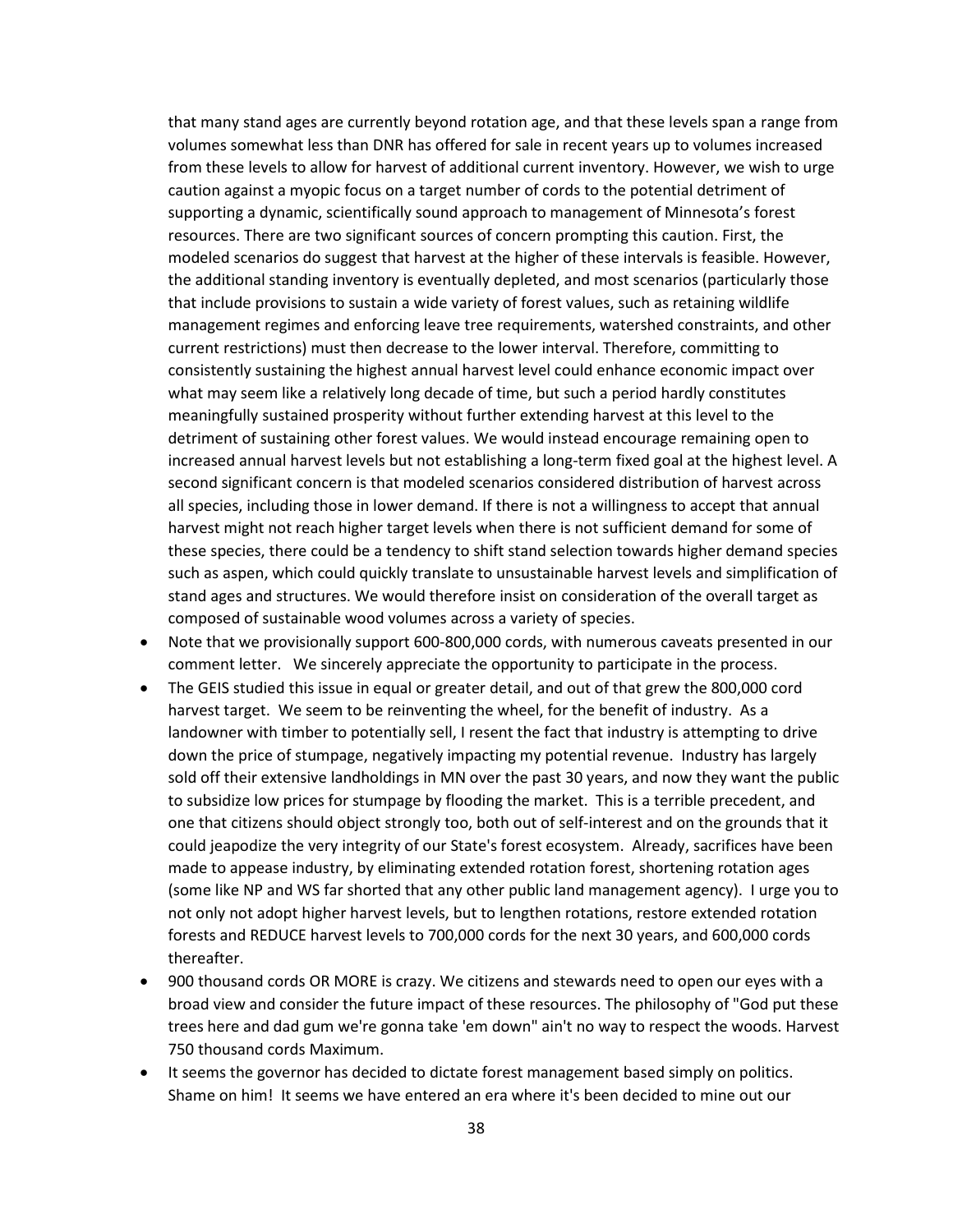natural resources for the benefit of the current generation without regard for our children's children. Shame on us!

- The lower number must be used. With the sell off of Blandin paper renewable first areas foot corn production, it is even more critical to save our state forests for biodiversity, water quality and nature via wildlife habitat. These forest lands can't be replaced in a generation. Oing e it's gone it's gone forever.
- Determining sustainable harvest relies on good data, growth and yield assumptions. It seems the consultant addressed this well, but seemed hesitant to say the data was good. I feel that in no way does this analysis suggest that DNR managed land can sustain annual one million cord harvest for the long term.
- Yes that the report stated even art the minimum request kennel bio diversity could be harmed.
- Yes that the report stated even art the minimum request kennel bio diversity could be harmed.
- To support water quality and bio diversity we must use the lower number.
- The conclusion offered by the Consultant demonstatres that increases to 1 million cords is short sighted. 6.4 Going Forward This assessment of the capabilities and opportunities of MN DNR's commercial forest land suggests that the MN DNR could contemplate increasing timber harvest levels in the short term, without falling below sustainable harvest levels in the long term. However, maintaining current harvest levels, or increasing above current harvest levels, will impact the agency's ability to move the forest toward goals for biodiversity and habitat for both young and old forest-dependent wildlife. This assessment should help MN DNR understand the opportunities for finding the right balance between these objectives
- The report shows that there would be impacts to increasing timber harvest and those impacts do not lead to a sustainable harvest, especially in the long run. A longer term vision is needed.
- While the report considered the annual 1000 thousand cords harvest level, the conclusion is apparent that it is not sustainable, 15-20 years is not a sustainable time frame. After 15-20 years harvest would have to be reduced to not impact future health of our forest system. A cyclical harvest regime does not promote a consistent and stable timber industry.
- After enjoying our forests for over 50 years to sight see in them, hunt in them, hike in them, snowmobile in them, gather my fuel in them, gather berries in them, to mention a few things, it is truly a gift to have them. To manage them makes a lot of sense, if we don't, mother nature will and it will be devastating to many when she does....Look at many western states and the state of California when you don't.
- The cost to MN tax payers and the school trust revenue should more timber be pushed into the market even short term.
- offer more hardwood timber sales
- This report focuses on production for the pulp and paper industry and gives scant attention to oak and hardwood systems and sawmills. And while it is designed for state lands, those lands do not exist in a vacuum. The outcome will have economic and conservation impacts on private, industrial, federal, and county forest management decisions. There should be a section discussing the big picture ramifications of any change in state timber production. That said, we support a short-term increase in harvest to capture stands before they degrade into unmerchantability, followed by a reduction to a long-term sustainable harvest.
- Use the State's influence to increase timber outputs on the State's national forest lands as well.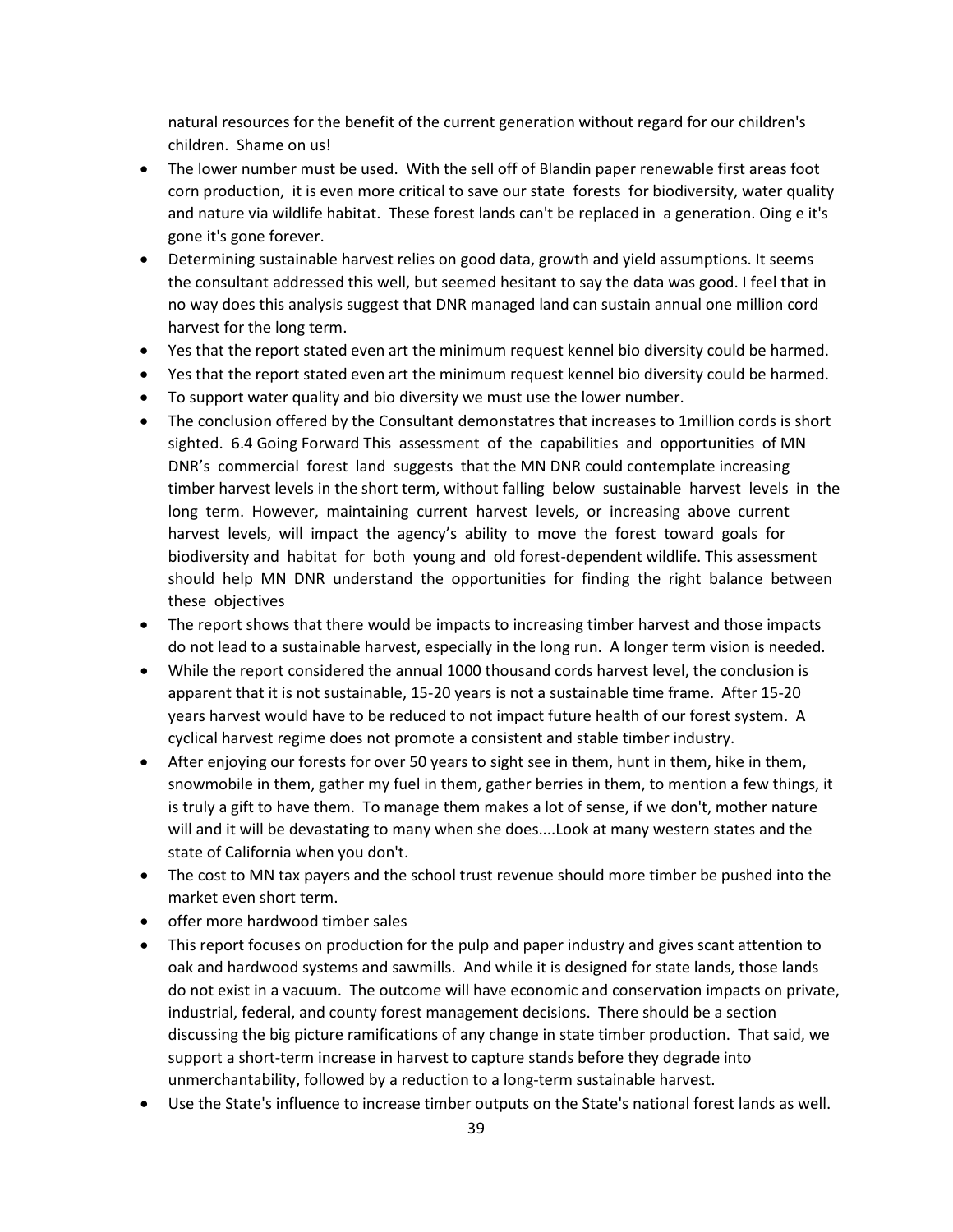- There was no/little mention of how the current SFRMP planning process works and how a new/higher harvest level would be incorporated into that process. Are we going only to a top down planning process that keeps the timber industry happy, or are we still keeping a vibrant SFRMP process. Also, what is the impact to private land timber stumpage if we flood the market with excess state timber.
- The Comment Period for the draft report on increasing the sale of Timber harvest is too short! The deadline is way too short especially during this time of year for the public to digest the over 300 page draft report and to make a decent comment! This strikes me as purposefully sabotaging the ability of the public to make a reasoned input! This is harmful to the process and you need to increase the time for comments!! Maureen Hackett, MD
- Consider that initially giving the public one month over the holiday season to read, digest and comment on a 300+ page technical report gives a very strong impression the DNR has their mind made up about the conclusions they want to reach and our public input is largely for show. Giving the public a whooping one week extension to make comments is still insufficient. Harvesting 800,000 cords of wood already is having negative impacts on older forests and wildlife habitat values and the level needs to be reduced.
- To answer the questions posed adequately, additional time, money, and expertise would need to be included in the analysis. We do not believe these questions are substantially more complicated than this analysis has provided.
- Yes, rural communities should have representation on the board that will make the final decisions.
- I thank all involved with this process at MN DNR and MB&G and for their thoughtful analysis and review of the issues.
- I did not answer the accuracy question. You should have offered another option or two instead of just yes or no. That seems like a question that should be answered by scientists and not placed in a survey that can be answered by anyone. I get the sense that if the majority of the answers say "yes" then the state will use this to say that the study is accurate. I also feel this study has been rushed and the public is not adequately aware of it. Has there been any public outreach, besides to insiders? I realize it takes time to explain forest management to the public, but it can be time well spent.
- In my lifetime I have observed a change in methods of harvest from clear cutting to uneven aged growth and leaving habitat trees. Efforts have been made to re-establish the mature forests our state was once known for, and now is not the time to see our forests on the decline yet again. Thank you for allowing the public to comment on this valuable issue.
- A few comments with specific regards to the Woodstock modeling constraints used in the analysis: 4.4.5.2.2 Species Harvest Volume With regards to the 30% "departure" used at the species-level, is this a good value to use for all species? Would it not be more applicable to use levels of departure specific to the species, depending on the management objectives? 4.4.5.2.4 Aspen Conversion Why are these acreages hard-wired? Woodstock has the ability to constrain based on percentages of outputs (assuming that the output has been created). Using fixed values seems awfully binding and unnecessary. 4.4.5.2.6 Catchments Unclear as to how the goals are "essentially 10 times more important than stumpage revenue". Is stumpage revenue included as a goal somewhere? Or is this a reference to the objective function value? If it is the latter, why would this be \$900/acre and not \$900?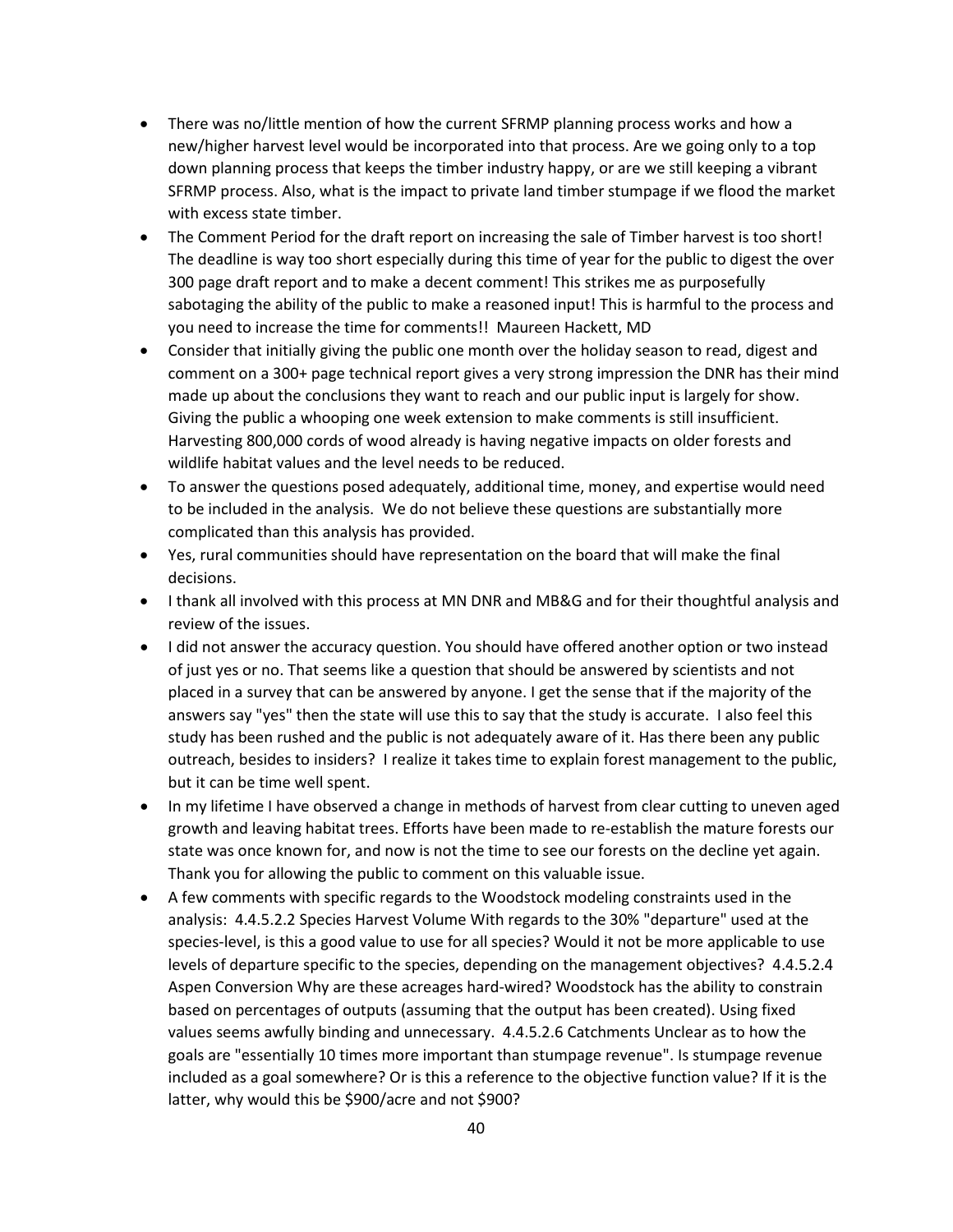- A report regarding the effects projects like this have had in other areas.
- Management on an acreage basis not a cord basis seems much more practical.
- A better rationale for why this analysis was undertaken.
- i tried reading the report but it is asking a lot for citizens to read this extremely lengthy thing and understand all of it. i base my comments on what i am already familiar with and my values regardless of the report.
- if increased harvest can be done sustainably, and with minimal impact to wildlife and biodiversity i support it
- Harvest more timber, especially in the Arrowhead. We need more moose habitat.
- When will you decide we have caused enough harm? We need hemp and recycling and alternatives to deforestation.
- Yes. The vulnerable bird species that nest or migrate through Minnesota.
- The people dont want land clearcut for any reason. DNR is scratching their heads wondering why our moose are in decline, its habitat and deforesting.
- the impact on the wildlife, as where I come from I have seen the deer move in where logging took place and less moose....also this affects all the wildlife that includes the wolf ...more dense poplar and less accessibility for these animals to get around.
- Migration of population towards in tact forests, and away from clear cut disaster zones.
- It would have been valuable to see a Young Forest Guild that incorporated Minnesota Species in Greatest Conservation Need, not just the habitat requirements of ruffed grouse and white-tailed deer, which are valuable game species, but species generalists that are not listed SGCN species in the state of MN. This analysis also seems to assume that all young forest species are satisfied through the use of the MN Voluntary Site level Forest Management Guidelines, which is also not necessarily accurate. Those guidelines are minimum requirements not best management practices for early successional habitat and it is not appropriate to assume that all young forest species benefit to the same degree from their implementation. Many young forest species utilize a diverse array of habitat types throughout their life cycle. This is not meant to be a harsh criticism, rather meant to highlight that this analysis may not fully reflect the habitat needs of young forest species when evaluating timber harvest.
- Impacts of current practices on Goshawk nesting sites and habitat requirements plus the Canadian Lynx.
- It would be interesting to see some harvest scenarios with longer rotation ages, especially for aspen. I'd like to have the aspen rotation at 50-55 years. Increasing it would provide more wildlife habitat and diversity to those species and features that benefit in older forests.
- January 8, 2018 As a resident of Lake County Minnesota interested in environmental issues I thank you for bringing this issue to my attention. The information to follow is based in part on discussions from the recently formed Soil Health Institute (SHI) and the Coalition on Agricultural Greenhouse Gases (C-AGG). https://soilhealthinstitute.org/about-us/ https://www.c-agg.org/ These two organizations are working to improve soil health with an implicit goal of carbon sequestration to create a Climate Solution (SHI); and to develop monetization policies, and improve the economics, of environmentally beneficial soil health and carbon sequestration policies (C-AGG). I have no expertise in forest land management, but I do have serious concerns about Climate Change as the single most important issue that humanity faces, including the residents of Minnesota. The policies and practices that our local, state and national government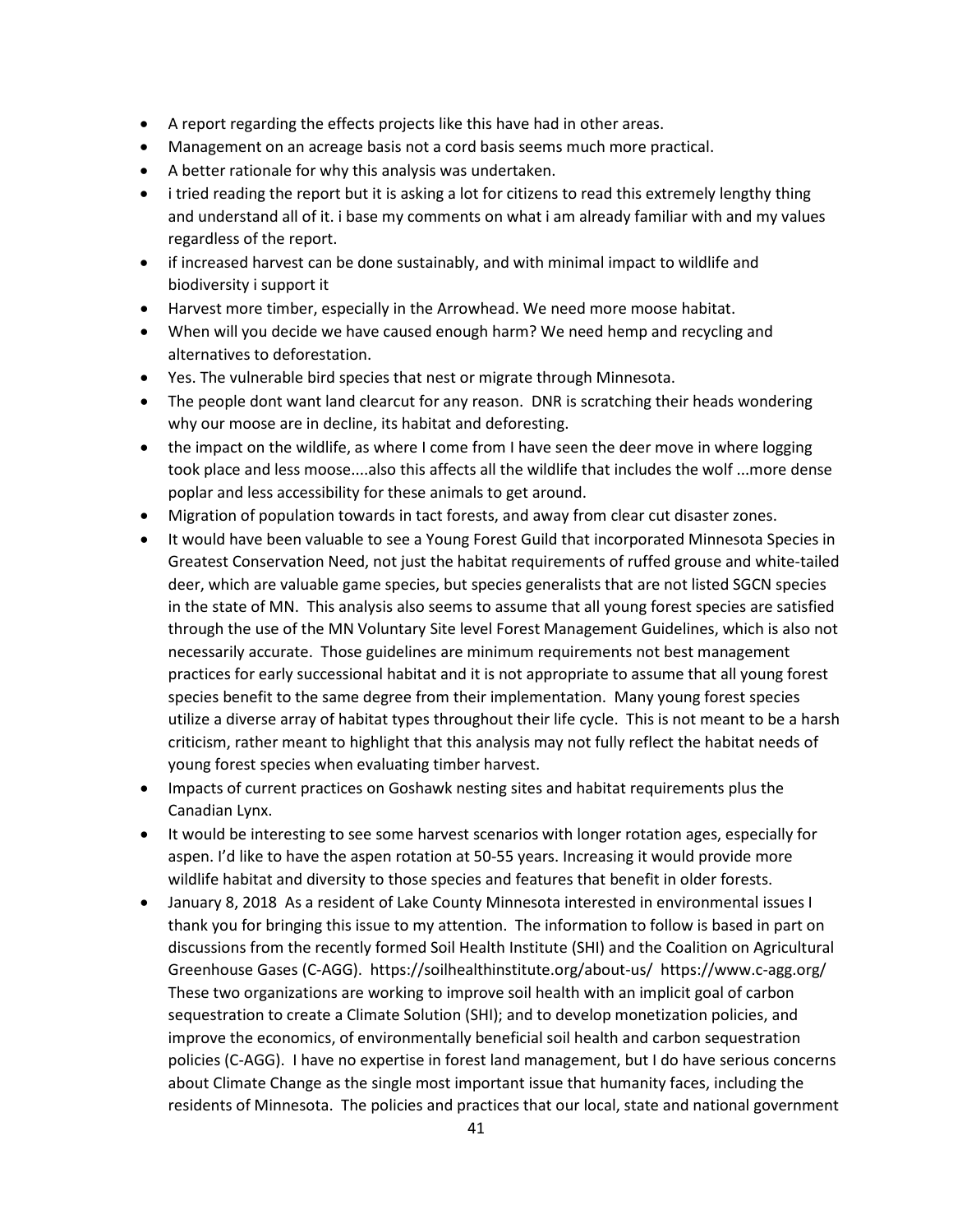adopt will all affect climate change outcomes, and this is particularly true of MN DNR policies with respect to forest land management. I have watched the DNR video and read the executive summary of the Sustainable Timber Harvest Analysis (STHA); I have not read the entire report. I know that this project is being conducted in a thoughtful manner with the goal of balancing the needs and priorities of the many players involved with forest harvest goals. The executive summary states: "The Stakeholder Advisory Group (SAG) (12-member panel representing a wide range of stakeholders in the forest), in consultation with the MN DNR, identified six broad forest management values to consider in the sustainable harvest analysis. These are timber productivity, natural resource economies, biodiversity, water quality, wildlife habitat, and forest health. Fundamentally, the model allows MN DNR and stakeholders to explore various ways of balancing these different values." However, I was very disappointed to not see a critically important forest management objective, the monetization of these forest lands for climate change mitigation purposes, mentioned in the video or the executive summary. None of the values, or objectives, stated in the executive summary included the utilization of these forest lands as a monetizable carbon sequestration resource. There is a tremendous opportunity to utilize the forest resources of Minnesota for a variety of purposes, but in this report the unrecognized elephant in the room is the capacity of this resource to produce carbon sequestration as a cost-effective and monetizable Climate Solution. If the monetary value of this carbon sequestration activity is accurately incorporated into the models that were developed, and reflected in the economic productivity of these forests, it might substantially alter the proposed harvest goals. There may be a potential for greater economic value for the citizens of the State of Minnesota by marketing the sustainable annual revenues for the carbon sequestration capacity present in these forestlands versus the traditional method of creating single income generation from timber harvests that require a generation to reproduce value. For more information about monetization of soil health (including forest carbon sequestration) please view this 30 minute video on Monetizing Soil Health by Ms. Debbie Reed of the Coalition on Agricultural Greenhouse Gases at the Soil Health Institute 2nd Annual Meeting St. Louis, MO July 13,2107: [redacted link to email] I appreciate your work, and the work of all involved with your organization, to accurately value and protect the forest and other natural resources of our state. Sincerely, [redacted name and address]

#### <span id="page-41-0"></span>**Letters**

Letters received were broken up into separate comments and sorted by themes.

- It seems certain that the DNR will undertake an analysis similar to this one in the next twenty years as further revisions to sustainable harvest levels are developed.
- The need for experimentation with forest management and interdisciplinary participation (in a level playing field) should be a department priority if looking for long term sustainability of all values.
- MNTWS recommends monitoring, evaluation, adaptive management program in the analysis for incorporation in the selected harvest level and subsequent management.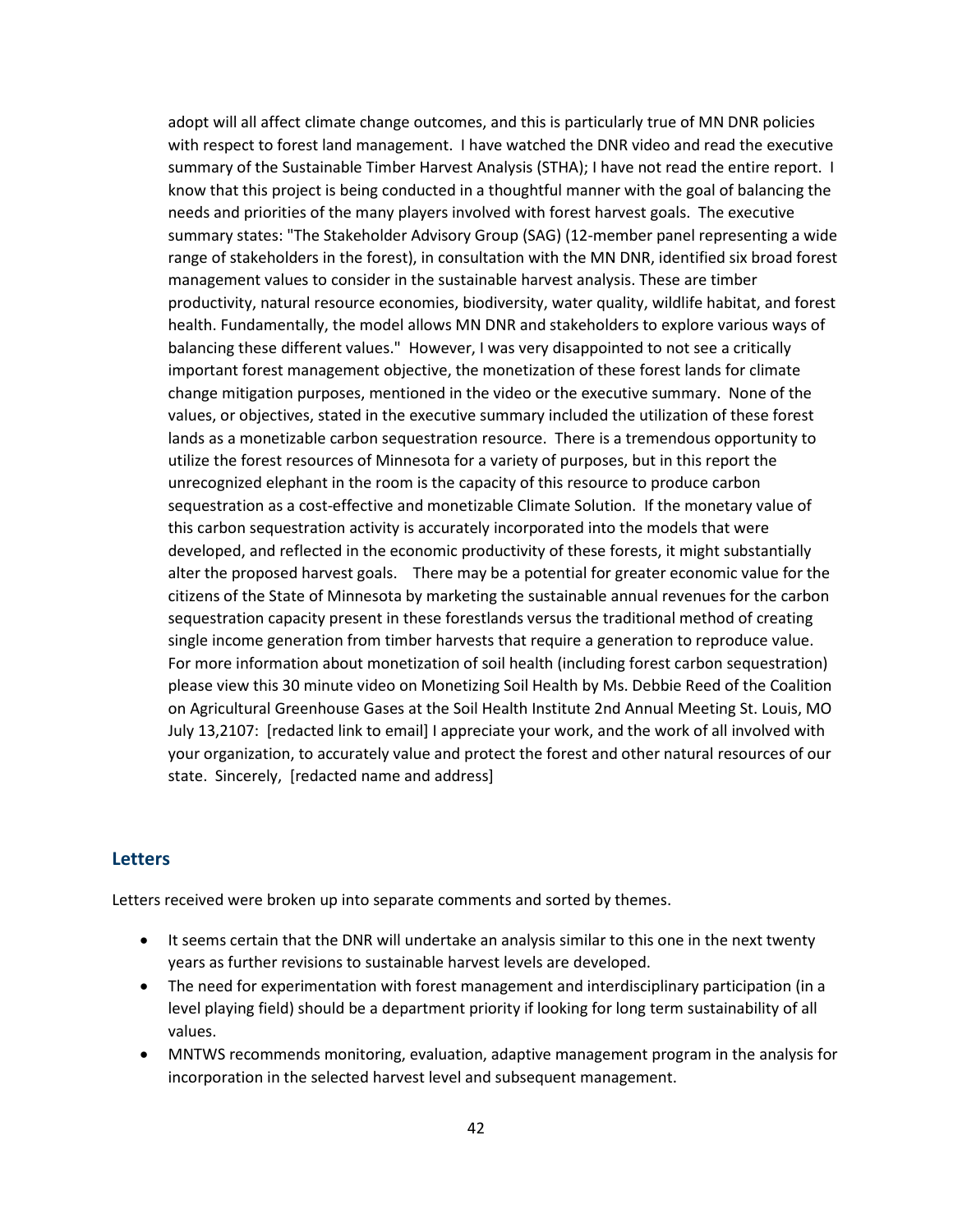- The models should be revised when environmental and social conditions change, and monitoring results demonstrate a need for a course correction.
- Management that sustains all Minnesota's native forest wildlife resources, and distribution of forest age/successional patches across landscapes to meet wildlife habitat and biodiversity needs to sustain wildlife populations, including openlands/brushlands dependent wildlife populations.Openlands/brushlands habitats are imbedded and intermingled in the greater forest matrix, home to many species in greatest conservation need, game and non-game species, and must be considered in DNR strategic and long range planning to increase management effectiveness and efficiency of both forests and openlands/brushlands.
- MFI has repeatedly asked the project team to put changes in age class structure on DNRmanaged land in context with the entire forested landscape of Minnesota. According to FIA data the amount of timberland acres greater than 100 years old has increased three hundred percent since 1977, therefore, reports on spatial distribution of young and old forest guilds would yield different results by considering stand ages of surrounding landowners. Not having DNRmanaged land in context across the landscape makes the analysis less useful to stakeholders.
- floodplain forests should be considered at a landscape scale when making restoration and management decisions, including harvest, and not exclusively at the site or individual ownership scale. To harvest or leave older-age sites requires a delicate balance and careful planning. It seems this would be an important topic for the larger partnership to address.
- While MDHA does not support a one million cord per year harvest level from DNR-administered lands, MDHA does strongly support an overall increase in timber harvest in Minnesota. Simply stated, Federal and private forest lands in Minnesota are not producing enough timber in comparison to state and county-administered lands. Rather than compensating for this shortfall by shifting the burden of the timber harvest from these Federal and private lands to state lands (and, thus, affecting the ability of state managers to adequately consider wildlife and noncommercial values), continuing efforts should be made to encourage Federal managers and private landowners to increase timber harvest on their lands.
- MNTWS supports coordination of DNR with other forest landowners/administrators in landscape level planning to manage forest resources, such as older forest and its distribution, across ownerships. Many wildlife have large home ranges, and habitat needs must be met repeatedly across landscapes to sustain populations. Active participation in MFRC landscape committees is one effective avenue for this coordination.
- The state harvests a disproportional amount of wood compared with federal, private, tribal or industry managed forests. The proportion of timber harvested as a percent of its land base from state lands is 111% greater than federal lands and 99% greater than on private including industrial timber lands. The timber industry, although maybe not completely satisfied with this harvest level, could rely and plan on 800,000 cords as an annual, sustainable expectation. These harvest levels while not ideal for older forest wildlife would not be as detrimental to older forests than an annual million cord harvest target.
- The loss of wildlife habitat (including old forest habitat) to urban and rural sprawl is distressing. Up to 1 million acres of habitat could be lost within five years just within the seven county Metro Area. Such areas are important to resident wildlife and even more important to migratory wildlife especially songbirds. Similar deforestation is occurring in other urban areas such as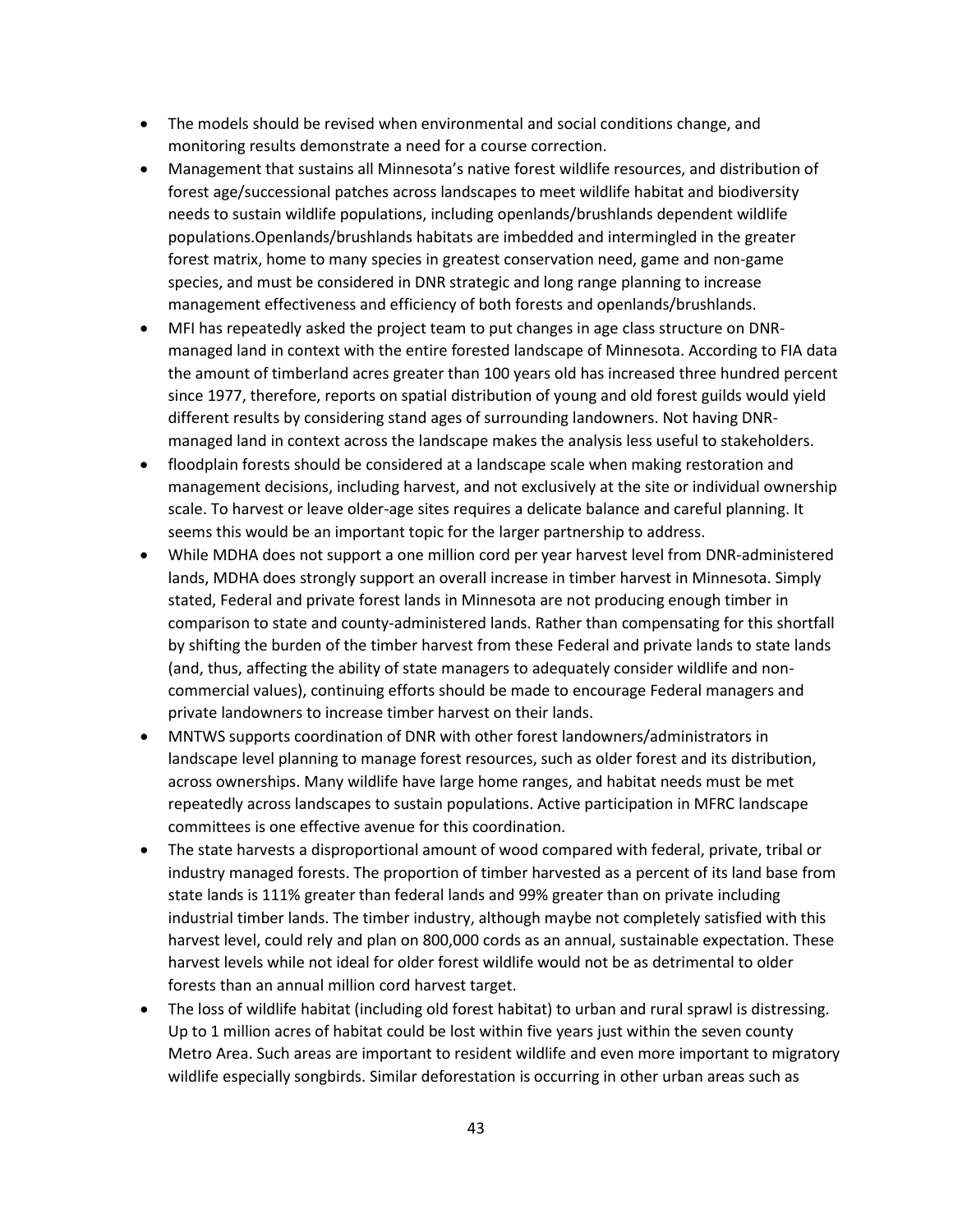Duluth, Moorhead, Rochester, Saint Cloud, Brainerd and other areas. The STHA needs to account for this loss as part of a cumulative effects analysis.

- Spatial scope. Lands belonging tro the State of Minnesota do not exist in a vacuum; conditions and activities on neighboring lands can and will have impacts on the State's forests.
- The executive summary paragraph on three primary questions lacks a statement of assumptions about the current and prospective levels of management assumed for the subsequent questions. This qualification is appropriate since the report itself essentially focuses on past to present management practice with little mention of the potential of investing in and enhancing the level of management. For many readers, the implication will be that there is only one form of management and one set of results. In reality, there are many investment options for forest management with an associated wide range of outputs.
- Page 48. 4.4.4.2 Clear cut constraints for species of special concern or best practices. But missing is a discussion of any negative economic or ecological impacts from these steps. Perhaps that is for a follow up effort? See also comments on pages 68-127 below.
- Page 48. 4.4.4.2 Clear cut constraints for species of special concern or best practices: But missing is a discussion of any negative economic or ecological impacts from these steps. Perhaps that is for a follow up effort? See also comments on pages 68-127 below.
- Many important components were not adequately addressed in the modeling. STHA models need to better address assumptions and implications. Selected assumptions by topic or section that should be addressed or revisited include:
- 4.2.1 FIM Data
- • Stands inventoried long ago are the same cover type
- • Stand age is accurately identified
- • Assumes no natural disturbance (i.e., blowdown, wildfires), insect or disease (I&D), or invasive plant issues have occurred since the last inventory.
- 4.3.1 Yield Tables
- Assumes all stands of the same cover type and age class have the same timber volume.
- No consideration given to climate change impacts on yields going into the future
- 4.4.3 Actions and Transitions
- • Assumes no natural disturbance, wildlife damage, or I&D issues occur.
- • Assumes that all stands make viable sales
- Assumes that forest over rotation age is available for harvest. No consideration for uneven distribution, cover type changes, age-class changes, operational constraints, I&D issues, or current low market demand for older ash, tamarack and cedar.
- 4.4.5 Objectives and Constraints
- Assumes the old and young forest habitat guild analyses adequately describe the habitat needs of wildlife species.
- Assumes the analysis for protecting endangered, threatened, and special concern species is adequate and there will be no future locations of endangered, threatened, and special concern species discovered.
- Other Values/Issues That Should be Addressed in the Model
- Lowland Conifer Old Growth not evaluated because final designations have not been completed.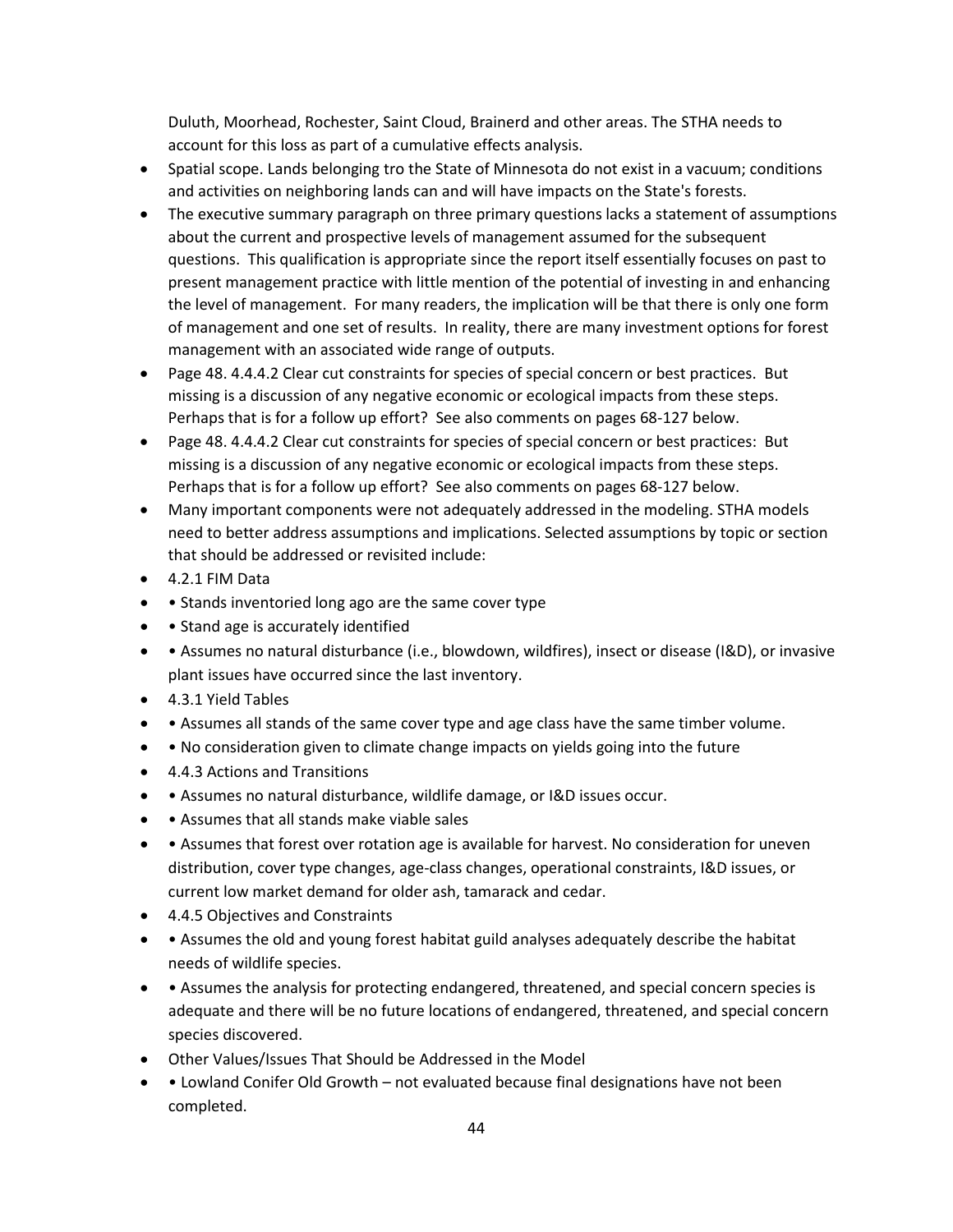- Habitat fragmentation and interior forest these are important factors for wildlife, but they were not evaluated because the model is not able to do spatial analyses.
- The information presented in the draft project is tilted towards Forest Timber Extraction without an equal treatment of other values. Much of the effort in providing qualitative or quantitative data and details are mostly relative to the extractive aspect of Forestry. There are no equivalent details on habitat for wildlife, watershed management, and alternative economic analysis. It is likely that the assessment falls short on representing a balanced or realistic assessment for values other than the extractive timber value. This bias can be shown in the explicit assumption that all other forest values can be mostly if not entirely met by the nonmerchantable portion of the forest in the statement: "The other 48% was allowed to contribute to various other objectives (e.g., watershed, older forest habitat goals). In the remainder of this section, we consider in detail the fraction of merchantable inventory acres.". For example, low site index old lowland conifers do not provide the same habitat as high site index old lowland conifers. The former function more like recently clear cut. See NRRI report on bird study in Agassiz Lowlands.
- Consideration should also be given to lack of information on many aspects of forest ecology. Assuming sustainability when there is a lot of information missing on biodiversity, natural processes, carbon storage and so on would be unfortunate over the long run.
- The primary driver for the STHA is timber harvest volume. Other non-commodity resources such as rare features, biodiversity, wildlife habitat and watershed values are viewed as constraints and incorporated into the analysis to comply with established statutes, policies and directives. There are sub-scenario alternatives in the STHA that place greater emphasis on non-commodity resources, but these are displayed against the proposed action of 1 million cords for comparative purposes. It would have been more beneficial if collectively the goals and desired conditions outlined within approved SFRMP's and pending SFRMP's (Northern Superior Uplands and Northern Minnesota & Ontario Peatlands) would have been summarized and used as the starting point to build the STHA. In fact, there are by far more non-timber goals & desired conditions than timber goals in SFRMP. They are not considered lesser value than commercial timber harvest. The public would have been better served if wildlife habitat, rare species and other resources were given equal weight with timber volume in this analysis.
- The analysis does not consider the carbon sequestration potential of forests, nor compare that potential across scenarios. Include carbon dioxide sequestration as a model output, using standardized formulas that convert species inventory volume to carbon. This can be done now with existing model outputs, if forest inventory volume by species was estimated in model runs.
- the Draft Report should reduce the use of "periods" in graphs and instead shift to years. The public may confuse how long the increased harvest is sustainable, for example, someone my think harvests in excess of one million cords is only sustainable for four years and not four periods
- Page 4. Paragraph 2 mentions "MN DNR's current management objectives and practices." It will help reviewers if these objectives and practices are briefly identified. This would help with the questions raised on page 2.
- Page 8. Last paragraph: "Commercial" is not defined. Consider relating these calculations or results to FIA data, i.e., forestland, timberland, unproductive, etc. This may take some checking,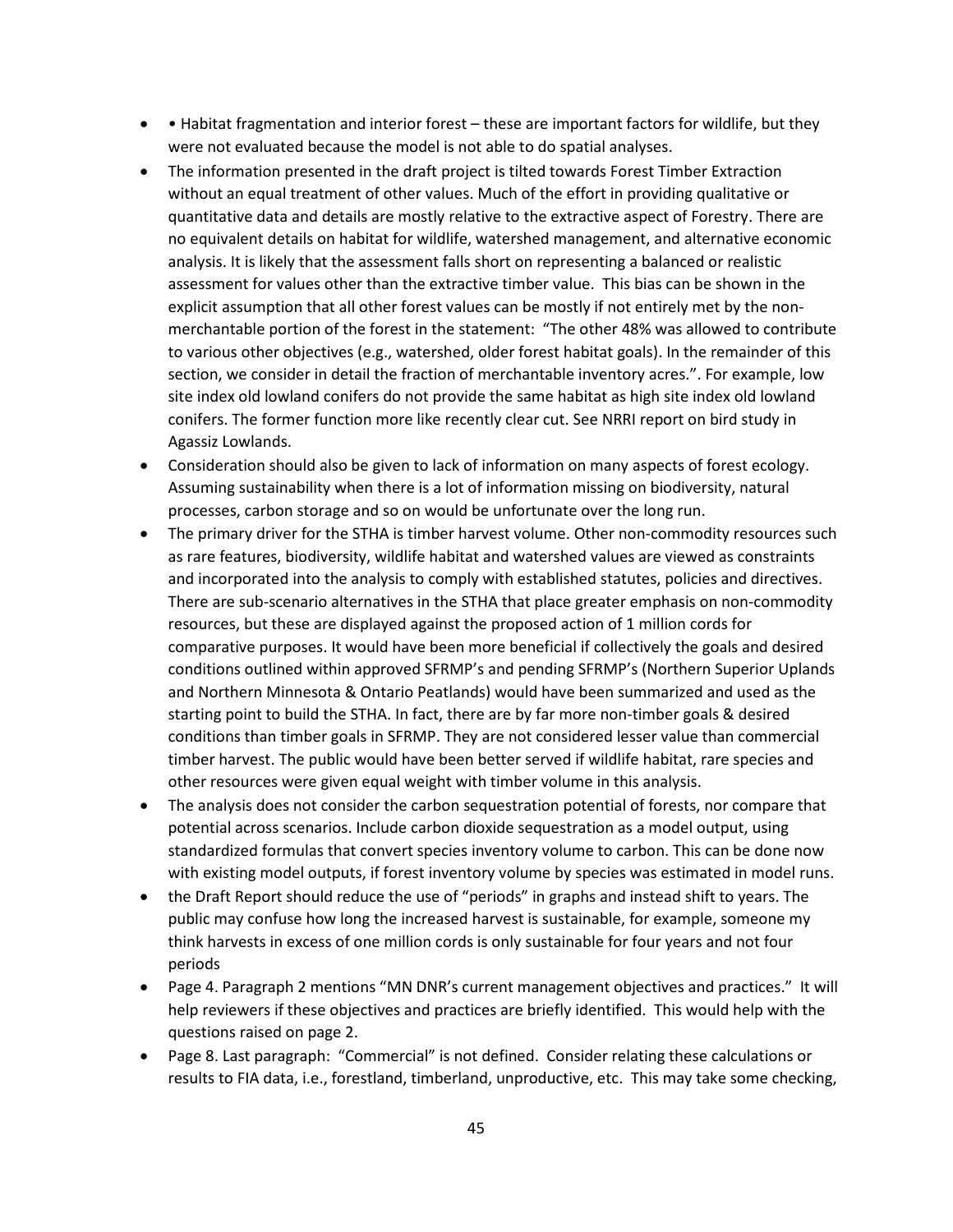adjustment and explanation as FIA timberland acreage for the DNR is much higher than 2.75 million acres. See also comments on page 38.

- Page 68-127. These sections indicate results for the various runs and numerous constraints. But where do we see the specific economic or ecological rationale for the various constraints. What is the sought after positive response and/or negative impact? E.g., impact for a species, or economic results such as jobs? Is this to come from a post analysis examination of some kind? Lacking detail, some of the constraints seem rather arbitrary. In reality, planning models analyses like this are a place to test the utility of constraints…often leading to their refinement or rejection.
- page 4. Paragraphs 5-7 imply the report is more of a MN DNR study than a truly independent effort. Similar wording appears on pages 26-28 and perhaps elsewhere. Make sure this wording in the report is both appropriate and consistent.
- Page 6. Paragraph 3 line 5 change "along" to "among" or "with"
- Page 8. Paragraph 1 and 1st sentence. Rewording suggestion: The FIM data is a non-statistical map and field data based forest inventory used for management purposes and consists of
- summarized stand level data only. The original individual field plot data from stands is not readily available. See the Cooperative Stand Assessment (CSA) manual…citation needed.
- Page 8. Last paragraph: Define "RSA" better so the reader can understand it.
- Figure 2 cited on page 8 should read "Figure 1."
- Page 10-12. The figures 3-5 would be much more instructive if broken out at least by hardwoods, softwoods and aspen covertypes. Aggregated as they are in this draft, they are pretty useless for serious analysis. A number of the figures also lack a description of the x axis.
- The footnote on page 11 strongly suggests redoing figures 3-5 with actual ages.
- Page 13. Text notes 8 covertypes, but then Table 1 on page 14 lists 10. Clarify. Additionally, reword the sentence in the last paragraph "Thus, with only eight cover type and planning area combinations, we can anticipate major consequences for management outcomes from the forest planning model."
- Page 14. Figure 7 will give readers a headache. Redraft as a simple table with columns. The latter will aid interpretation detail. Same for figure 8 on page 15 and a number of others like this. Cute, but pretty useless. Much of that is already understood. Suggest they be dropped or simplified.
- Page 15-22. My copy of the pdf seems to be out of alignment in terms of formatting beginning near the top…after "Aspen covertype…" and for text related to figure titles, etc.
- Page 24-25. Footnote 3 is likely expressed in error. The citation should read: Ek, Alan R. 1971. A formula for white spruce site index curves. St. Paul, MN: Univ. of Minnesota Dept. of Forest Resources, Minnesota Forestry Research Note No. 161. 2p. That is the source of the model and application. However, I believe the model parameters actually come from fitting the model to a number of species and reported as: Carmean, W. H., J. T. Hahn and R. D. Jacobs. 1989. Site index curves for forest tree species in the Eastern United States. St. Paul, MN: USDA Forest Service NCFES, GTR NC-128. 43p. Other footnotes may be corrected and refined accordingly.
- Page 24-25. Model fits: Aside from the text, for credibility and further review and agency and other usage, you may want to include the parameters for the model fits in an appendix. That might be an important part of credibility and further utility. On the ZEOs model statement "The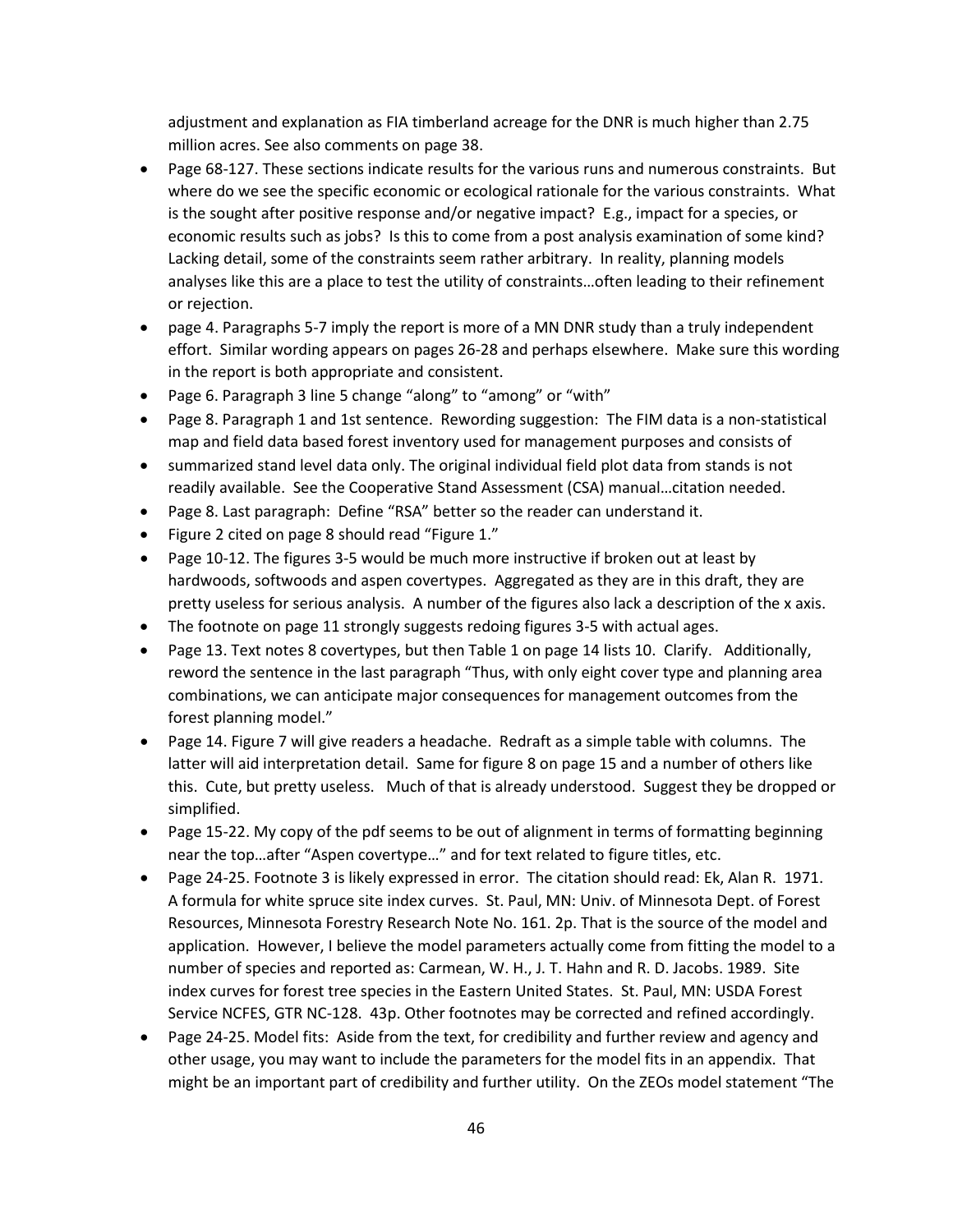MN DNR used manager experience to govern the timing and magnitude of decline," you will want to include the chosen ZEO parameters.

- Page 26-28. Text citation of Ek and Brodie should be dated "1975."
- Page 51. No management bullet first line…change "feel" to "fell"
- Page 54. Reword the sentence "It was however noted that the MN DNR forest lands are currently overstocked in terms of merchantable timber." After "timber" add "near and beyond the rotation age."
- Page 61. Table 21…help the reader, and add these scenario names and description to the subsequent output beginning with Appendix H Scenario 1.1.1. I.e., repeat the info shown on page 66 on Appendix H for each corresponding scenario. This is then one of the most instructive appendices in terms of results.
- Page 62. Where is figure 18? It should be on page 59 or maybe page 64? Is it labeled? I assume it is the table at the end of section 5.2. Perhaps place the term "below" just after 18. The figure also needs a title.
- Page 64. Last line needs reformatting
- Page 67. Which scenario from Phase 1 was actually selected for inclusion? Help the reader find that item.
- Page 129. 6.2 yield projections. Last sentence…can you elaborate? What was a "reasonable range of adjustment." Just state the ranges considered, let the reader or further analysis decide. Otherwise drop the last sentence.
- Add a subtitle or footnotes to provide some explanation of the purpose and actual use of this table. Help the reader. Enhance the connection back to the text. And help the reader understand the extra planning area designation.
- Provide a subtitle or some explanation of the purpose and actual use of this table. Help the reader.
- why are some planning areas omitted?
- This section needs page numbers and a list of headings by scenario. This should include the "description" of the Scenario such as on page 66 of the text.
- 1.1.1 It appears the planning area legend for NMOP is mistyped as MNOP.
- The last two paragraphs are instructive as to choices in modeling. However, most of that might fit better in the text under model justification. At a minimum, the last sentence should reference Appendix K.
- Font sizes in the three footnotes could use standardization.
- Needs a link from Appendix J as noted above.
- Needs footnote or subtitle defining / reminding the reader of the abbreviations for administrator.
- Consider clarifying by adding the word "Assumed" in the title after the word Volumes.
- Needs footnote or subtitle defining / reminding the reader of the abbreviations for administrator.
- Needs footnote defining / reminding the reader of the abbreviations for AP, BRP and All Other...
- The map is important to early reader understanding. Should it appear in the text as a numbered figure or as a difficult to find appendix page?
- change charts and graphs from periods to years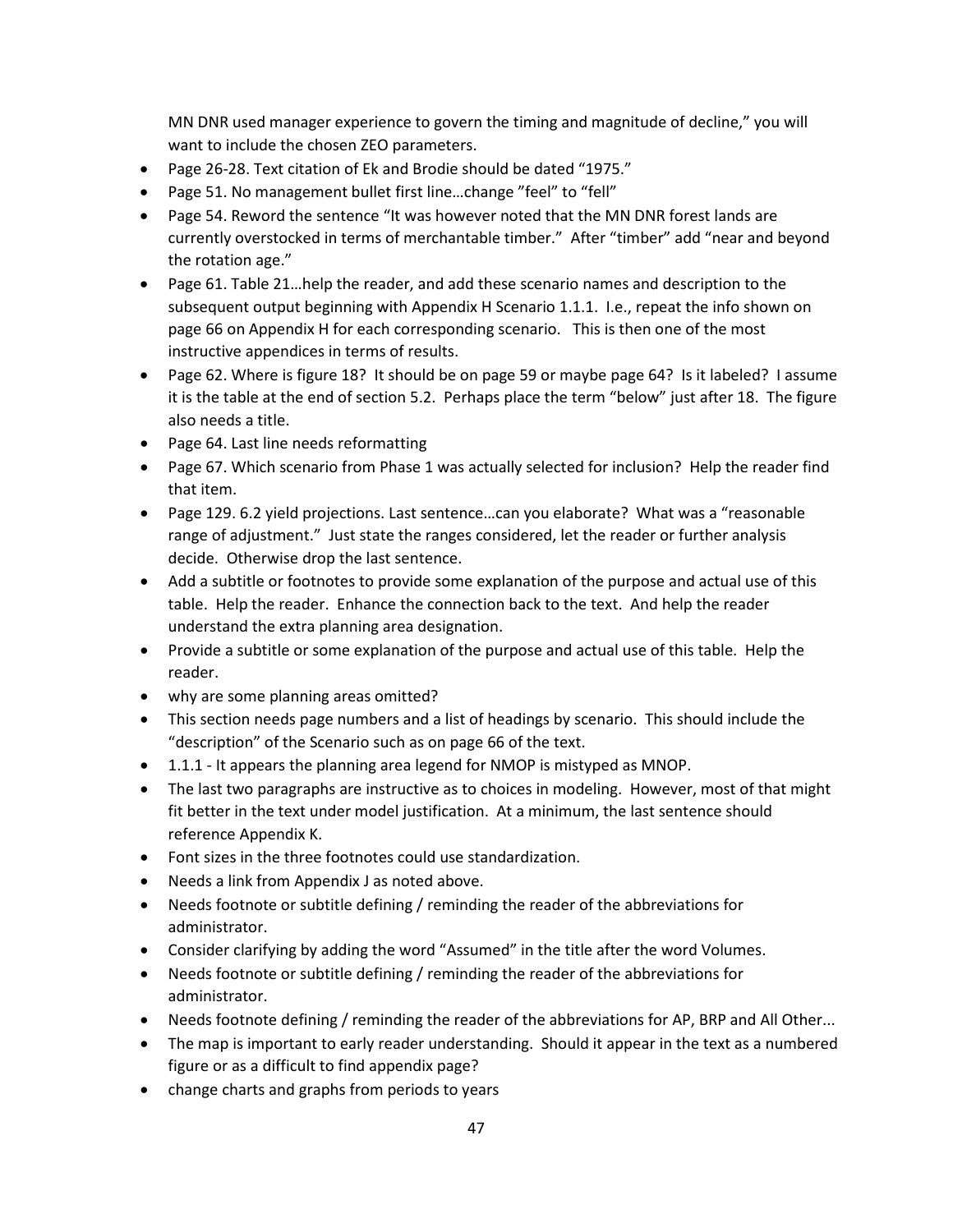- Include a short description of why forest lands are considered overstocked. (restricted cutting due to regulations, to protect habitat and biodiversity, or because of merchantability?)
- The report should present an ubiased look at how results for harvest scenarios implact all of the values DNR specified for the project.
- Since a suite of specific goals were laid out for this projuect, they need to be addressed explicitly in the summary documents of the report.
- Prepare one or more tables that show key variables and how they differ across scenarios. At a minimum, this should include stumpage revenue, average annual harvest volume, average annual acres of species conversions, average amount of old forest in the inventory, and average amount of young forest in the inventory.
- Climate Change. Accounting for aspen decline in the amount of 0.5% of aspen cover type each year adequately represents the possible decline in this species. With the large degree of uncertainty related to decline amounts, the consultants took a conservative approach to simulate this potential shift if species compositions within the state. The type of model used for this analysis does not allow for stochastic risk to be incorporated, therefore effects of climate change will be impossible to be added in a meaningful way within a deterministic model. The uncertainty around climate change has not been quantified in relation to future timber harvests; therefore, it is acceptable for MB&G to use the best available data for this analysis as it has. Research shows there may be the opportunity for some tree species to achieve higher growth rates (CO2 fertilization, longer growing season, constant/increase precip). Any cover type that is expected to decline due to climate change should be harvested sooner. A declining cover type will experience increased rates of conversion and volume decline due to stress; therefore, by harvesting these stands sooner the DNR has the opportunity to maximize revenue before the forest further degenerates.
- climate impacts appear to receive a cursory acknowledgement in these scenarios, yet within the 100-year timeframe of this analysis, climate change is an increasing threat to our northern forest habitats. Climate models should be an added criterion and included as an additional harvest scenario to assess the potential cumulative impacts.
- Adaptation measures are actions aimed at avoiding or coping with harmful impacts and taking advantage of new opportunities presented by new climatic and environmental conditions (Karl [et al.] 2009; FWS 2009). Following are some adaption strategies that should be considered in the STHA from the Minnesota Forest Ecosystem Vulnerability Assessment. - Maintain and create habitat corridors, riparian areas through reforestation or restoration.
- Establish and expand reserves and reserve networks to link habitats and protect key communities.
- • Reduce fragmentation and enhance connectivity.
- Favor or restore native species that are expected to be better adapted to future conditions.
- Maintain, enhance, or restore diversity of native forest species following disturbance.
- • Promote diverse age classes.
- • Alter forest structure or composition to reduce risk or severity of fire and susceptibility to pests/disease, and invasive species.
- the potential impacts of climate change on growth rates should be addressed given the timeframe of the study.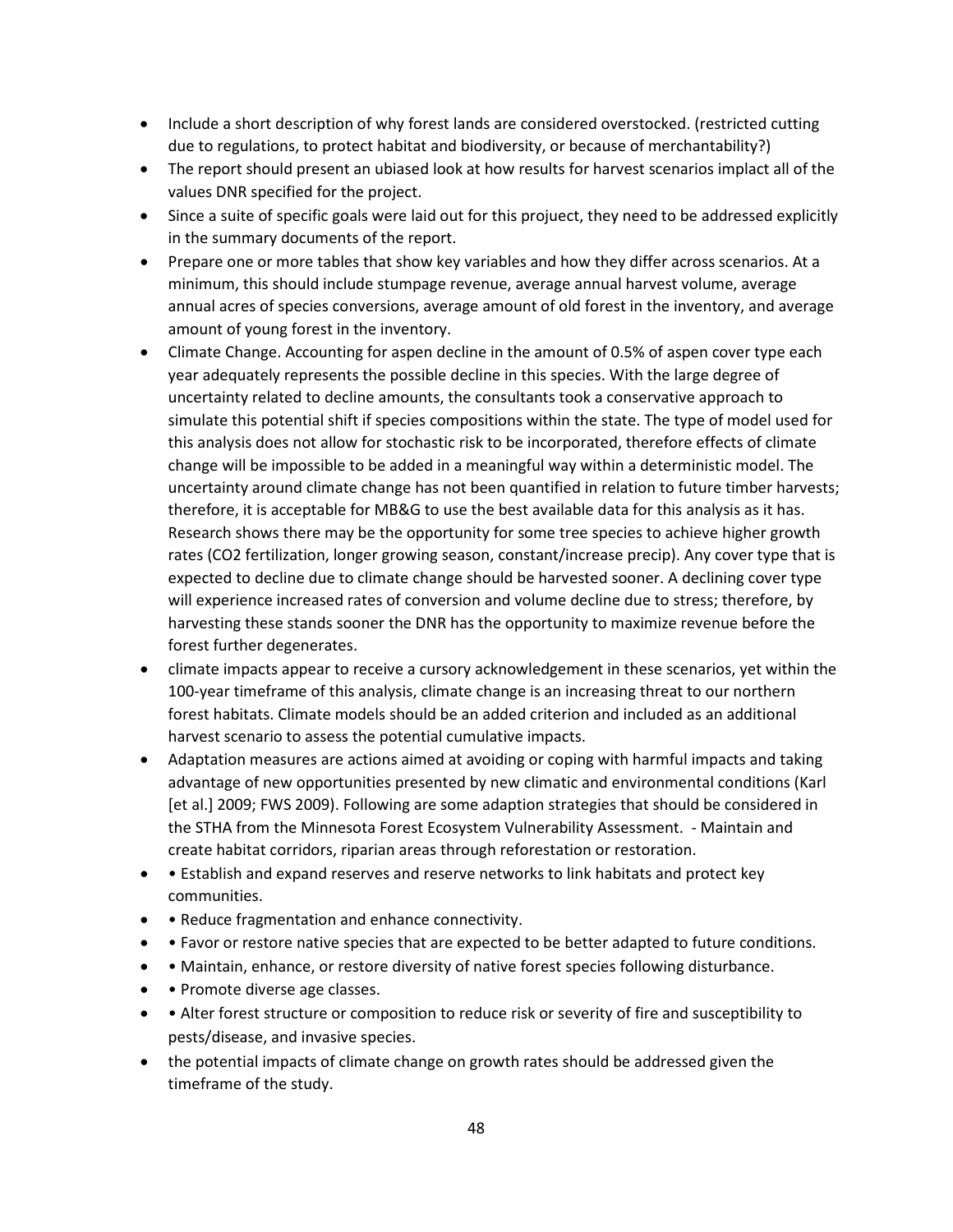- Mention of implications of climate change seems warranted since they may have a profound effect on sustainable harvest. Also, it is important to include other ecological and stochastic events such as fire and wind storms.
- Potential overestimate of timber volumes from sites requiring winter harvest. A contingency factor reflecting potential impact of temperature warming on winter harvest operability should be used on projected harvest levels for each scenario
- Include a narrative describing how climate change could impact major forest variables of interest (cords harvested, species mix, age-class distributions, watershed values, carbon sequestration, fire and windthrow, insect outbreaks). Also, sketch a preliminary plan for how future versions of the model could consider these issues. This would likely include a sensitivity analysis of differing correction factors for yield tables based on expected responses to climate change, analysis of accessibility and harvests that require frozen ground, and more thorough analysis of species conversion.
- Page 46. Aspen conversion. Aspen conversion is already occurring at the rate of many thousands of acres every decade. Rethink this scenario, perhaps with a focus on retention.
- Concern about converting away from white spruce. Blandin managers land fo rall species thus it is important that other landowners tdo the same.. It was hard to tell what species stands were being converted to in the aspen conversion. How will the amount of white spruce that is being lost through plantation conversion be made up elsewhere? This is a major concern for Blandin.
- Facilitating a transition to species that will be more tolerant of future climates is an important step towards climate adaptation; however, the report fails to address how the conversion will take place. What steps will the DNR take to ensure desired species become established in these converted stands?
- DNR should describe historical deviations between planned and actual harvest volume, the causes of those deviations, and how improved inventory or other approaches could increase alignment between planned and actual results. Until such corrections are implemented, future model runs should include a sensitivity analysis of this issue, and if possible DNR should devise an appropriate correction factor. An alternative would be to choose a harvest level that increases planning latitude (essentially, lower harvest levels increase planning latitude).
- DNR should produce a sumary table of how harvest levels proposed in the current analysis compare to those in the major GEIS scenarios. Another table should compare wildlife and biodiversity measures I the current analysis with the mitigations in the GEIS.
- For each of the scenarios, present a table or chart that compares a baseline of recent harvest volume by species (e.g., average over past 5 years) compared to future projections.
- The report does a good job of explaiing the limitations fo the data and yield tables.Revamping the forest inventory system, to a plot sampling system with tree level data will help solve some of the data issues as well as keep the inventory up to date.
- We are also concerned with the age of much of the data used in the analysis.
- No accounting for known inaccuracies in the inventory data used in the model runs. DNR should apply a 'buffer' to account for inventory inaccuracy in its final recommendation to the legislature for a target harvest level (e.g. reduce modeled harvest volume outputs by 25-30% to allow for inventory error).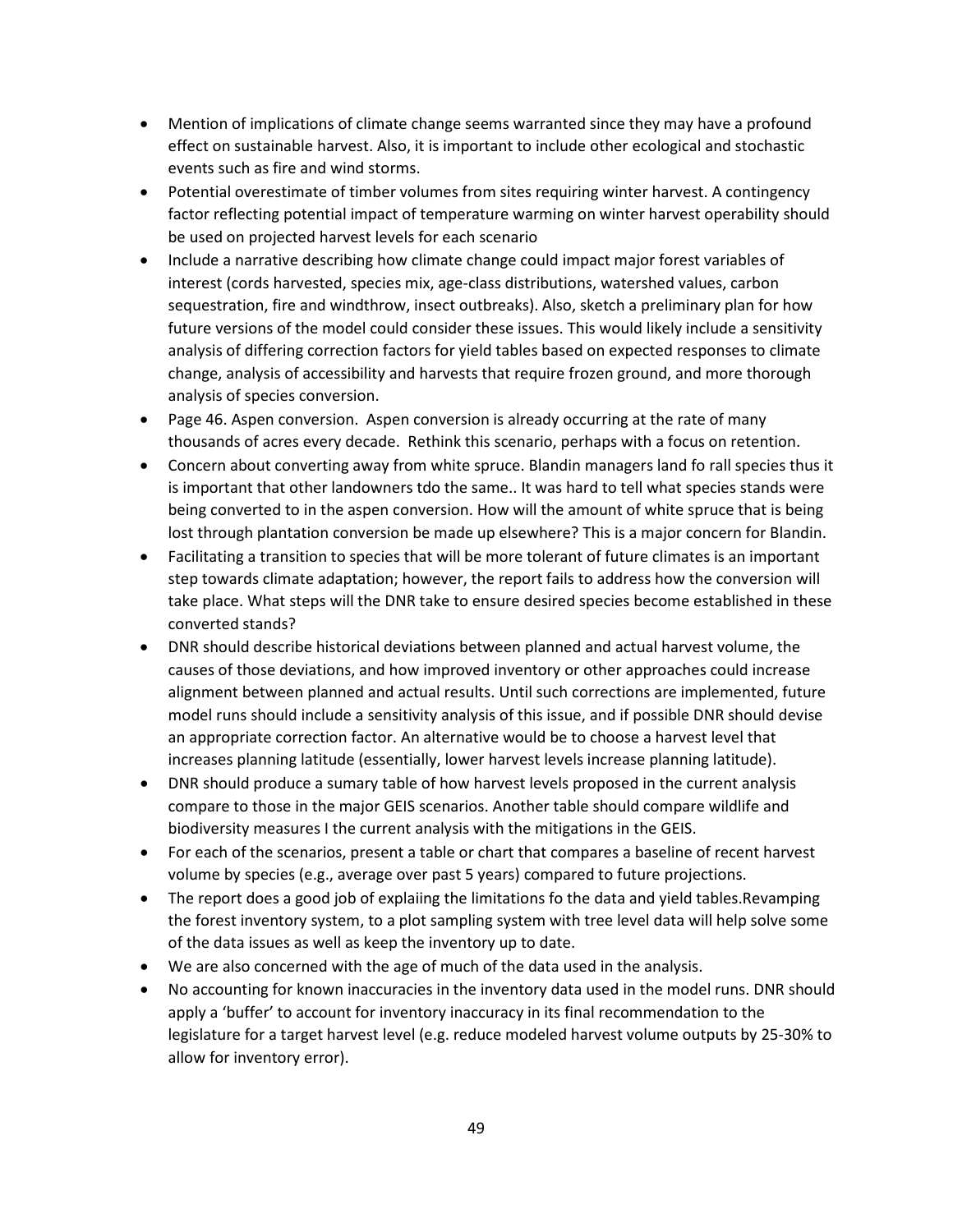- Page 129. 6.3 discount rates. Likely contributing to the lack of impact among discount rates is the yield modeling that constrained returns from silvicultural improvements and the shortening of rotation lengths.
- Poor wording…delete the last sentence.
- 1.1.1 Given the initial diversity across the landscape, it is perhaps not surprising that the biodiversity index is essentially unchanged by the course of management.
- The tables of Forest-age Diversity Goals needs only 3 columns since all four of the acreage columns are equal. Simplify the table yet remind the reader of the age classes.
- The Age-diversity index does not appear to be a viable measure for assessing how age-class distributions change over time. The index is highly insensitive to substantial changes age-class distributions. In report revisions, DNR should use age-class distribution charts for major forest covertypes instead of the index.
- A true economic assessment should be undertaken rather than presenting a figure on jobs without much detail as to where the figure of 64,000 jobs comes from. Industry generated figures are usually inflated. What about alternative jobs that could be better sustained into the future? What about an economic assessment of the other forest derived values such as real estate, tourism, scientific research and alternative products from the forest? Over the long term, ecological and recreational tourism, real estate values, alternative products could bring local communities far more revenue than timber harvest that is going to producing fiber from very slow growing forest of lowland conifer types. Consider also the value of carbon storage in forested peatlands. In an economic assessment consideration should be given to how much of the dollars generated actually remain in the local community vs going to dividends to people living outside of the community and perhaps outside of MN. A real assessment should be undertaken to see how much economic activity is generated from the current timber harvest economy vs other potential more diversified economies that might lift many locals from subsistence level existence or a boom and bust economy. Economic return to the local communities needs more expert assessments by unaffiliated professional economists rather than just statements from the Timber Industry.
- Forest operations such as road and skid trail construction, tree harvest, landing construction, skidding of logs, and movement of machinery would create favorable conditions and opportunities for NNIP establishment and spread. As discussed under motorized recreation, an accelerated timber program of 1 million cords will promote a more extensive transportation network resulting to further proliferation of NNIP and degradation of forest wildlife habitats. The STHA needs to account for this loss as part of a cumulative effects analysis.
- Obviously, a long term sustainable harvest program requires sustainable healthy forests. In the event forest I&D occurrences expand and diminish the quantity and quality of healthy forests, long term sustainable harvest will also decline. If desired or planned timber outcomes (targets) are not reduced despite forest I&D losses, there will be increased pressure to harvest additional healthy older forest to meet targets, further decreasing old forest habitats and dependent wildlife populations. We encourage the DNR to develop scenarios that account for FI&D mortality whereby adjustments in harvest levels occurs when forest mortality reaches prescribed thresholds.
- We were surprised to see no mention of DNR's commitment to maintaining high conservation values on DNR lands as part of FSC Certification. Most of these are not off-limits to harvesting,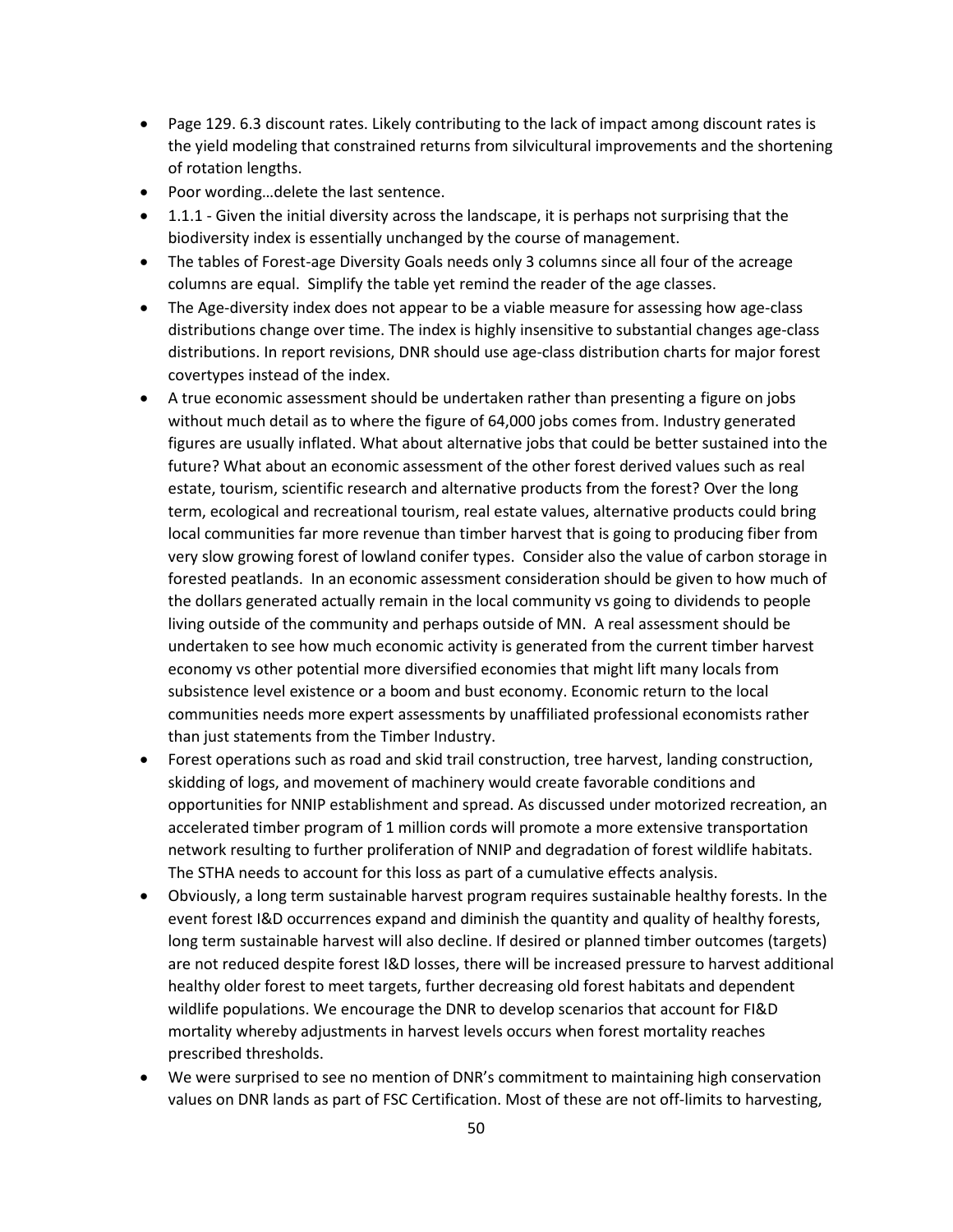but in many cases different approaches to harvesting may be necessary to maintain or enhance the high conservation values present. Describe assumptions about how High Conservation Value Forests will be managed.

- While these models are set up in order to focus on [old forest, NPC] goals, rather than timber output, the results are not relevant to current DNR management. For example, the Old Forests model pushes forest stands past the economic rotation age similar to the previous management regime of Extended Rotation Forestry, which has been suspended. This highlights how unrealistic it would be for the DNR Commissioner to fully adopt this scenario. The Native Plant Community model is much like the Old Forests where an emphasis is placed on older age classes and therefore should not be utilized as an on the ground management approach. Extending forest species past typical rotation ages would also hinder the usefulness of the species to users and the ability of the stand to regenerate (decreased aspen root suckers). These scenarios would have additional costs for the DNR to market the wood and maintain an acceptable stocking level after harvest. Not only would extended rotations create financial costs in the form of planting, extended rotations would increase forest health issues (pests). As a strategic goal the DNR must manage forests to minimize the impacts of forest health issues, further highlighting the unrealistic approach of placing emphasis on Old Forests.
- Believe there is the opportunity for the Department of Natural Resources to substantially increase harvested timber for two decades. The clear conclusion of the draft report is that timber harvest on DNR administered forestlands can be increased to  $1.1 - 1.2$  million cords annually for a period of twenty years.
- agrees with the summary statement of this analysis: "increasing above current harvest levels, will impact the agency's ability to move the forest toward goals for biodiversity and habitat for both young and old forest-dependent wildlife". Therefore, we would not support harvesting above the current rate of 800,000 cords/year and recommend additional harvest model scenarios to be taken into account.
- The Band doesn't feel that raising harvest to 1,000,000 cords/yr from state-managed lands is sustainable from either a traditional ecological knowledge standpoint or when employing modern scientific standards. The Band favors either the wildlife or native plant community scenarios and timber harvest levels because they provide for a wider range of stand ages and growth stages. The Band urges that the state emphasize the values of forest community diversity and place a greater emphasis on the retention of older trees.
- MDHA is supportive of a short term increase in timber harvest to reduce the inventory of acres that are beyond the minimum rotation age, but believes that a long term harvest level of one million cords per year is not sustainable. Model scenarios that would produce a one million cord long term harvest level do not afford sufficient consideration of wildlife and non-commercial values. A prime example of a wildlife consideration for MDHA is the protection of winter deer yards which provide important shelter and food for Minnesota's deer herd. Harvesting one million cords or more for the long term would hamper DNR's ability to provide habitat for the full range of wildlife species. Instead, MDHA supports a long term harvest objective that is closer to the current harvest level of approximately 800,000 cords.
- I am greatly concerned with the MNDNR increasing the level of timber harvest or even staying with the current level.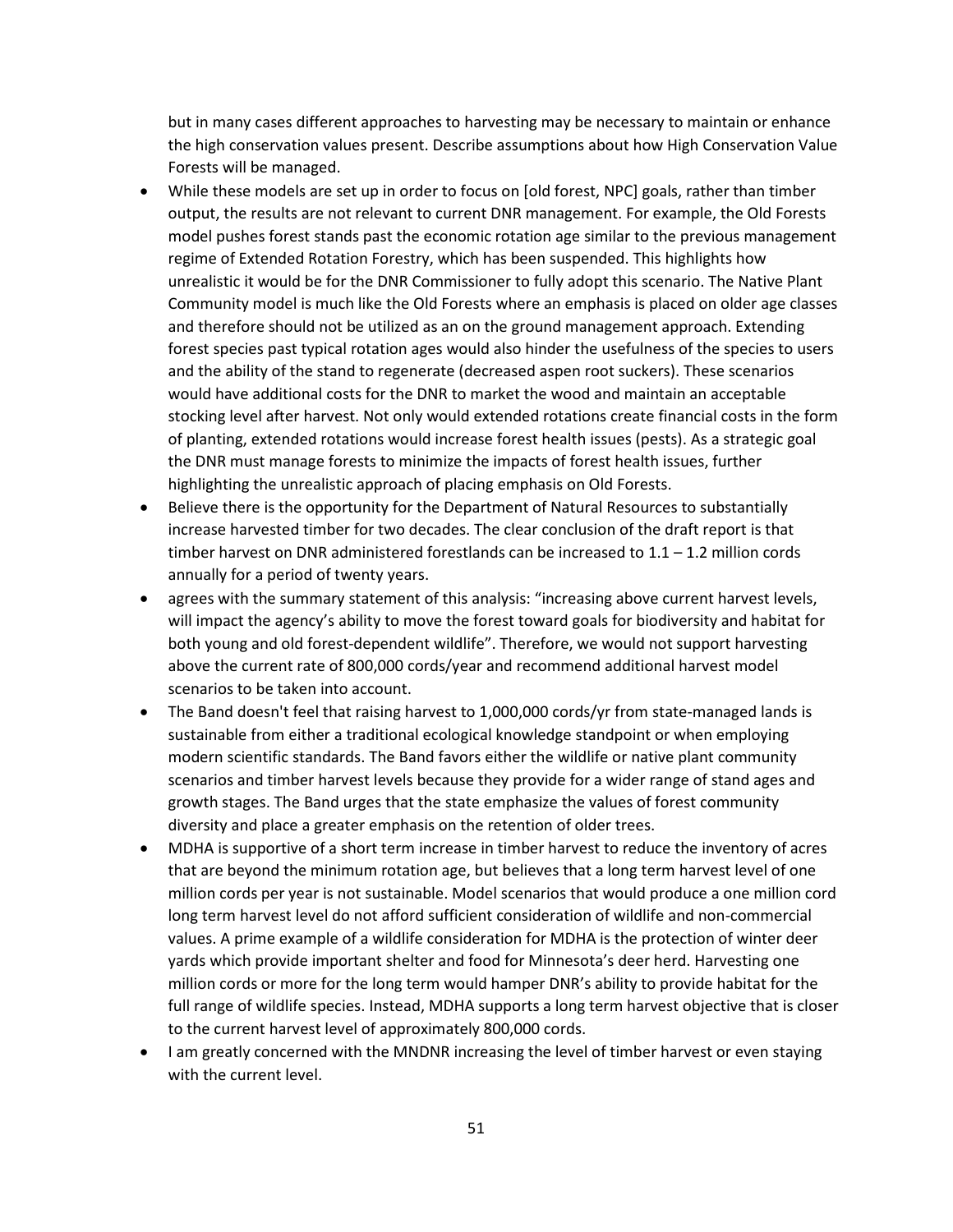- MNTWS supports scenarios 2.2, 2.3, 1.2.4.2. They're the most beneficial to wildlife habitat and provision of older forest. A DNR policy to annually harvest above 800,000 cords per year of timber from DNR-administered forest lands is counter to MNTWS policies and not supported.
- MNTWS supports the statement that "maintaining current harvest levels, or increasing above current harvest levels (800,000 cords per year), would impact the agency's ability to move the forest toward goals for biodiversity and habitat for both young and old forest dependent wildlife".
- supports the rationale of increasing harvest and suggests that evaluation may be made at interim periods to better understand how Minnesota's forestlands respond
- supports the school trust lands analysis that maximizes sustainable revenue while still achieving regulatory requirements and BMPs
- supports MFI and TPA assessment
- We believe the MB&G analysis clearly emonstarates the opporunity for a sustainable harvest level on DNR administered forestlands of 1.1-1.2 million cords annually for a period of twenty years.
- Given the results indicating that higher harvest rates are at odds with native plant communities and old forests, the Friends strongly oppose any increase in harvest levels and would support annual timber harvests of no more than 600,000 – 700,000 cords.The forests of Minnesota are much more than the timber they contain, providing a wide range of ecosystem services, recreational opportunities, and cultural values. No increase of timber harvesting should occur if such an act would impact these values or degrade our forests.
- we support a minimal timber harvest of 600-750 thousand cords, with a preference towards scenarios 2.2, 2.3 and 1.2.4.2. The W.J. McCabe Chapter supports the conclusions found in the STHA, "maintaining current harvest levels, or increasing above current levels (800,000 cords per year), would impact the agency's ability to move the forest towards goals for biodiversity and habitat for both young and old forest-dependent wildlife," and therefore believes it is necessary to cut back current timber harvest levels in order to ensure our State has a healthy forest system for the next 100 years.
- The STHA should be re-evaluated every couple years as we better understand and assess the impacts of climate change and other emerging factors related to the level of forest harvest.
- Model results very clearly show that harvesting, even temporarily 1,000,000 cords would be done at the expense of ecological values including old forest, wildlife habitat, and native plant community diversity. Hoever, managing ecologically with native plan community goals as targets, allows all values to be addressed, whiole providing DNR a diverse array of managment options into the future, which are not available under harvesting scenarios in which more volume is harvested each year.
- We fully support the specific technical comments MFI has provided.
- The draft report clearly shows that the lands managed by the Minnesota DNR have the inventory and the growth to support one million cords of harvest for at least the next 20 years. We ask that the Commissioner recommend to the Governor that the DNR wil increase the timber program to the one million cord plus level.
- Packaging Corporation of America is in full agreement with the comments made by the Minnesota Forest Industries and Minnesota Timber Producers Association.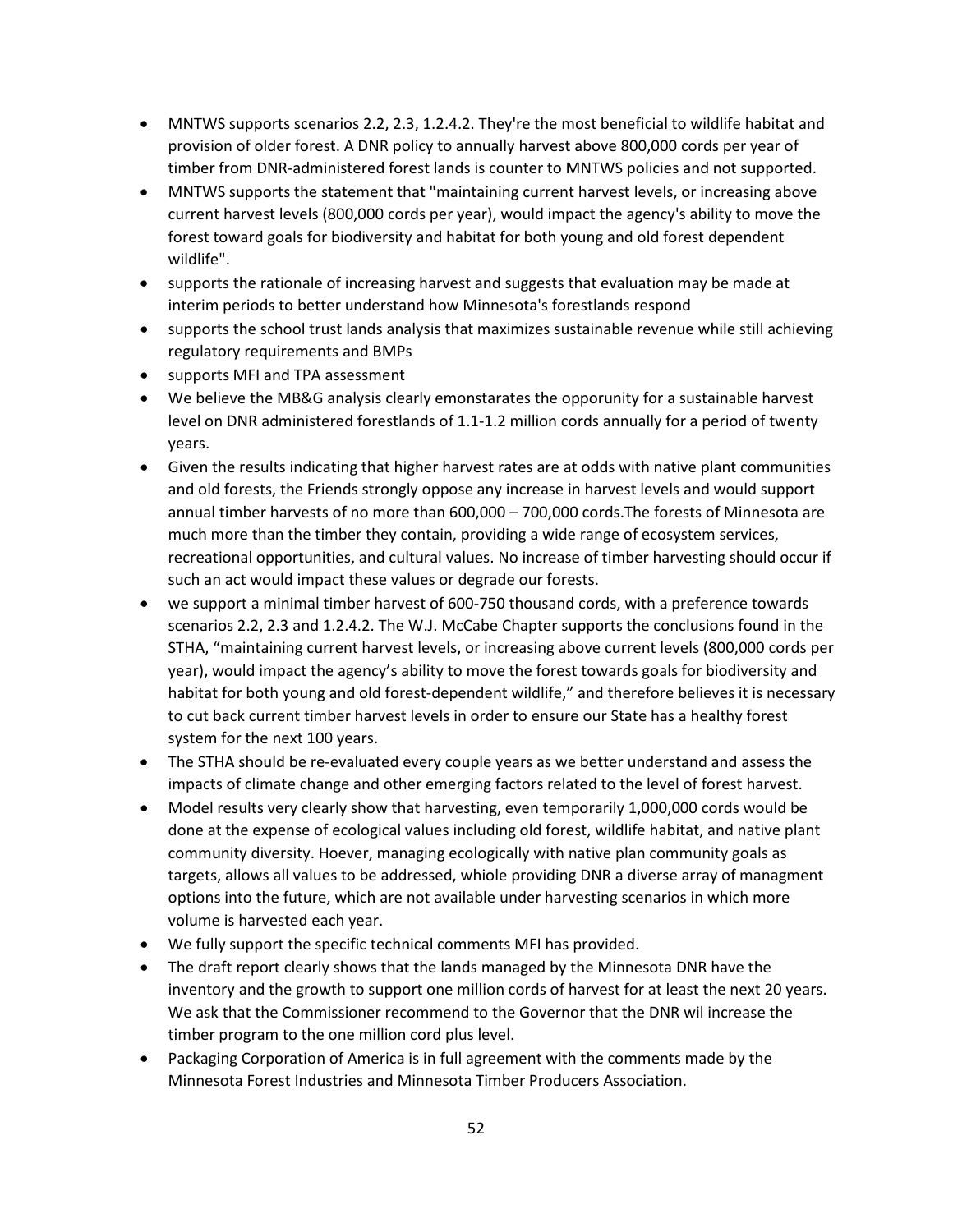- Consideration of a sustainable timber harvest goal below the current harvest goal of 800,000 cords. MSGS does not support increasing the harvest level.
- Modeled STHA harvest levels provide minimal wildlife habitat and biodiversity improvement.
- Let us be certain that this work does not end up resulting in one universally accepted number that potentially overshoots what can be harvested in a sustainable manner (due to inconsistencies with data and unpredictability of climate change) for the foreseeable future.
- After review of the results of the current analysis it does appear that the most sustainable long term harvest rate remains around 800,000 cords. As modeled, an increase to the amount of 1 million cords, and beyond, is unsustainable and would require an adjustment to reduce harvest after several years. This short term gain comes at the risk of future harvest rates and the decline in the ability of the state forest lands to provide healthy forests for the full range of wildlife species as well as other non-commercial forest values.
- The 800,000 cord harvest level has allowed relatively appropriate species and age class diversity that benefits the full suite of forest wildlife species.
- Until a more complete analysis is done, we strongly prefer a harvest level on the low to midrange of the values considered (600-800,000 cords per year). This range allows more operational flexibility to address the many uncertainties described above, while giving greater attention to long-term diversity and resilience. Harvest amounts that approach maximum levels are inconsistent with multiple use-sustained yield principles and bring many risks, much like a nondiversified investment strategy that aims to bring the highest possible returns.
- Page 8. The FIA data is current, but much of the DNR inventory is not up to date. And simply updating stand data may introduce error that is difficult to identify—especially since significant acreage of data (per page 10) predates 2004. As background, FIA has shown a slight increase in forest area and timberland area with each cycle in recent decades, notably for lowlands. The reason appears due in part to changing protocols and partly to underestimates of growth potentials.
- A fourth question then, as important as the three primary questions, is "what are the opportunities for the MN DNR to increase the level of management to provide (1) a greater timber supply and (2) also address some of the non-timber value interests. Given the current modeling limitations, this investment analysis is an important step for following up on the STHA.
- page 130 6.4. The second sentence reaches a conclusion without consideration of investment potentials in forest management. It further does so in spite of the sensitivity analysis described in 6.2…that a change in (per acre) yields resulted in a proportionate change in projected harvest. Given the very modest level of management today, surely there is room for investment in improving yields! Silviculturalists could surely suggest some possibilities. Additionally, the goals for biodiversity and habitat and associated metrics might well be the subject of research and validation before blanket acceptance.
- Page 8. Associated with the specified 2.75 million acres, it would seem that any impacts of forest practices be examined in the context of ALL DNR forest lands. Why, because the practices or lack thereof on roughly half of those lands also have positive and negative impacts for the various values considered in the study. Trying to understand forest management impacts without including those acres is a major limitation of this study, especially since the study acres and restricted use acreages are often intermixed on the landscape. Looking at all forest acreage was an important aspect of the GEIS.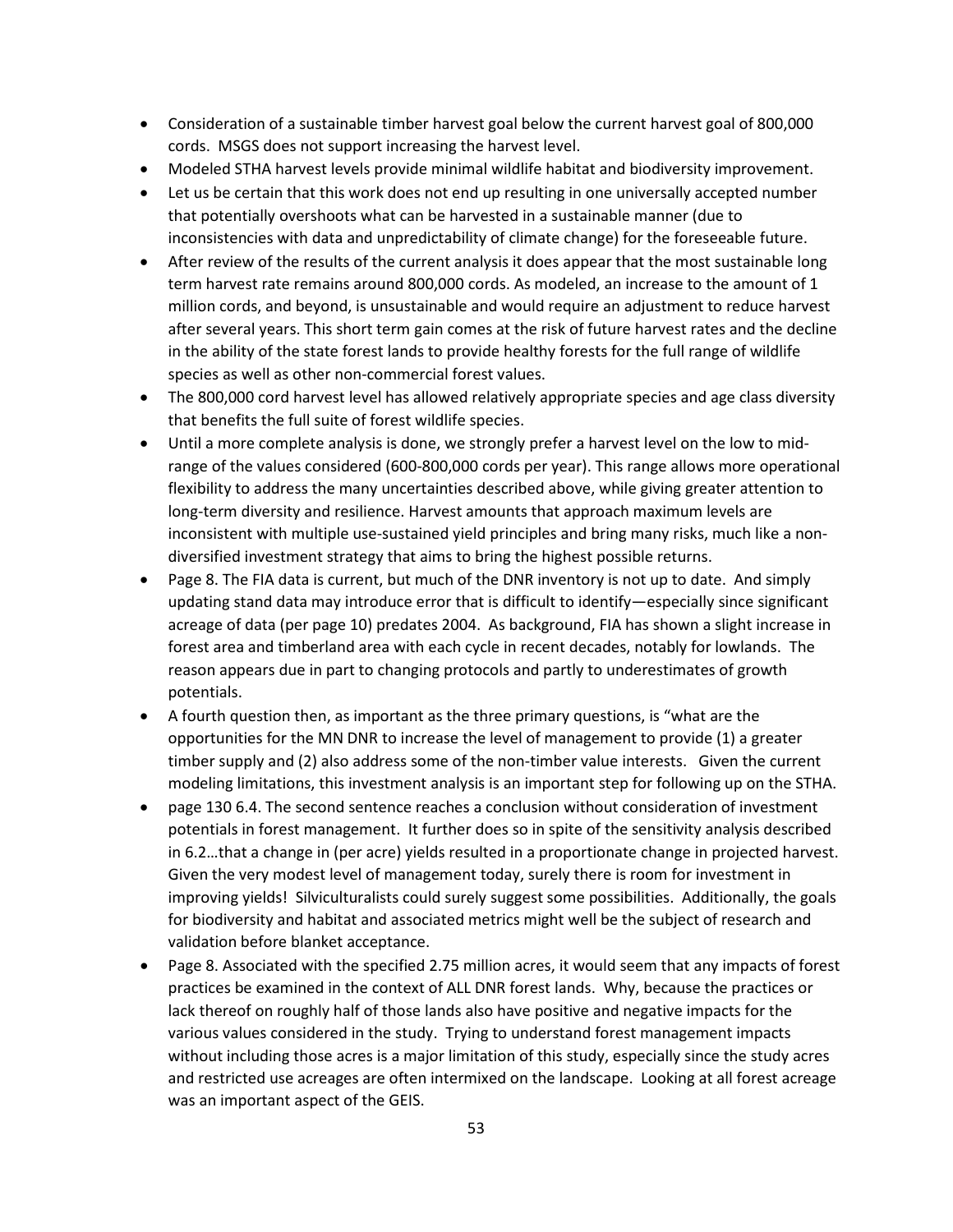- Page 8. Finally, what happened since the phase 1 report and the original 2.76 million acres? It seems to have been reduced by 10,000 in the current report.
- Page 38. Note Table 5 does not seem to match well with FIA timberland acreage on state lands. FIA shows more timberland (i.e., merchantable forest area. Something to check out as DNR and FIA each have their own definitions, but that may not explain all of the difference. Does the agency really know its acreage in such detail?
- Page 68-127. Consider that roughly half of the DNR acreage lines beyond the forest management area. Yet further constraints on the already constrained forest managed area are under consideration. But there is little discussion or examination developed for new constraints, notably their specific objectives, impact and effectiveness with respect to the forest management area. This begs the question of whether existing constraints beyond the forest management area have likewise had their effectiveness considered. Such expanded analysis seems appropriate.
- Page 38. Merchantable forest acreage: The results in Table 5 are a significant constraint. It is unfortunate that it was specified in such detail before preliminary runs were undertaken as various other acres are often available in the course of management by one division or another or for salvage or other vegetation management.
- WMAs. By extending rotation ages in these WMAs, the DNR would diminish the usefulness to the public by providing less habitat acres for species dependent on early successional forests, such as moose, white tail deer, turkeys, and ruffed grouse, and will decrease production of such game. Young, vigorous growth of aspen and maple provide necessary sustenance to these species and extending rotation ages makes the intense growth less frequent and reduces growth of residual trees. Extending rotations and reducing the total volume harvested, by imposing partial cuts, will decrease the amount of revenue to manage Wildlife administered lands. This reduction of revenue will have a negative impact on financials in WMAs since revenue from forestry operations allows wildlife managers to perform other functions for wildlife benefit within the WMAs.
- Page 55. The wildlife management constraints or regimes would seem to have a substantial and negative impact on ruffed grouse, deer and moose populations. Given that, what were the underlying wildlife species objectives?
- MNTWS supports management of WMAs that is driven by wildlife habitat needs, as well as hunting, trapping, fishing, and wildlife watching.
- "Partial Harvest" is rather ambiguous and does not refer to a recognized silviculture system. This brings in to question how these sites will perform in the future and how predictions of forest growth can be made in those instances. Empirical yield information should be created for this regime if it is to become a prevalent practice.
- The inclusion of only commercial management activities in the model is another area of concern to the Friends; noncommercial management activities will likely be important to maintain health and resiliency in the forests
- Modeled scenarios include an unrealistic volume of 'surplus inventory' (primarily mature and older forest acres) to maintain levels above 1 million cords for the next 15 – 20 years. However, analysis we've reviewed shows that to utilize this mature and older forest 'surplus' would require unrealistic and undesirable increases in harvest levels of several species. Increased utilization of some of these timber species is questionable. DNR should reduce the annual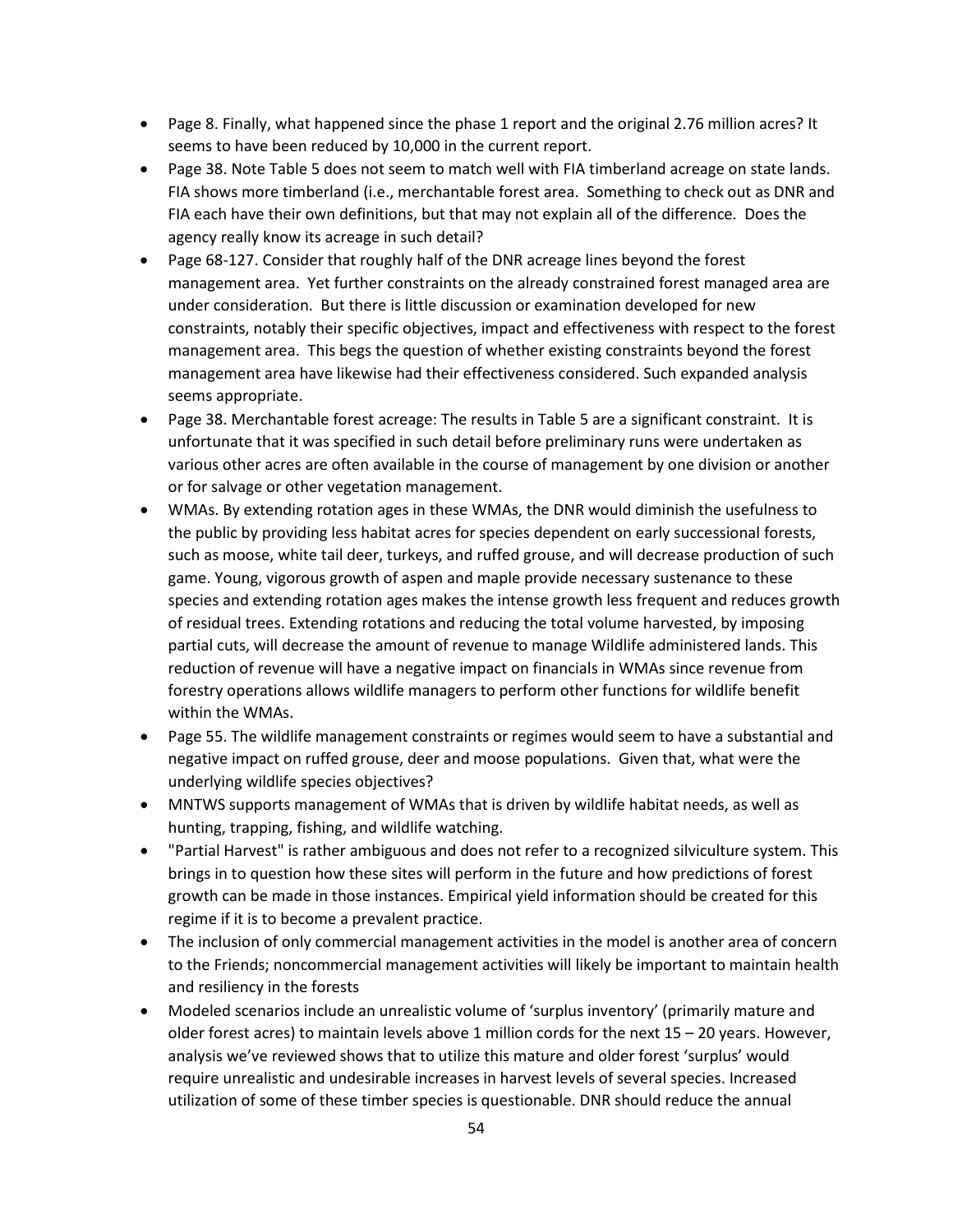volumes it estimates are available from current mature and older forests to something more realistic – or demonstrate that modeled harvest level changes for these species are feasible and sustainable.

- It should be considered that some of the less commercially desirable species like Ash and Tamarack contribute to volume estimates. Increased cordage may not necessarily translate in to an increase in the species that is desired like Aspen or Spruce.
- model assumptions about access and marketability may inflate the sustainable harvest level to an unknown degree. This could set unrealistic expectations for harvest levels, and possibly force overharvesting of other more accessible, marketable stands. Recommendation: fully acknowledge this limitation in the report revision. Before DNR can accurately determine a sustainable harvest number, it must thoroughly evaluate the impact of access and marketability issues, especially for species that typically have poor markets and difficult access.
- Exploratory drilling and mining operations have the potential to adversely impact old forest habitats. Currently over 6,600 acres of mature boreal forest will be developed for mining facilities. An anticipated 50%+ increase in the local population will promote housing developments and increased motorized recreation which will reduce the quantity and quality of forested wildlife habitats. Since the distribution of rare species and rare features is disproportionally important within proposed mining areas, the effects on these unique wildlife species will be disproportionally adverse. Remaining unaltered older forest will become even more important. Implementing a 1 million cord harvest strategy will exacerbate the decline of older forest habitat within this distinctive area. The STHA needs to account for this loss as part of a cumulative effects analysis.
- Page 67. Re scenario 1.2.4.3. A caution in taking NPC goals too seriously. The NPCs are a human construct—a snapshot of the forest. They were not developed in a way that would provide precise response to treatment insight. Thus it seems a stretch to use them to constrain change, especially by age class.
- This level of detail and age ranges, especially those for the oldest ages assumes an almost "gardening" capability rather than realistic forest management for several million acres. In reality, the fact is that management typically touches but 1 to 1.5 percent of the forest acreage each year.
- The Friends were disappointed that very little attention in this report was paid to natural disturbances and their role in forest ecosystems.
- Fully acknowledge how natural disturbance may affect wood supply and age-class distributions in the report. Suggest an appropriate interval for re-running the models based on real inventory data that will account for natural disturbance events, and consider how climate change would likely change the frequency of natural disturbance events. In the long-run, fully incorporate natural disturbance into the modeling approach, as methods for doing this are developed (this is an active area of forest modeling research, citations available upon request).
- Page 68-127. Among the considerations in forest management is the vulnerability / risk of wildfire. Minnesota's forests have grown back from early harvesting and land clearing and now contain nearly four times the biomass of the 1930s. That plus numerous standing dead trees and the accumulation of fine and course woody debris places Minnesota back in a high fuel load / higher risk category for wildfire. So far this risk, amenable to management, has been ignored. This should not be the case in a study of state land management alternatives. The change in our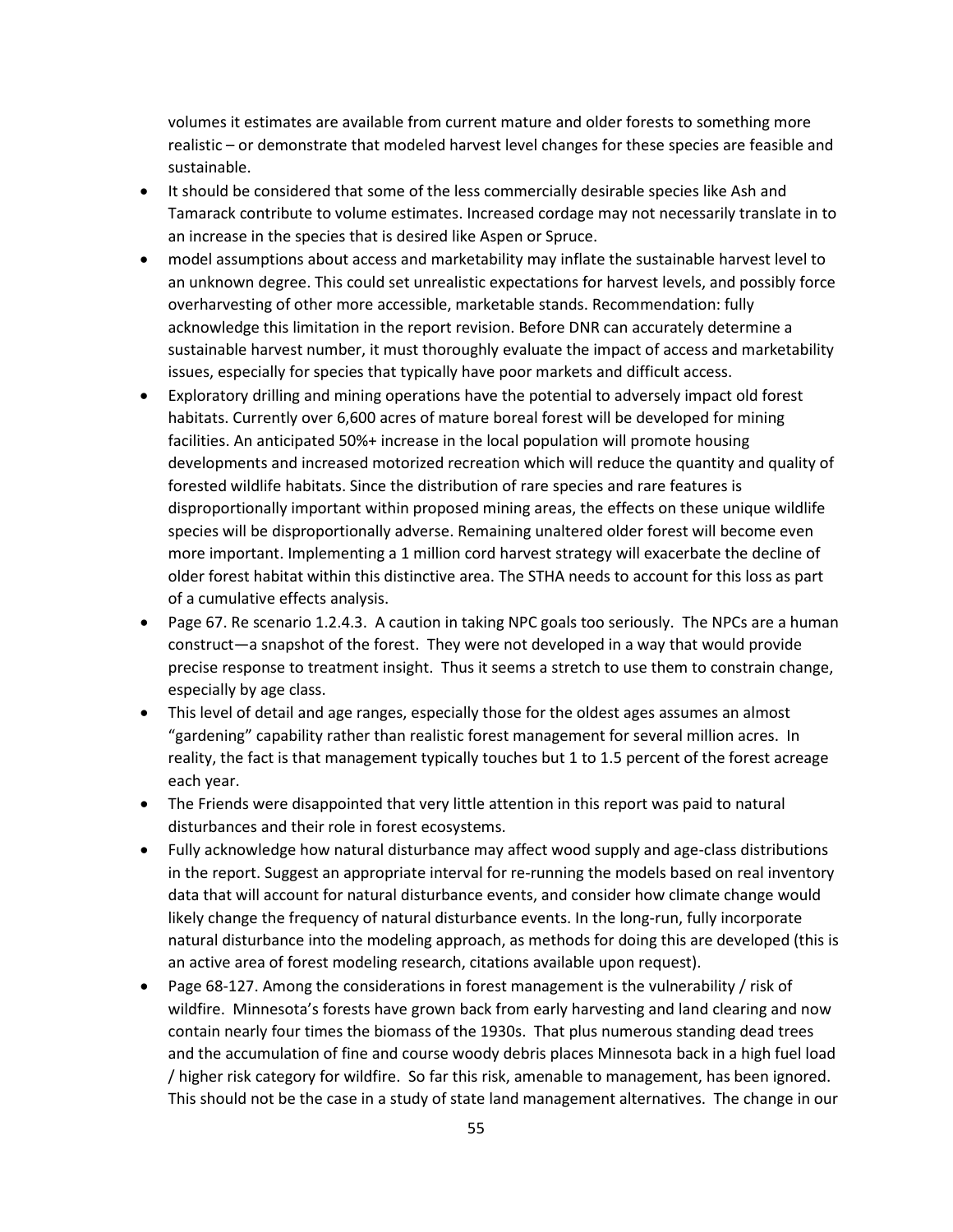forests since the 1930s is described in: M. H. Flanary, B. D. Anderson, D. C. Wilson and A. R. Ek. 2016. Restoration of the 1936 statewide forest survey of Minnesota: Data description and comparisons with 2014 forest conditions. Staff Paper Series No. 241, St. Paul, MN: Dept. of Forest Resources, Univ. of Minnesota. 28p plus appendices.

- 1.1.1. ---Notable in the acreage by age class distribution figures is the unlikely accumulation of very old forest…will it actually last that long and be there?
- The analysis shows most of the harvest scenarios do very poorly in meeting goals for old forest guild species, young forest guild species, and native plant communities. Under most modeled scenarios less than 5% of wildlife hexagons meet old forest goals and deviation from native plant community goals is greater than 1 million acres. DNR's final report should summarize impacts to wildlife and biodiversity better, and recommended a harvest level that improves outcomes for non-timber resources.
- The hexagon-based approach to identifying old-forest complexes needs substantial refinement. The report gives insufficient information on projected composition, age-class structure, and spatial arrangement of forests within and across the hexagons. Such information is needed to determine benefits to wildlife.
- Model results show a high correlation between amount of old forest and amount of young forest in the hexagon analysis. This doesn't make sense, and needs to be investigated. DNR or contractors should explain why the error occurred, and provide corrected data in the revised report.
- Page 46. The various suggested constraints are numerous and detailed and suggest a belief that the DNR has an "engineering" or "gardening" capability with respect to forests. Realistically, forest management for several million acres is complicated and management activity is typically able to touch only 1 to 1.5 percent of the acreage annually. Comments on this capability may aid the less familiar reader.
- there must be the flexibility to apply a strategic plan in operation. For example, there should be adaptability to include stands for harvest not selected by a model or remove stands incorporated in a model if harvest compromises wildlife values.
- We recognize that the STHA is intended to be a strategic planning and analysis process. However, it important that the following recommendations be referenced in the main STHA decision narrative or placed in decision appendix to ensure there is continuity and considered in smaller scale planning and decision documents. 1) A robust monitoring and evaluation program in the analysis and subsequent selected decision.2) Adaptive Management Strategies in the analysis and subsequent selected decision. 3) Retention of adequate residual or leave trees during harvest is crucial. 4) Effective closures/obliteration of temporary roads post-harvest is crucial.
- the impact of increased access (i.e. increased infrastructure development and improvement) to increase harvest in currently inaccessible or inoperable areas degrades the less tangible values of our state forests such as "wildness".
- Estimate the extent of new road development needed for scenarios that increase harvest above recent levels. Describe assumptions about how impacts to water quality, wildlife, biodiversity, and recreational interests would be mitigated.
- Page 6. Paragraph 4. Practically speaking, emphasizing results at age ages 20 and 40 or 50 will likely be most instructive to readers. Given the rapidity of covertype change in our short-lived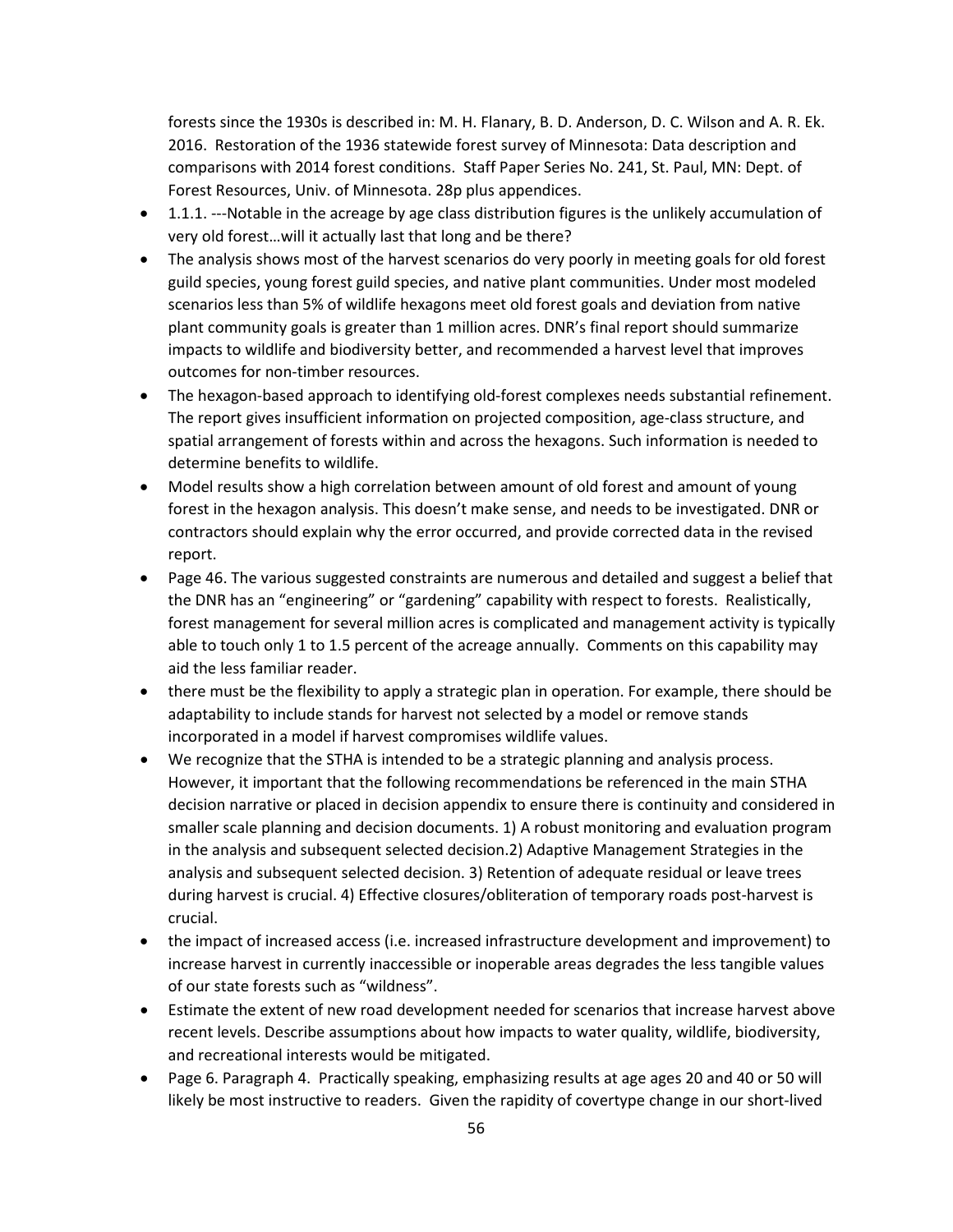forests, 100 year results are really stretching credibility. As drafted, many readers will likely view the tabled acres of various cover types at advanced ages as quite feasible. In reality, most stands won't live that long. Realistic lifespans for surviving older stands are suggested in the following report: Wilson, David C. and Alan R. Ek. 2017. Evaluating old age for forests in Minnesota. Minnesota Forestry Research Notes No. 303. St. Paul, MN: Dept. of Forest Resources, Univ. of Minnesota. 5p.

- Page 5. Paragraph 2 and Appendix Q indicates 7 planning areas. The number of planning units considered is often an important constraint on results in planning. Was this constraint ever relaxed to provide a truly unconstrained run? If so, what were the results. More mention of planning units occurs on page 12.
- DNR should provide a public comment period on the actual harvest-level decision and the rationale behind it.
- The availability of public lands in terms of public land acres per person has declined 35% during the past 50+ years. The opportunity for the public to enjoy public lands and associated resources such as older forests have dropped substantially. The STHA proposal to increase timber harvest will only lessen the public's opportunity to enjoy and appreciate the state's dwindling old forest habitats and dependent wildlife species.
- Minnesotans appreciate their wildlife. A recent survey indicates that 86 percent of wildlife management area users support ongoing acquisition of public lands that provide wildlife habitat and access to hunters, wildlife watchers and countless others. A 2011 Survey found that 2.5 million Minnesota residents and nonresidents fished, hunted, or wildlife watched in Minnesota. Of the total number of participants, 1.6 million fished, 477 thousand hunted, and 1.6 million participated in wildlife-watching activities, which includes observing, feeding, and photographing wildlife. Wildlife watching entails interest in species that depend on older forest. Subsequently it is critical that the STHA analysis capture this sentiment and ensuing decision reflect it.
- We found the six values chosen for the analysis to be incomplete and narrowly defined. We were struck by the omission of recreation as a forest value. 'Natural resource economies' was too narrowly defined and should have included industries such as non-timber forest products (e.g. maple syrup) and outdorr recreation.
- Our hope is that over time we can maintain or increase total forest cover, fill in gaps, and provide a diversity of tree species, sizes, and ages across the larger landscape. This will benefit a variety of species of birds and other wildlife long-term, as well as, create an adaptable forest that can withstand pressures from invasive species and a changing climate.
- MNTWS supports incorporation of effective roads-trails closure/obliteration practices on temporary roads following harvest to minimize negative impacts to wildlife, prevent road creep and maintain wildness.
- Implementing an annual 1 million cord harvest goal would be a 25% increase from current harvest levels (800,000 cords). This will place additional pressure on remaining mature forest that has been maintained for various reasons including non-motorized opportunities. It is likely that the extent of accompanying temporary haul roads and trails would also increase up to 25% to access the timber. Such an increase of roads and trails would lead to increased motorized recreation that would further diminish the amount and quality of forest wildlife habitat unless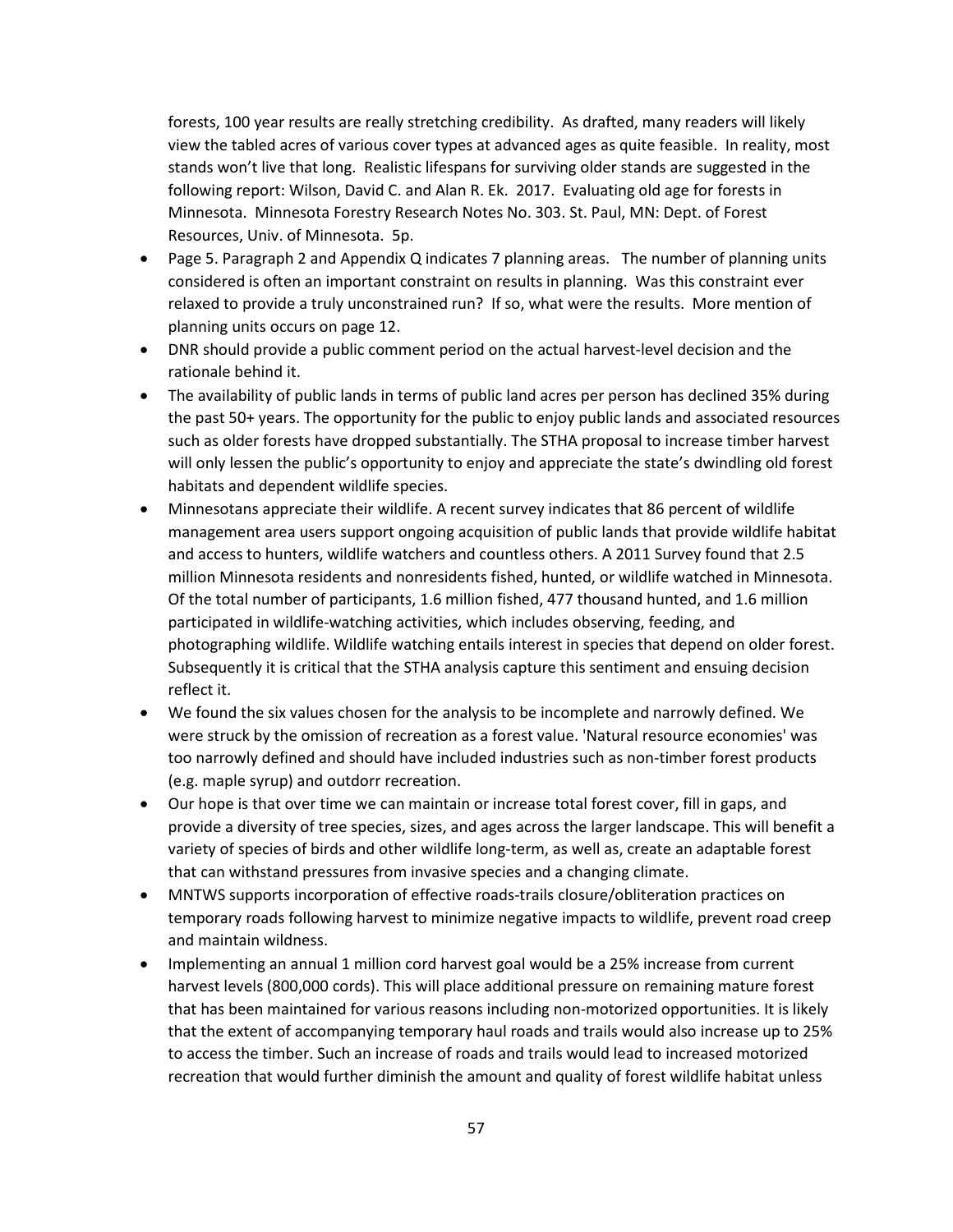stringent post-harvest road closures and reclamation practices were enacted. The STHA needs to account for this loss as part of a cumulative effects analysis.

- extending rotation ages in WMAs could be counter-productive to habitat goals. Management that enhances wildlife habitat via shorter rotations at the plan level, while identifying at the stand level where pockets of extended rotations are warranted
- Page 8. You will want to mention the salvage harvests that occur almost annually and what they may contribute beyond your suggested 2.75 million acres. Some of that salvage may come from the "other 48%". Additionally, there are occasional harvests for vegetation management in state parks and possibly other areas, say as part of the noted 48%. More on this issue appears on page 38.
- an annual harvest volume in all sub-scenarios should include timber harvested because of large salvage blowdown events, and special initiatives such as red pine and summer access aspen.
- MNTWS supports development of additional scenarios that give greater consideration to old forest, current management, and climate change.
- we suggest the STHA consider developing these additional scenarios:
- • Older forest scenario. Consider developing a scenario similar to the previous extended rotation forest (ERF) policy (manage for 10-15% over rotation age for even-aged cover types).
- Current Management Scenario. This scenario would be based on current management. The model would not include cedar harvest, clear-cutting of northern hardwoods and ash/lowland hardwoods and increase the species conversion rate to be closer to the SFRMP goals etc. It should also capture actual results from state MFRC Site Level Guidelines and project monitoring.
- Climate change scenario. Climate change was only minimally addressed in the models. This model would predict changes in cover types and associated predicted changes in volume over time.
- At least several new model scenarios are needed that provide intermediate amounts of old forest. Most scenarios provide an insufficient amount of old forest to meet biodiversity and wildlife goals. A complete continuum of old forest should be projected in different scenarios, from low to high amounts. Run at least several of new scenarios that provide intermediate amounts of old forest. This would be relatively easy to accomplish by varying the multiplier used to specify the old forest goal (9999 was used in scenario 1.2.4.2; why not 2500, 5000, 7500?).
- we were curious as to why lands not currently forested or forested lands without growth and yield estimates were not included in the model
- Page 4. Paragraph 6 referencing stakeholder involvement appears complete, but in reality it seemed sporadic, incomplete and lacked timeliness. Importantly, the Advisory group included some interested parties, but no members familiar with the critical technical aspects of such planning model implementation.
- MNTWS supports an analysis that fully considers the context of current and expected stressors on DNR admin forest lands, such as conversion, development such as roads and urban sprawl, fragmentation, insects and disease, invasive species and climate change.
- MNTWS supports consideration of the cumulative impact of these stressors on DNR admin forests. If not monitored and kept in check, old forest habitat will continue to be eroded and rare wildlife populations and features continue to decline. Increased harvest would exacerbate decline of old forest dependent species. Listing of wildlife species on state and federal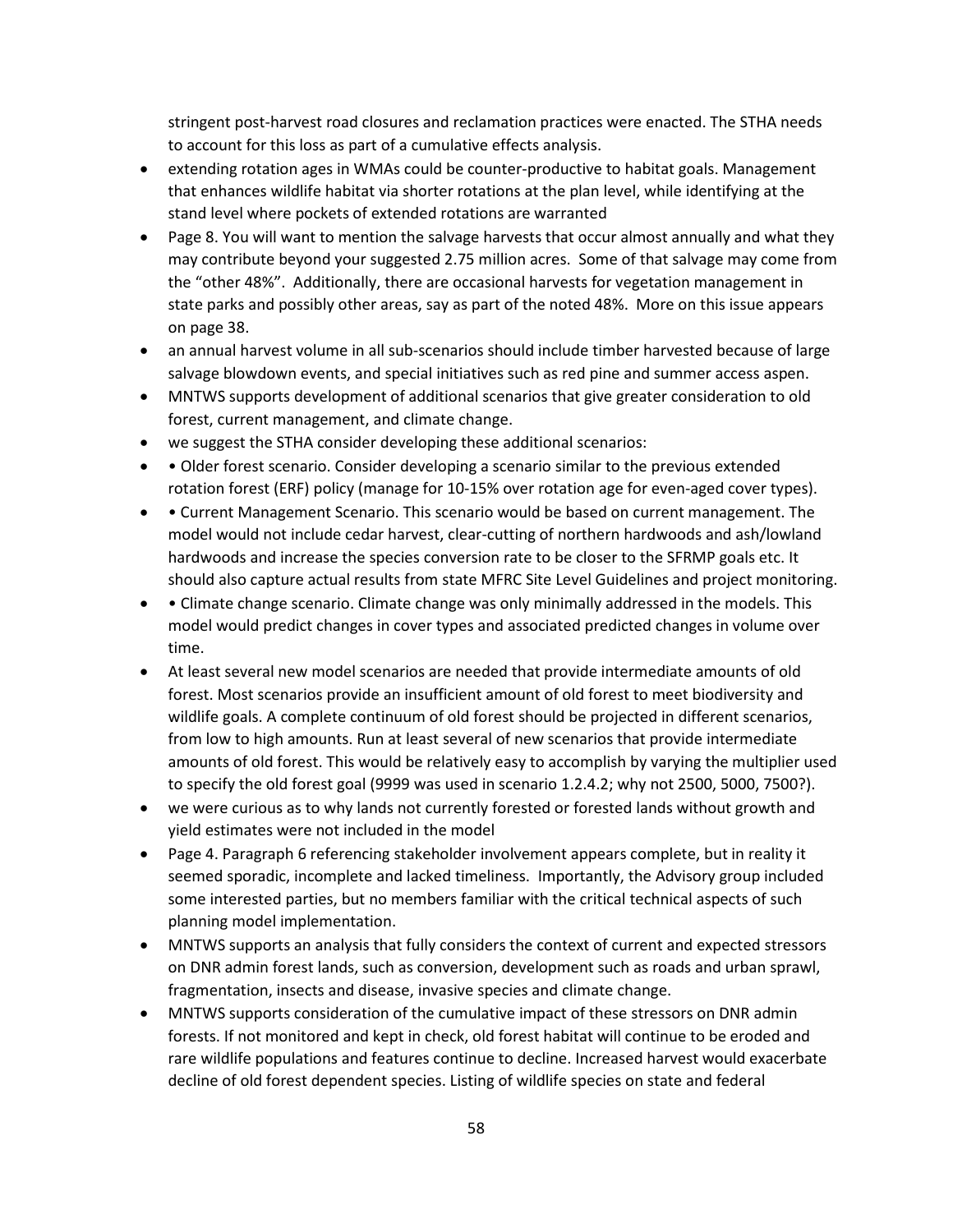protection lists would be hastened, ironically limiting timber harvest within forest designated Critical Habitat.

- To minimize impacts of accelerated timber harvest on important wildlife habitat and to best achieve wildlife management direction and expectations, it is essential the STHA analysis be considered by the planning team and decision makers in the context of other important issues or criteria. Topics that would provide context include changing conditions, cumulative effects, and existing and emerging resource threats.
- 'Forest Timber Harvest Sustainability' is very different than 'Ecological Sustainability' or 'Long Term Economic Sustainability for the Local Communities'.
- MNTWS supports an analysis that places equal importance on non-timber values and all forest ecosystem services, as strived for in DNR SFRMPs and National Forest Resource Plans (i.e., a Sustainable Forest Resource Management Analysis"), rather than an analysis driven by timber harvest volume.
- An actual and measureable definition of sustainability, including time frame and relative importance of these values, needs to be provided in the report so that anyone reading it can compare the results to that definition and come to a solid conclusion about whether a scenaio is sustainable.
- We believe it is important to place the forest-related values of wildlife habitat, biodiversity, water quality (and water quantity), forest community health, invasive species and economic impact, over that of the forest-related value of timber productivity.
- The STHA should include a consideration of the monetary value of ecosystem services rendered by forest lands and how they relate to timber harvest levels, e.g. monetary value of carbon sequestration provided by forest lands.
- Open Watershed Goals. The implementation of the priority catchments into model scenarios produces meaningless results because the metric is not sensitive enough to show a meaningful change between model scenarios. Not only does the use of the metric need work to improve efficacy but the Verry method, utilized to determine which acres can be harvested, is a crude approach to apply to all DNR managed land. A large failure of the Verry method is the inability to incorporate the surrounding landowners. By not including the management decisions of the surrounding landowners, the entire burden of minimizing "open land" falls to the DNR and thus limits available timber.
- The catchment portion is disconcerting as there are numerous studies that show if the MN BMP guidelines are implemented properly that water quality is not affected by timber harvest especially after 5 years. To impose additional constraints is overkill.
- we have worked to designate 57 Important Bird Areas statewide; encompassing over 12 million acres, including federal, state and county managed forests, many of which overlap the top four planning regions considered in this analysis. Over one-half of the School Trust Lands fall within designated Important Bird Areas.
- We would like to see an analysis that integrates additional habitat and wildlife information, beyond threatened, endangered and Species of Greatest Conservation Need presence/absence data, in order to create a more comprehensive analysis scenario that considers dispersal needs and migratory habitats of birds and wildlife.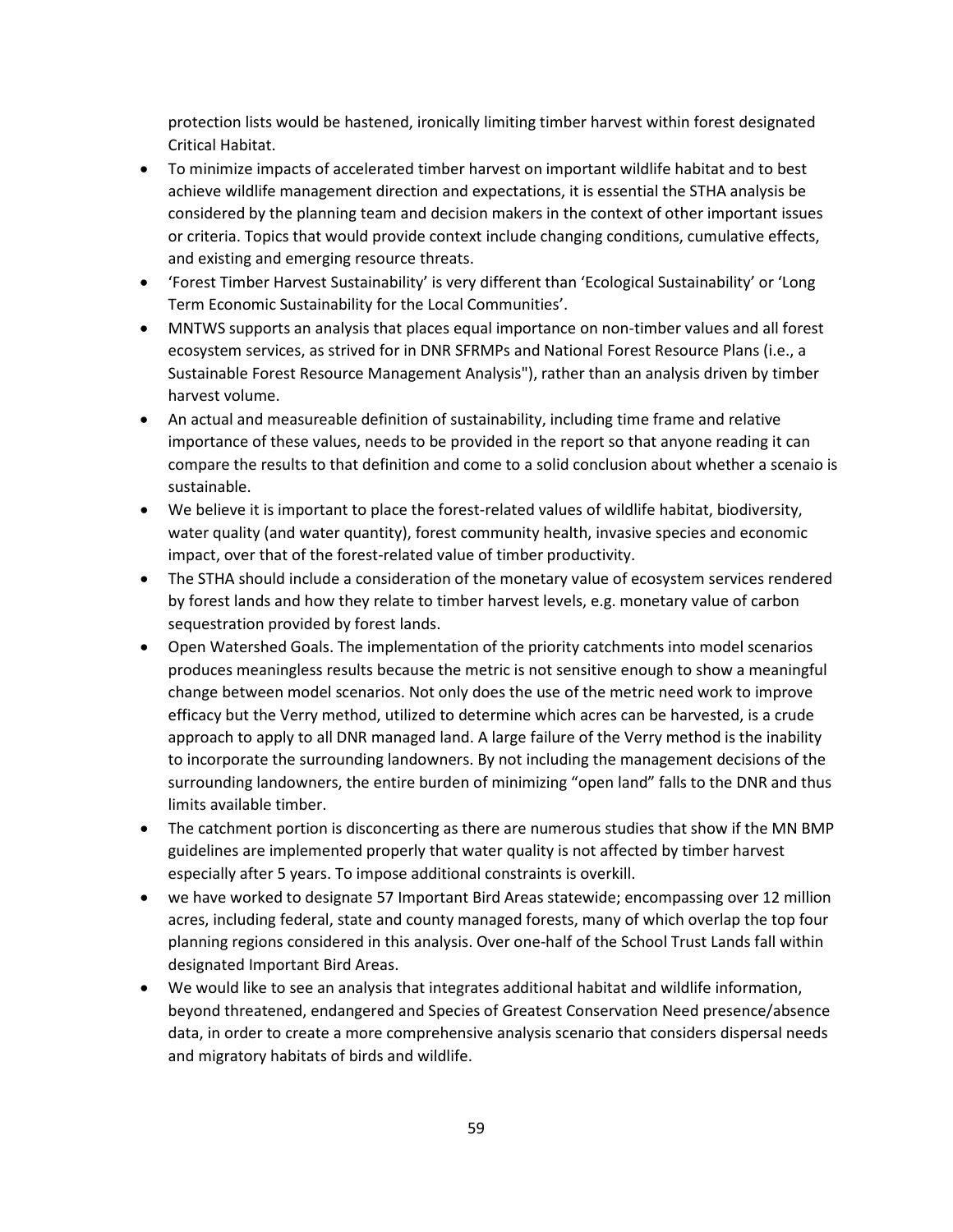- the MWA would like the STHA to consider maintaining some old growth timber habitat specifically for cavity nesting waterfowl, such as Wood Ducks, Hooded Mergansers, Bufflehead and Goldeneyes.
- Polygon information from the Natural Heritage database which was used to integrate wildlife needs into the draft timber assessment is usually not sufficient to assess wildlife or biodiversity needs. Have results from various studies on rare species (not just locations) been incorporated into the analysis? Some important considerations are how natural processes vs timber management change the spatial configurations of habitats, the structure of vegetation within stands and the temporal pattern of habitat availability for species that are associated with very specific habitats. The consideration of northern goshawk, Connecticut warbler and Redshouldered hawk for nongame species while being a good selection omits consideration of many other species that also need to be incorporated. Details need to be considered as to when old growth characteristics important for many species start to appear. For the northern goshawk the species has a marked preference for aspen stands > 50 years of age and best for stands over 60 years of age. How much of this forest type is available within the area of a territory is important for territory sustainability. The MNDNR has commissioned many studies on Northern Goshawk. The MNDNR has undertaken many specific studies on many different species and detailed information from these studies should be incorporated into this assessment of Forest Sustainability for all forest values..
- In NMOP, concerned if timber harvest is maintained as is, and worse if it is increased in this Ecological Section of Minnesota. The first 'Agassiz Lowlands Subsection Forest Plan' that was never completed had concluded that the harvest level at that time was not sustainable and that the next plan would take this into account'. Landscape level changes in forest composition can affect significant changes in animal communities. These have already started to be documented for bird communities within boreal forest (seeDrapeau et al. 2000). For landscapes in which timber management is not following natural disturbance processes, habitat generalists and early successional species become dominant at the expense of habitat specialists associated with older forest. In NMOP, the stagnant forest and a greatly reduced productive older lowland conifer would not be sufficient to maintain the full complement of boreal species within the Agassiz Lowland Subsection. [ See boreal bird study report to MNDNR by NRRI]
- In NMOP, the large peatland complexes are unique to Minnesota within the USA. Because many boreal species are experiencing declines, native wildlife species unique to these landscapes should be prioritized. The fact that NMOP is given an Important Bird Area Designation by the MN Audubon Society should reflect its potential for ecological tourism.
- Spatial configuration of habitat is important to many habitat-specific rare species. In a dynamic system assessing how these patches change is a complex assessment and cannot simply be assessed based on timber volume and age and site index distribution.
- MNTWS supports retention of adequate residual or leave trees during harvest, as recommended in MFRC site level guidelines and required on DNR admin forests.
- There are many statutes, policy orders and guidelines that direct the DNR in protecting, maintaining or enhancing wildlife habitat particularly rare wildlife habitat. To adequately assess the effects of harvest levels on wildlife habitat, it is necessary to understand state management direction regarding wildlife habitat. Such direction provides a reference for assessing conformance with the agencies management action's in protecting habitat. Following are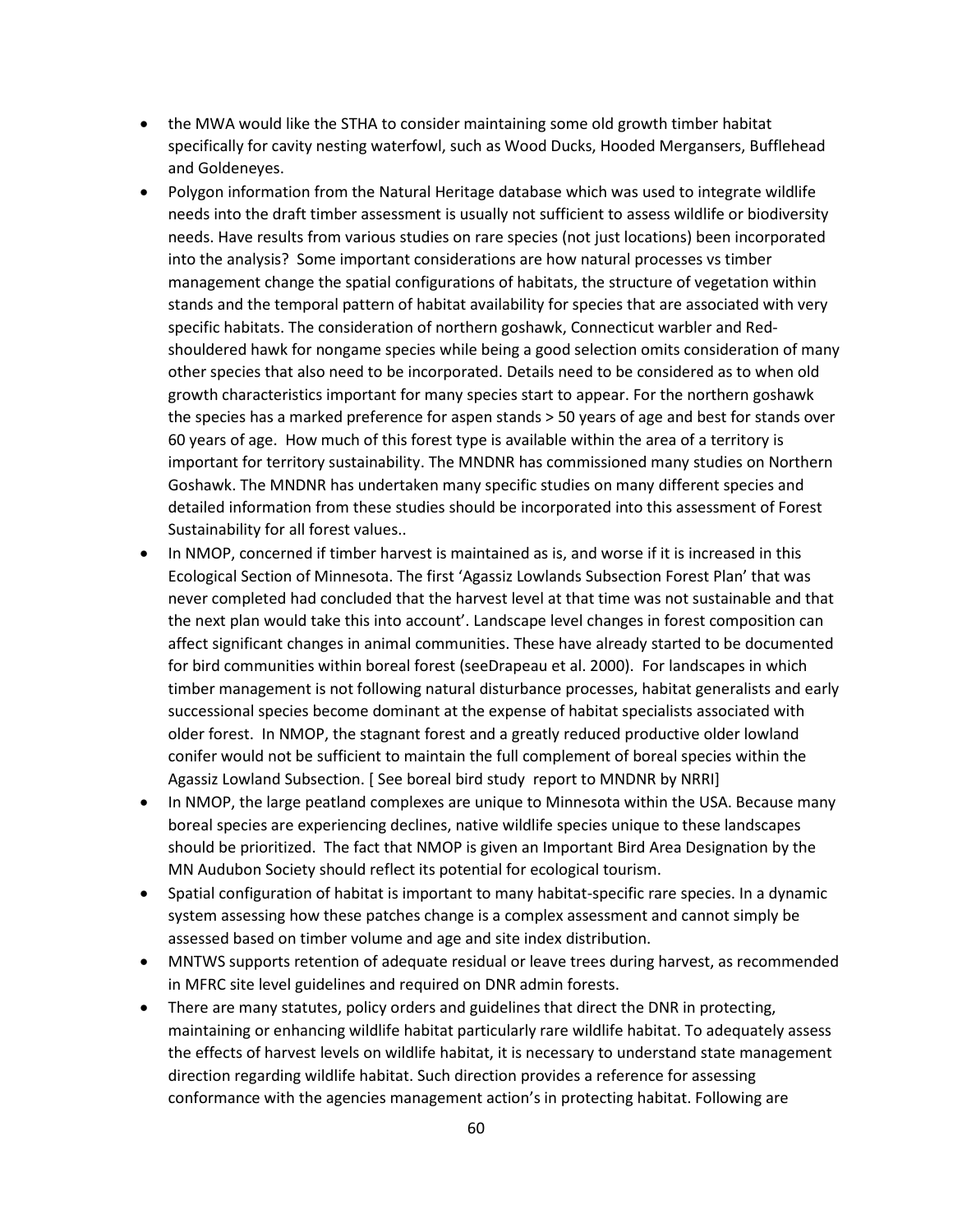several pertinent wildlife statutes, goals, policies and objectives. See MN Wildlife Action Plan, state and federal threatened and endangered species law (including northern long eared bat), Sustainable Forest Resources Act, High biodiversity management plans, internal interdisciplinary forest management coordination framework.

- The executive summary would benefit from a clear description of model results and brief description of each scenario.
- the yield tables that DNR utilizes drastically under-estimate the amount of harvested wood from the forest. yield tables are consistently low. All the instances where DNR yields are greater than published data are during the "late" stand age, in aspen these late stand ages are past rotation age (>60 years). Considering aspen is the majority of the forest types in the state, highlighting this yield table will have the most pronounced effect on the model results. Of the 2.75 million acres available for management and productive forest, the average site index at base age 50 is 52.65 feet; the average site index for aspen is 65.2 feet in tree height. Using the yield table for NMOP, since it represents the largest portion of the managed acres, this would equate to 14.6 cords per acre on a 40 year rotation. This is much lower than is typically harvested, showing that the modeled sustainable harvest of 900,000 is a substantial underestimate of the real potential harvest level.
- Page 24. This section could use some mention of the yield table volumes compared and used. Some yield tables noted are based on gross volume in cubic feet (converted to cords) from a 1 ft stump to a 4 inch top diameter inside bark (approximately) or larger top diameter inside bark… or other limit of merchantability. Perhaps note the DNR standard field tally sheet (page 17 of CSA manual) is drawn from Table 6 of Gevorkiantz and Olsen 1955 USDA Technical Bulletin 1104. Nearly all of the tree volume and yield tables in the Lake States follow Gevorkiantz and Olsen. The MN DNR volumes are likely gross or a hybrid of gross, as the CSA manual (page 12) suggests. The Manual also suggests cull trees be tallied but identified as such. However, it is not clear that CSA protocols are consistently applied by all field crews.
- Figures 12 and 13 and text suggest that more yield comparisons and research using the full DNR and/or FIA datasets would be instructive, especially for the MDLP area.
- Page 26-28. Yield tables: Since the yield tables, the core of the study, came from the MN DNR, the study results seem in large part due to the MN DNR…with planning model runs developed and conducted by the contractor.
- Page 32-34. This is a helpful start on yield comparisons and adjustments. Hopefully this can be developed in more detail for future analyses.
- The repetitive development of yield tables also leads to some odd graphs, e.g., for a number of species where site index 90 is an unlikely possibility…see for example MDLP Black Spruce producing more than 100 cords; also some odd peaks in graphs for AP Aspen and Black Spruce. Consider some cleanup. These figures also suggest future refinement of these model fits would be helpful.
- Two references are far from MN…consider some more relevant local ones.
- Youn forest guilds for wildlife is limited to game species. An all age forest distribution is much more conductive to wildlife than being heavy to either extremes, young and old
- Development and implementation of an "Open Lands/Bushlands Conservation Plan" that would comprehensively and strategically target these habitats identified through DNR Section Forest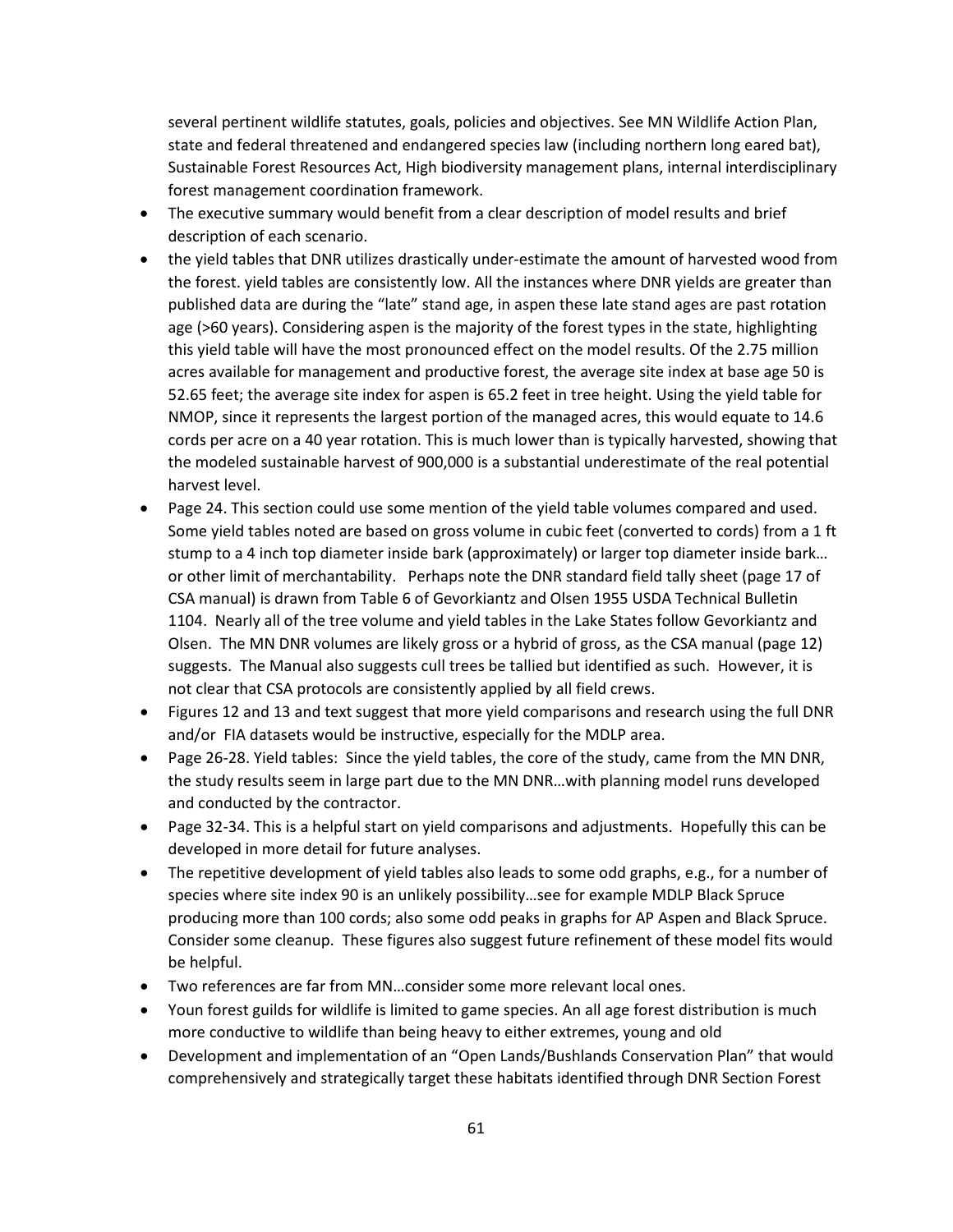Resource Mgt. Planning (DNR Priority Open Landscapes/Management Opportunity Areas) for improved management.

- Timber harvest within these targeted openlands/brushlands habitats of shorter rotations, much larger patch sizes, and with fewer leave trees, to not only more successfully attain the frequent and extensive disturbance they need, but to also very importantly help meet current DNR timber harvest goals while relieving harvest pressure in forest landscapes which lack the older forest needed to meet wildlife habitat needs.
- Management techniques, such as the "rolling barrens" method implemented in the Northwest Sands of Wisconsin, in DNR Priority Open Landscapes/Management Opportunity Areas.
- Validation of modeled outcomes can only be achieved through monitoring and evaluation at multiple scales. The models should be revised when environmental or social conditions change, and/or monitoring results demonstrate a need for change.
- Regardless of the sub-scenario selected, incorporate a robust monitoring and evaluation program in the analysis and subsequent selected decision. Suggested components to monitor include:
- • Ensure all state wildlife related statutes, policy and guidelines are being adhered to.
- • Monitor and evaluate if model predicted outcomes are reliable.
- • Ensure objectives and purposes outlined in the STHA are being achieved.
- Ensure site level monitoring occurs to evaluate compliance with MFRC harvest guidelines.
- Regardless of the sub-scenario selected, incorporate Adaptive Management Strategies in the analysis and subsequent selected decision. Suggested questions to address:
- Are assumptions being validated, or is there new information that may suggest a need to change assumptions?
- • Are areas of uncertainty being reduced?
- • Are there changed conditions (extensive F, I& D outbreaks, climate change, new listed plant and wildlife species, more accurate inventories, public expectations etc.)
- Is there progress towards achieving desired conditions? Information gleaned from monitoring should be extensively evaluated every three years. If evaluation results indicate that assumptions are not being validated or there are substantial changed conditions or progress is not being made in achieving desired conditions or uncertainty is not being reduced, the analysis and subsequent decision needs to be revised.
- State harvest and older forest in the context of other land owners: The proportion of timber harvested as a percent of its land base from state lands is 111% greater than federal lands and 99% greater than on private including industrial timber lands. To arbitrarily increase timber harvest by 25% would decrease the ratio of percent of state timberlands: percent of state harvest volume from .81 to .656 (table 3). The proportion of timber harvested as a percent of its land base from state lands would now be 160% greater than for federal lands and 145% greater than on private lands. Within the Northern Superior Uplands (NSU) the percent of forest older than 50 years old for DNR timberlands (as expressed in mature, old and old growth age classes) is again 43% compared to 65% for the Superior National Forest (SNF.2014 data from Forest Service database)
- Changes in Urbanization. The loss of wildlife habitat (including old forest habitat) to urban and rural sprawl is disturbing. Up to 230,000 acres of habitat could be lost within five years just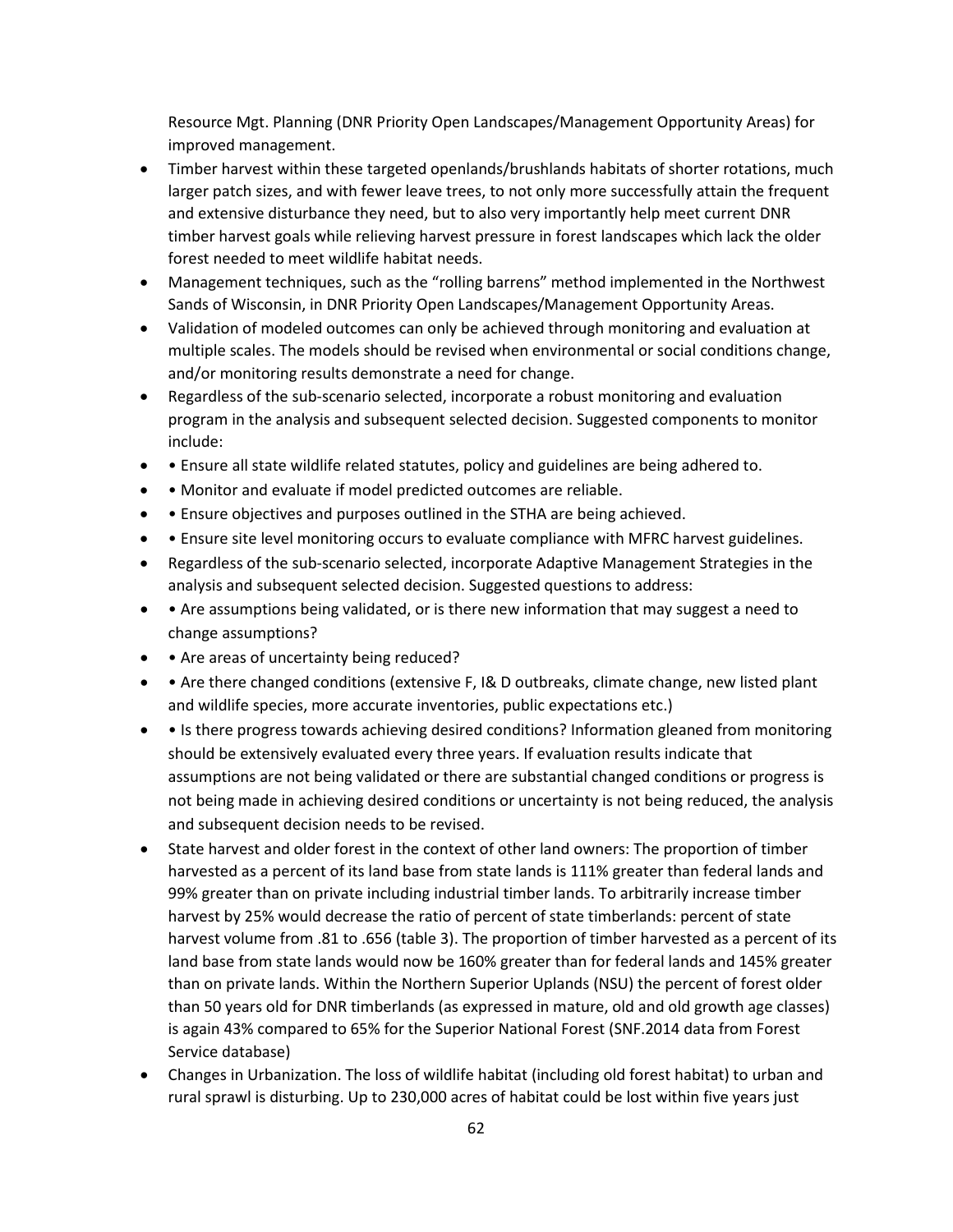within the seven county Metro Area. Such areas are important to resident wildlife and even more important to migratory wildlife especially songbirds. Similar deforestation is occurring in other urban areas such as Duluth, Moorhead, Rochester, Saint Cloud, Brainerd and other areas. The STHA need so account for this loss as part of a cumulative effects analysis.

- 4.2.1 FIM data. Address the following assumptions: Assumes Stands inventoried long ago are the same cover type, Assumes Stand age is accurately identified, Assumes no natural disturbance (I.E. blowdown, wildfires) or I&D or invasive plant issues have occurred since the last inventory.
- 4.3.1 Yield Tables. Address the following assumptions: Assumes all stands of the same cover type and age class have the same timber volume. • No consideration given to climate change impacts on yields going into the future
- 4.4.3 Actions and Transitions. Address the following assumptions: Assumes no natural disturbance, wildlife damage, or I&D issues occur. • Assumes that all stands make viable sales. • Assumes that forest over rotation age is available for harvest. No consideration for uneven distribution, cover type changes, age-class changes, operational constraints, I&D issues, or current low market demand for older ash, tamarack and cedar.
- 4.4.5 Objectives and Constraints. Assumes the old and young forest habitat guild analyses adequately describe the habitat needs of wildlife species. • Assumes the analysis for protecting endangered, threatened, and special concern species is adequate and there will be no future locations of endangered, threatened, and special concern species discovered.
- Most of the desired conditions and goals outlined within five approved state SFRMPs appear to grant equal weight amongst timber production, bio-diversity, rare feature (i.e. old growth), game and non-game wildlife habitat, watershed protection etc. They are not portrayed as subservient to commercial timber harvest. This contrasts with the approach proposed in the STHA. The primary driver for the STHA is timber harvest volume whereby other non-commodity resources such as rare features, bio-diversity, wildlife habitat and watershed values are viewed as constraints and are incorporated into the analysis to comply with established statutes, policies and directives. There are STHA sub-scenarios that place greater emphasis on noncommodity resources, but these are displayed against the proposed action of 1 million cords for comparative purposes. It would have been more beneficial if collectively the goals and desired conditions outlined within approved and pending SFRMP's would have been the starting point to build the STHA. The public would have been better served if wildlife habitat, rare species and other resources Ire given equal weight or parity with timber volume in this analysis.
- Climate change. Following are some adaption strategies that should be considered in the STHA from the Minnesota Forest Ecosystem Vulnerability Assessment.
- • Maintain and create habitat corridors, riparian areas through reforestation or restoration.
- Establish and expand reserves and reserve networks to link habitats and protect key communities.
- • Reduce fragmentation and enhance connectivity.
- Favor or restore native species that are expected to be better adapted to future conditions.
- Maintain, enhance, or restore diversity of native forest species following disturbance.
- • Promote diverse age classes.
- • Alter forest structure or composition to reduce risk or severity of fire and susceptibility to pests/disease, and invasive species.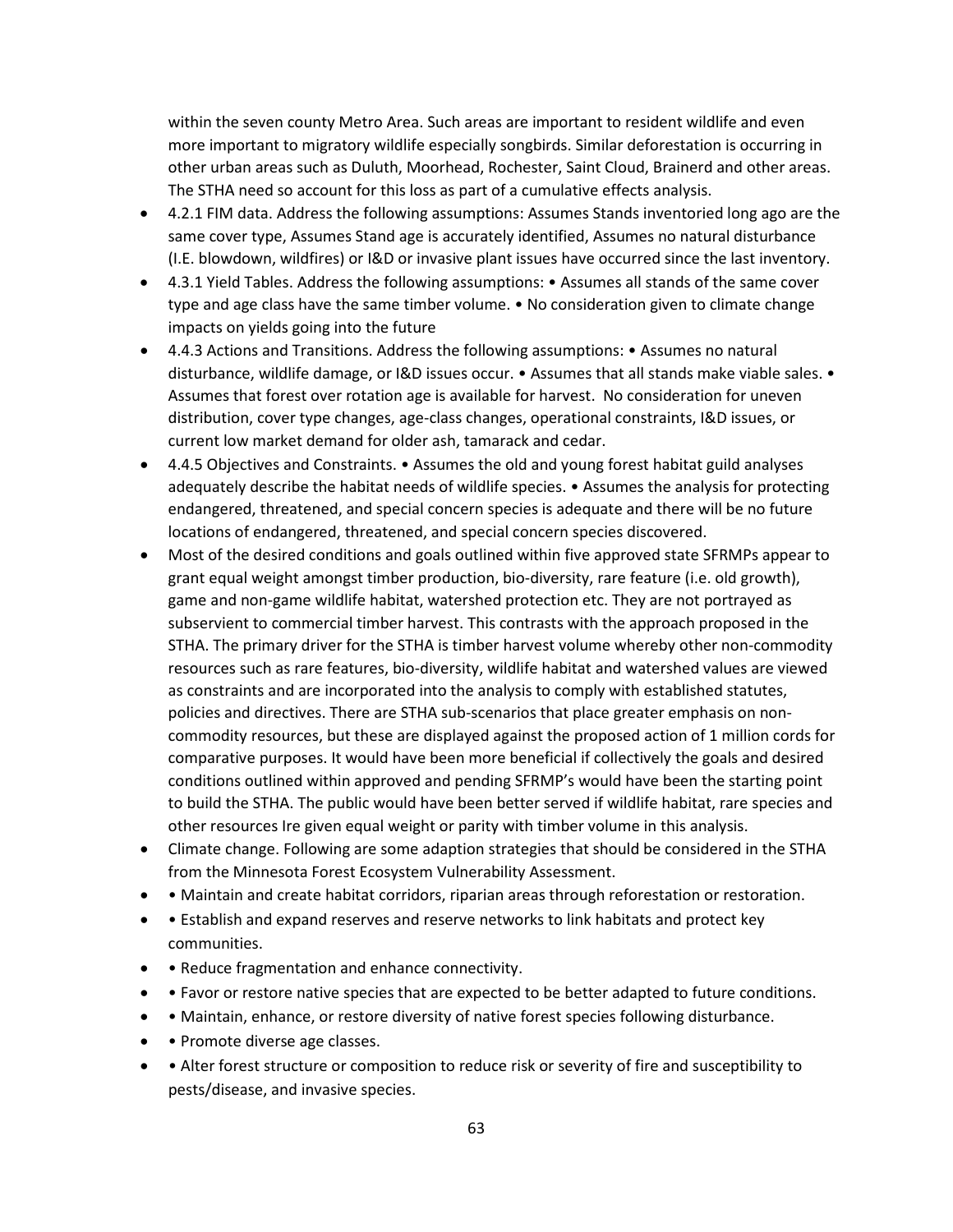- Invasive plants. Forest operations such as road and skid trail construction, tree harvest, landing construction, skidding of logs, and movement of machinery would create favorable conditions and opportunities for NNIP establishment and spread. As discussed under motorized recreation, an accelerated timber program of 1 million cords will promote a more extensive transportation network resulting to further proliferation of NNIP and degradation of forest habitats.
- Forest insects and disease. Potentially up to 1,447,000, 9,594,000 and 1,495,000 acres of the state are at risk to EAB, gypsy moth and oak wilt respectively (table 7). If these invasive tree disease/insects were to reach their full potential, 11 million acres of forest in the state could be permanently altered. The impacts to forest wildlife habitat and dependent populations would be significant.
- I believe that executing a policy to annually harvest 1 million cords from DNR forest lands does not achieve a balance between harvest and retaining sufficient structured residual cover (leave trees) for wildlife.
- sub-scenarios 2.3, 2.2 and 1.2.4.2 are the least harmful alternatives in terms of impacts to wildlife habitat particularly older forest habitat. recognizing that an alternative less than 800,000 cords is unlikely I feel sub-scenario 2.2 strikes more of a balance or compromise between harvest volume and older forest habitat.
- Address Lowland Conifer Old Growth not evaluated because final designations have not been completed.
- Residual Cover. Regardless of the sub-scenario selected it is crucial that adequate residual or leave trees be retained post logging. The abundance, arrangement of scattered or clumped leave trees and size of leave trees following timber harvest is important to numerous wildlife species including resident and migratory songbirds, game such as deer and bear and furbearers such as pine marten and fisher. Suggested questions to address:
- • Retain more than 5% and/or 12 trees per acre within clear cuts and maintain conifers as significant structural component.
- Meeting or exceeding leave tree guidelines has been documented and as such is achievable without detracting from expected volume outcomes. I monitored nearly fifty timber sales during 2014 and 2015 within the Cloquet Wildlife Area to assess MFRC leave tree compliance. This monitoring revealed that an average of 15 trees per acre or greater retained in 55% of the stands. Subsequently such similar retention levels could feasibly be attained under most of the STHA sub-scenarios.
- Sulfide mining. Exploratory drilling and mining operations have the potential to adversely impact old forest habitats. Currently over 6,600 acres of mature boreal forest will be developed for mining facilities. An anticipated 50%+ increase in the local population will promote housing developments and increased motorized recreation which will reduce the quantity and quality of forested habitats (Power, T.M (2007). Since the distribution of rare species and rare features is disproportionally important within proposed mining areas, the effects on these unique wildlife species will be disproportionally adverse (MN DNR Rare Species Guide). Remaining unaltered older forest will become all the more important. Implementing a 1 million cord harvest strategy will only exacerbate the decline of older forest habitat within this distinctive area.
- There must be the flexibility to apply a strategic plan in an operational sense. For example, there should be adaptability to include stands for harvest not selected by a model or remove stands incorporated in a model if harvest compromises wildlife values.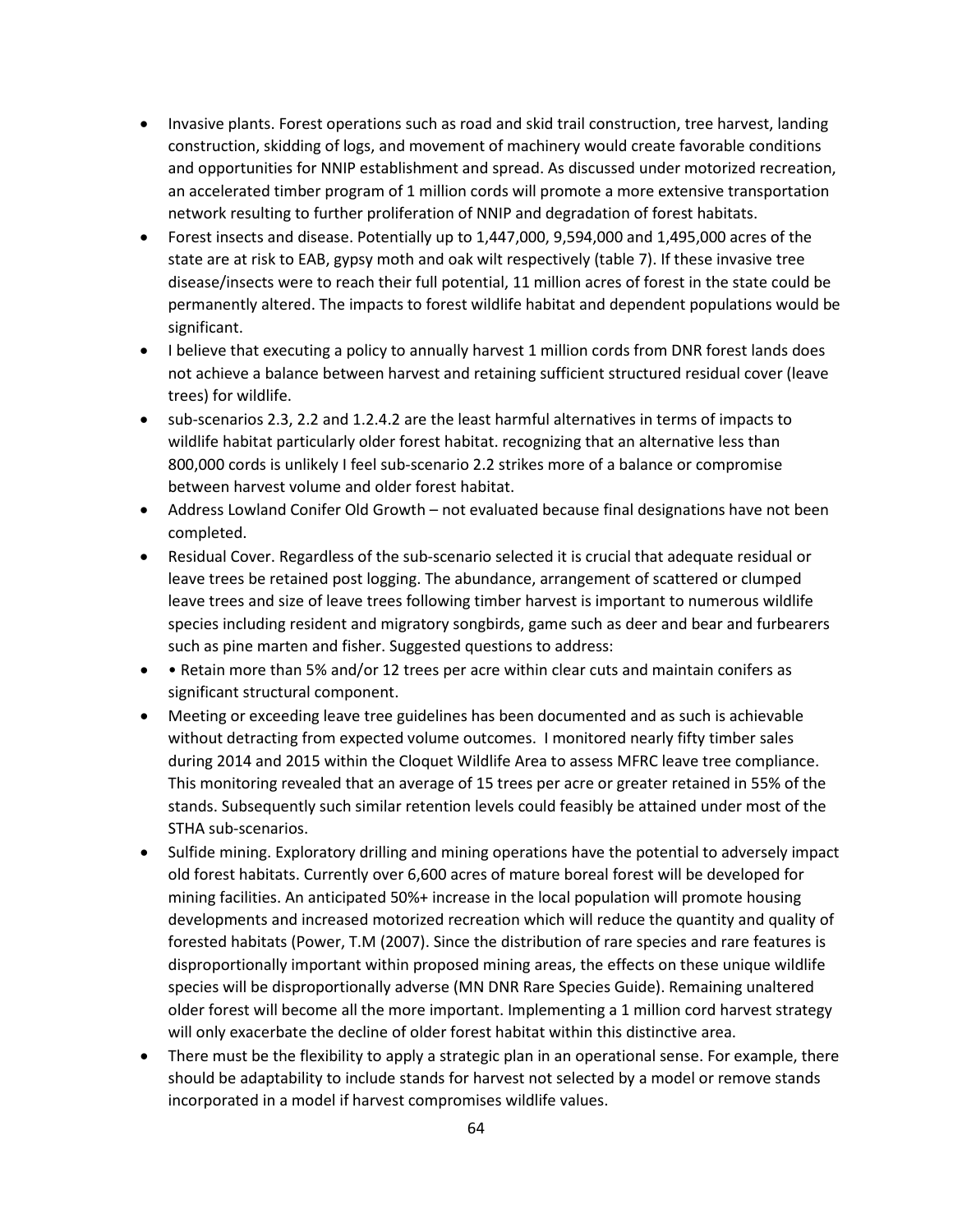- Address Habitat fragmentation and interior forest these are important factors for wildlife, but they were not evaluated because the model is not able to do spatial analyses.
- Changes in rare wildlife, plant species, and rare features. Rare wildlife numbers and their habitats continue to decline. There are now over 346 wildlife species identified as SGCNs compared to 292 SGCN species in 2005; a 18% increase in number of listings. Long term monitoring of birds on the Chippewa and Superior National Forests revealed that 10 older forest bird species have and continue to decline (Grinde et.al. 2015). During this time the amount of timber harvested on state lands increased 11% (from 734 cords to 816 cords). Moreover, the State Wildlife Action Plan (SWAP) identified 36 Conservation Focus Areas (CFA's) to represent locations with Species in Greatest Conservation Need (SGCN) and habitat resources that need attention and have the opportunity, to address those needs over the next 10 years. Twentyseven of the CFA's are partially or entirely forested. To implement a 1 million cord harvest regime would constitute an 36% increase in harvest compared to 2005. It's unfortunate that despite the significant decline in older forest SGCN's, the state proposes to significantly increase harvest.
- The aforementioned disturbance factors are cumulatively eroding old forest habitat at the same time rare wildlife populations and rare features are declining. Increasing harvest on State Forest lands will only exacerbate the decline of dependent old forest species. Ironically as these collective impacts accelerate they will hasten the listing of more wildlife species onto state and federal protection lists. This in turn will curtail timber harvest within Designated Recovery Areas that otherwise would be open and suitable for harvest. The question needing to be addressed is that is this necessary.
- The availability of public lands in terms of public land acres per person has declined 35% during the past 50+ years (table 6). The opportunity for the public to enjoy public lands and associated resources such as older forests have dropped substantially. The STHA proposal to increase timber harvest will only lessen the public's opportunity to enjoy and appreciate the state's dwindling old forest habitats and dependent wildlife species.
- Changes in motorized recreation. Implementing an annual 1 million cord harvest goal would be a 25% increase from current harvest levels. It is likely that the extent of accompanying temporary haul roads and trails would also increase up to 25% to access the timber. Such an increase of roads and trails would lead to increased motorized recreation that would further diminish the amount and quality of forest wildlife habitat unless stringent post-harvest road closures and reclamation practices Ire enacted. The STHA need so account for this loss as part of a cumulative effects analysis
- Post-Harvest Transportation Management. Regardless of the sub-scenario selected it is crucial that effective road closures/obliteration occur post logging temporary roads. Following harvest, it's very important to effectively rehabilitate newly constructed roads and skid trails to restrict or prohibit motorized travel to minimize effects to wildlife habitat security and to retain the primitive character of the area.
- The following MFRC Guidelines ("Forest Roads"-page 48) should be incorporated.
- • If temporary closure: (1) "Control access to minimize maintenance requirements." (2) "Install appropriate drainage structures as necessary and maintain in working order." (3) "Place a barrier to traffic, and post "Road Closed" signs at the beginning of the road when closing roads.
- • If permanent closure: (1) "Place a barrier to traffic, such as a berm, and post "Road Closed"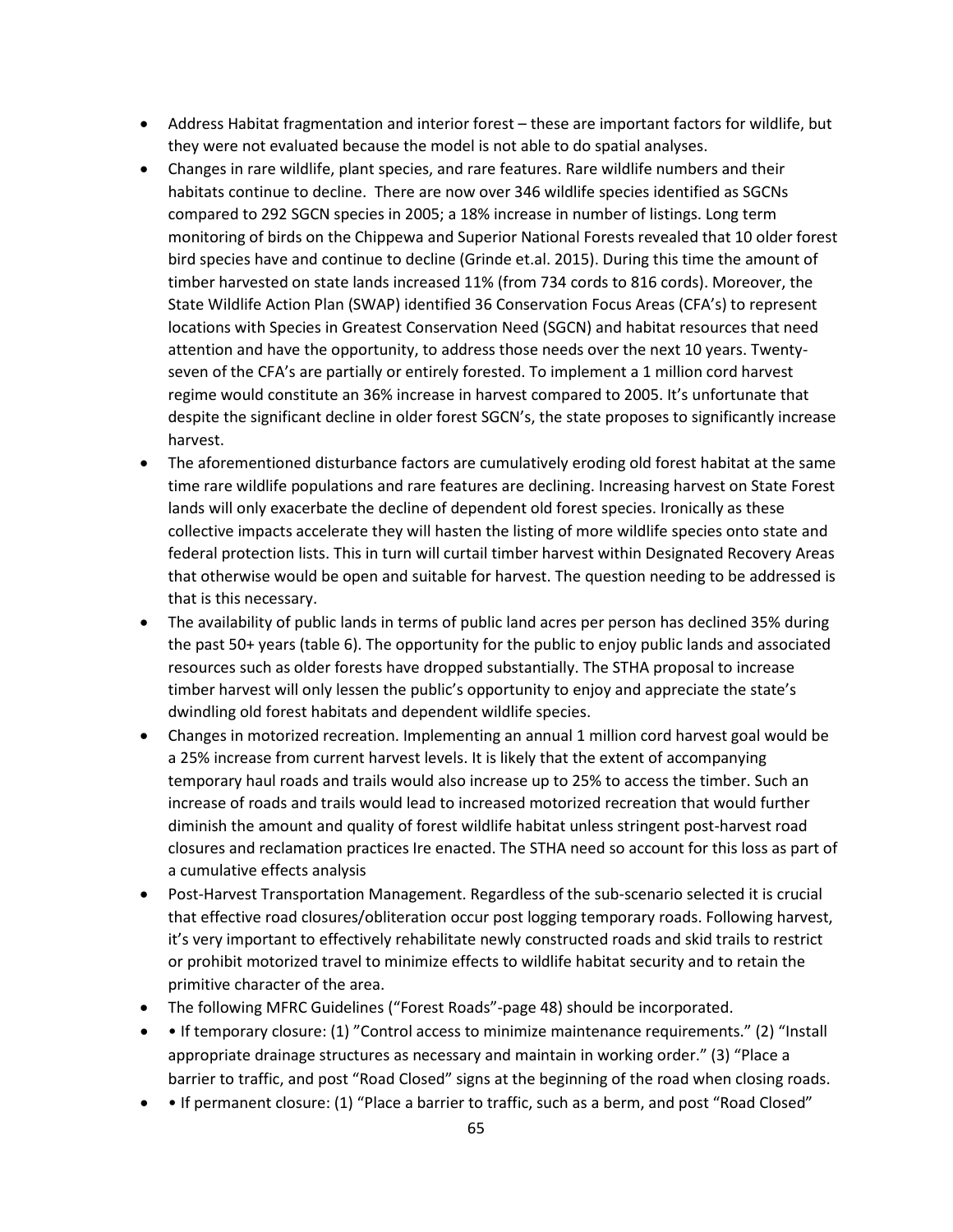- signs at the beginning of the road when closing roads." (2) "Place water bars where necessary. (3) "Reshape stream crossings to approximate original channel contour when removing water crossing structures, and stabilize the structure site."
- an annual harvest of 800,000 cords should include timber harvested because of large salvage blowdown events, special initiatives such as red pine and summer access aspen.
- consider developing one of these new scenarios: Older forest scenario. Consider developing a scenario similar to the previous ERF policy (manage for 10-15% over rotation age for even-aged cover types). • Current Management Scenario, This scenario would be based on current management. The model would not include cedar harvest, clear-cutting of northern hardwoods and ash/lowland hardwoods and increase the species conversion rate to be closer to the SFRMP goals etc. It should also capture actual results from state MFRC Site Level Guidelines and project monitoring. • Climate change scenario, Climate change was only minimally addressed in the models. This model would predict changes in cover types and associated predicted changes in volume over time.

#### <span id="page-65-0"></span>**Emails**

Emails received were broken up into separate comments and sorted by themes.

- I talked to a sappi company (cloquet) rep a few times and he said mn could sustainabley harvest twice the trees it does now. Ruffed grouse, woodcock, golden winged warblers, deer, bear and much more need early successional habitat. I say ramp up the harvest, especially in the driftless zone which has little young forest habitat left.
- it appears that the forests could produce 880,000 to 910,000 cords per year. However, in order to protect the habitat as well as water quality and other important environmental factors I am requesting that you only allow an annual harvest level of roughly 600,000 to 700,000 cords.
- I believe that 600 thousand cords would be more than adequate, considering the level of habitat destruction we already experience from housing developments etc.
- Please help keep our forests and animal populations healthy. Make sustainable decisions that will preserve our wildlife for next generations.
- As a tree farm owner who has a large investment in my 200+ acres, and who pays several thousand dollars in real estate taxes every year, I am concerned about competing with my own government in selling timber.
- I have a sale going on right now, getting \$35/ cord or about one cent per pound.
- I would get even less if the state increased its cut.
- Where the state can help is in developing MARKETS for timber. Too many mills have closed or cut back operations. My last sale had to be hauled all the way to Wisconsin.
- I think the science is behind the increase the the forest could easily handle the increase. Especially the aspen and soft hardwood species.
- But I don't support the increase and here is why; as a consultant I directly compete with the DNR for marketing my private landowner timber. I buy and sell timber using 4-6 large logging company's and it's a supply and demand issue with me. The more wood the DNR puts up, the less private wood is bought by loggers. Also, the lower the stumpage price goes. We need to increase our wood consumers in the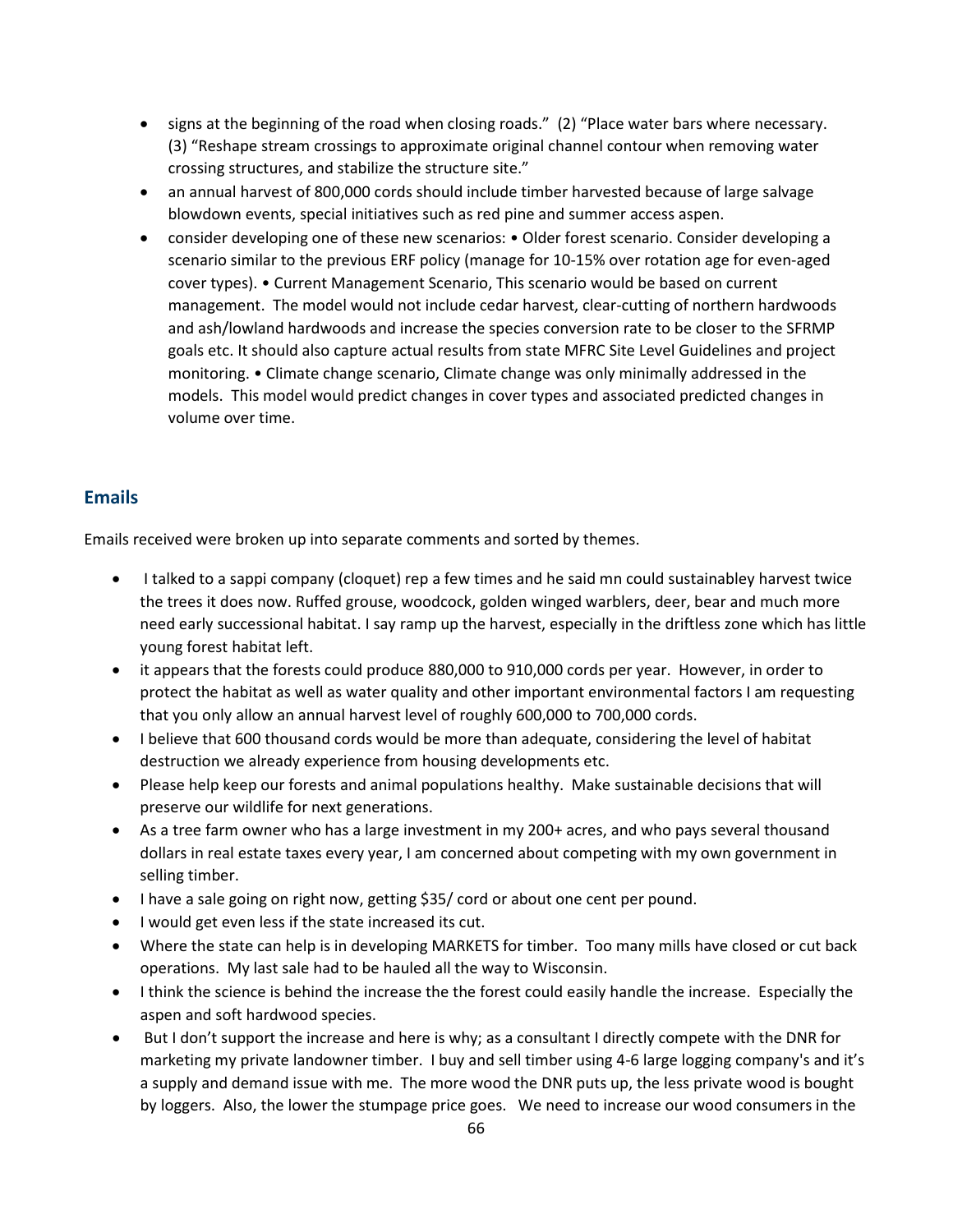state. By offering tax incentives and deregulating wood consuming facilities we could increase available markets for the abundant resource we are bless with in this great state.

- If the acres of mortality are reduced by a large enough amount, it would reduce the volume available for harvest and affect the age distribution. I have not seen any evidence that the mortality of tamarack is slowing down and will continue to reduce the operable available tamarack stands.
- The dormant Schroeder Minnesota Power plant could be used to burn biomass from the Arrowhead region providing power, employment (at the plant and logging), and help remove overly mature forest and help promote desirable new growth. The IRRRB might be a partner in this along with the state itself, possibly thru the Legacy Fund in order to get the economics in place.
- I am a Northern Itasca County recreational property owner. I believe clear cut in Minnesota forest lands, although profitable for the timber and lumber industry, inflicts serious damage both to aesthetics and the overall economy in affected areas. Looking at tourism in Minnesota alone, it is a \$14.4 billion dollar contributor (that's almost \$40 million dollars a day), and employs nearly 260,000 people.
- A real-world example of the impact of ignoring aesthetic impacts: My family would not have purchased our cabin in Northern Itasca County, nor invested the \$100k or so in improvements to the property if the timber surrounding it had been clear cut. Please do not ignore aesthetic impacts in your analysis of Minnesota sustainable timber harvest.
- Although difficult to put a price tag on the aesthetics of old growth timber it should be apparent to see their value in regards to real estate, tourism, and wildlife habitat. Just as vacated lots in city neighborhoods reduce community pride, aesthetics, property values, and business prospects in Minnesota cities; cutting old growth timber destroys an ecosystem that may not be renewable for several hundred years, as well as affect property values, tax revenue from real estate, the settling of future residents, the building of summer homes, and the recreational activities and businesses dependent on the splendor and aesthetics of Minnesota's rural forested areas. Some trees are meant for harvest but if history tells us anything once those old growth forests are gone we have lost a biological treasure.
- For Aspen, Balm and faster maturing timber species, the rotation should be when the forest is at prime. After that point, leaving it stand will result in self-destruction, and it will become lost for economic value to society.
- I am firmly opposed to the destruction of our forest for corporate profit.... another 200k of trees being sold and destroyed would only make it worst.
- Our forests are pathetic....we could do so much better....
- My experience living in the north woods of MN is that the DNR is over-logging and logging areas that shouldn't be logged such as on lakes and in areas where people are living and/or using for recreation. They are not valuing the trees for what they contribute to the people of Minnesota alive, but chop them down for money as if that is the only consideration.
- I read somewhere that the DNR is putting millions into projects to promote clean water in some lakes including 10 Mile Lake which is designated a star lake, deep and home to ciscoes. Trees around a lake are great at helping to keep the water clean. We should value the trees around a lake and not cut them down!
- Please keep in mind the benefits of trees: oxygen, CO2 absorption, habitats (mammals and birds), food for those animals, soil erosion, cooling tool for environment. You can not mimic nature nor replace it. It knows best. Do not fall for some other story by timber companies of these not being needed or underestimated.